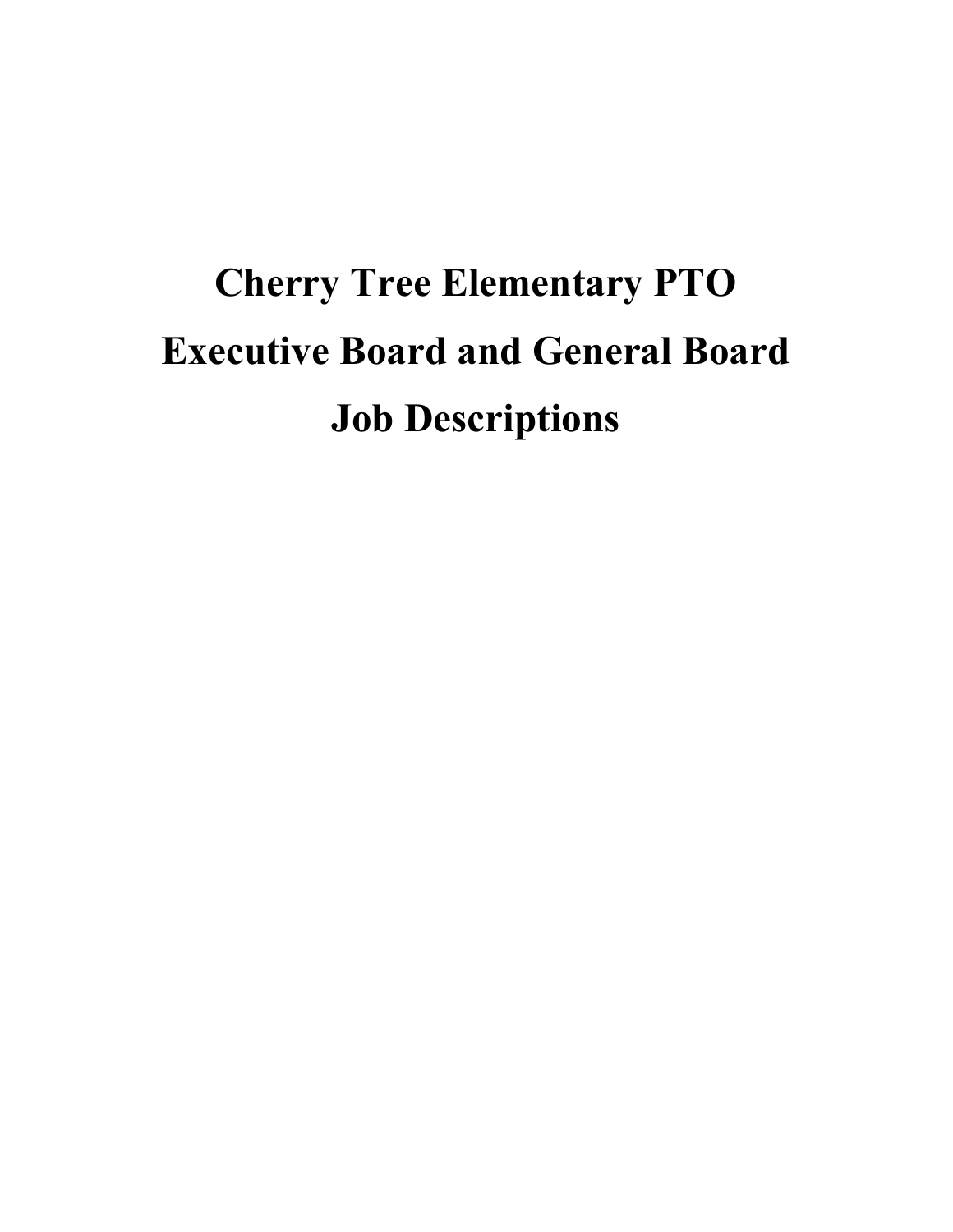#### **President**

- Board: • Member of the Executive Board, General Board and general membership.
- Requirements: Must be a member of the CTE PTO.
	- Must have a current, satisfactory criminal history check.
	- Must have served on the Executive Board as the Vice President/President Elect during the previous year, except in extenuating circumstances.
	- Will serve on the Executive Board as the Past President during the year following his/her presidency, except in extenuating circumstances.
- Duties ●Preside at all meetings of the Executive Board, General Board and general membership; and provide notice of such meetings, as required.
	- Reserve building space as needed for all CTE PTO meetings.
	- ●Serve in an advisory and/or managerial capacity on any or all CTE PTO Committees (i.e., be the Executive Board Contact for such Committees).
	- ●Serve on the following committees: (a) Carmel Clay Schools Coordinating Council, (b) Carmel Clay Schools PTO Assembly of Leaders (PALS), (c) CTE PTO Nominating Committee, and (d) School Improvement Committee (as requested by the Principal or other authorized CCS employee).
	- ●Once finalized by CTE in the summer or fall, communicate the CTE PTO calendar of events and meeting dates to the PTO Executive Board and Committee Chairpersons.
	- ●Prepare and distribute the CTE PTO links regarding volunteer opportunities (i.e., emails with Google Docs links sent in May and July to all CTE families announcing volunteer opportunities available for the year).
	- ●Coordinate Executive Board review of the By-laws, the Guide, job descriptions and any other CTE PTO documents, as appropriate.
	- ●Serve as an authorized principal of the CTE PTO bank accounts.
	- ●Continually communicate with the Treasurer to ensure CTE PTO funds are being managed prudently.
	- ●Provide for an accountant to review the CTE PTO's financial records and have that report read at the first general membership meeting in the fall. The Treasurer and President share this duty.
	- ●In the spring, serve as an advisor to the Vice President/President Elect as he/she works with school administrators to establish a calendar of CTE PTO events and meeting dates for the following school year.
	- Monitor the CTE PTO email account on a daily basis.
	- Respond to communications received via the CTE PTO email account or direct such communications to the applicable Executive Board member, Committee Chairperson or the Principal, as appropriate.
	- Maintain, revise and distribute an updated volunteer opportunity form for inclusion in the PTO summer electronic packet.
	- ●Organize the results of volunteer opportunity form (mentioned above) and distribute volunteer contact information to Chairpersons, as appropriate.
	- Maintain a current list of elected officers and Committee Chairpersons and provide a copy of such list to each. This duty may be shared with the Recording Secretary, at the President's discretion.
	- ●Plan the Board Holiday Coffee and the Old Board/New Board Coffee.
	- Assist with, delegate, oversee or complete any Executive Board Members' or Committee Chairpersons' tasks, as deemed necessary and appropriate at the President's discretion.
	- ●Timely completion of "close-out" tasks as requested by the Vice President/President Elect, including updating the CTE PTO President's binder, flash drive and timeline and completing the annual post event report.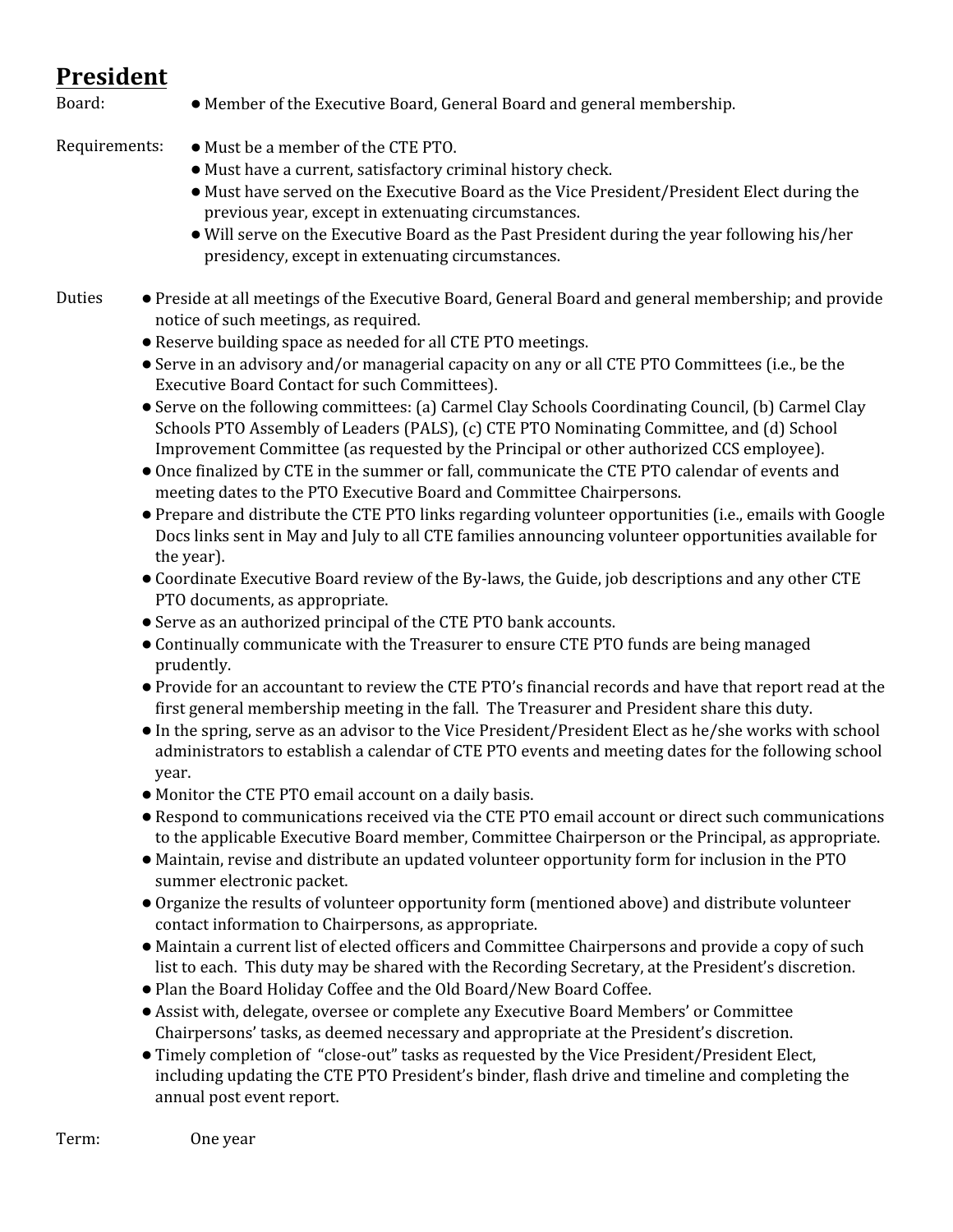Other: The primary purpose of this job description is to inform prospective and current volunteers of the major tasks for which the holder of this position is responsible. It is not meant to be all-inclusive.

Last Revised: February 2020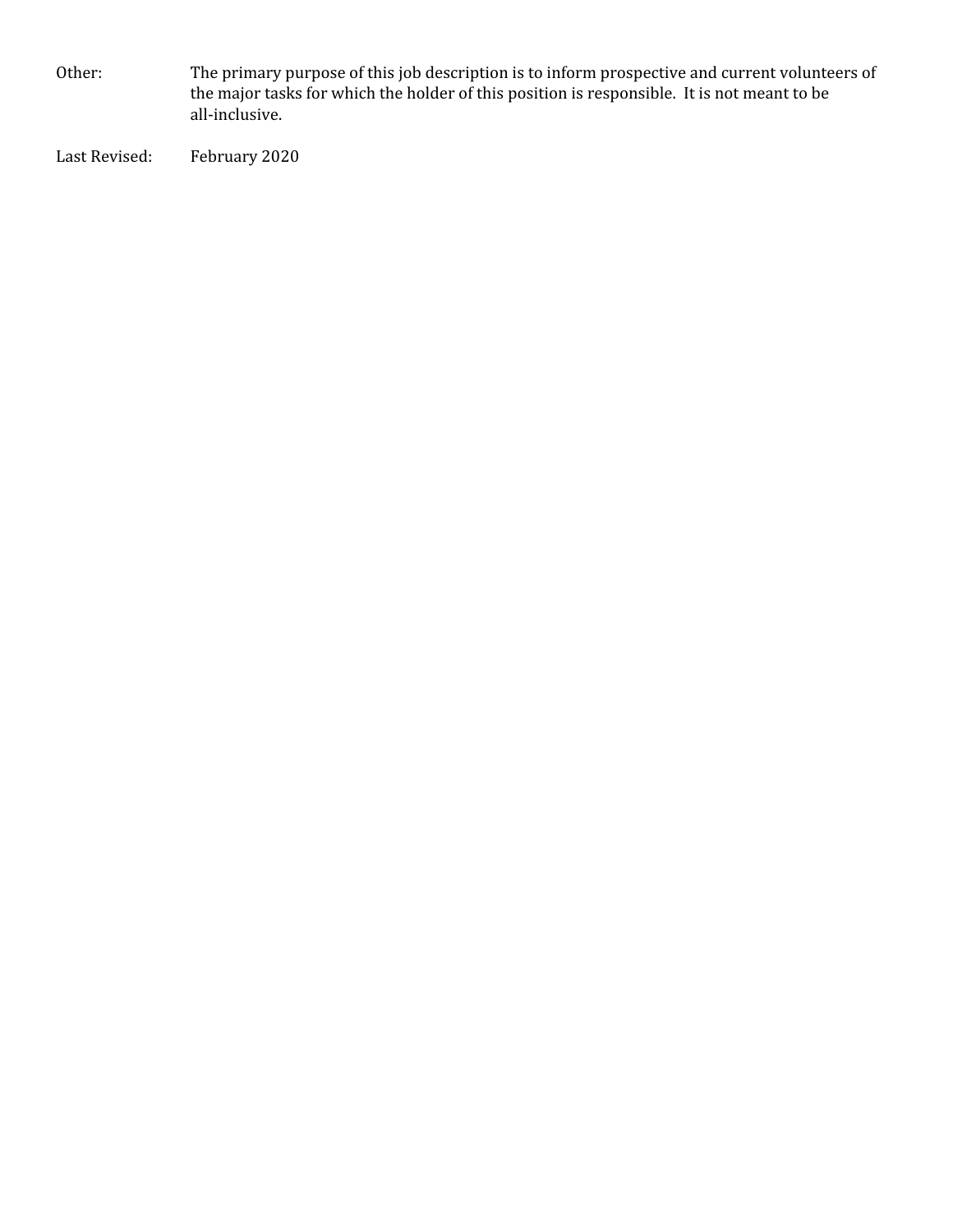## **Vice President/President Elect**

| Board:        | • Member of the Executive Board, General Board and general membership.                                                                                                                                                                                                                                                                                                                                                                                                                                                                                                                                                                                                                                                                                                                                                                                                                                                                                                                                                                                                                                                                                                                                                                                                                                                                                                                                                                                                                                                                                                                                                                                                                                                                                                                                                                                                                                                                                                                                                                                                                                                           |
|---------------|----------------------------------------------------------------------------------------------------------------------------------------------------------------------------------------------------------------------------------------------------------------------------------------------------------------------------------------------------------------------------------------------------------------------------------------------------------------------------------------------------------------------------------------------------------------------------------------------------------------------------------------------------------------------------------------------------------------------------------------------------------------------------------------------------------------------------------------------------------------------------------------------------------------------------------------------------------------------------------------------------------------------------------------------------------------------------------------------------------------------------------------------------------------------------------------------------------------------------------------------------------------------------------------------------------------------------------------------------------------------------------------------------------------------------------------------------------------------------------------------------------------------------------------------------------------------------------------------------------------------------------------------------------------------------------------------------------------------------------------------------------------------------------------------------------------------------------------------------------------------------------------------------------------------------------------------------------------------------------------------------------------------------------------------------------------------------------------------------------------------------------|
| Requirements: | • Must be a member of the CTE PTO.<br>• Must have a current, satisfactory criminal history check.<br>• Must commit to fulfill the duties of the Vice President/President Elect during one year and<br>the duties of the President the following year.                                                                                                                                                                                                                                                                                                                                                                                                                                                                                                                                                                                                                                                                                                                                                                                                                                                                                                                                                                                                                                                                                                                                                                                                                                                                                                                                                                                                                                                                                                                                                                                                                                                                                                                                                                                                                                                                            |
| Duties        | • Attend meetings of the Executive Board, General Board and general membership.<br>• Preside over meetings of the Executive Board, General Board and general membership in the<br>absence of the President.<br>• Serve in an advisory and/or managerial capacity on certain CTE PTO Committees, as specified<br>by the President (i.e., be the Executive Board Contact for such Committees).<br>• Serve on the following committees: (a) Carmel Clay Schools Coordinating Council and (b) the<br>Carmel Clay Schools PTO Assembly of Leaders (PALS).<br>• Maintain and update the master criminal history check ("CHC") list on Google Drive with<br>designated CTE front office staff (as designated by the Principal).<br>• Preside over the Nominating Committee.<br>• Provide the President with monthly reports from designated Committee Chairpersons.<br>• Collect annual post event reports and CTE PTO binders from all Executive Board Members<br>and Committee Chairpersons.<br>• Maintain the master criminal history check ("CHC") list on the CTE PTO Google Drive account<br>with the assistance of designated CTE front office staff (as designated by the Principal).<br>These duties will be delegated to the Communications Secretary or the Recording Secretary,<br>at the President's discretion.<br>• Before the Old Board/New Board Luncheon, update/prepare the CTE PTO binders (including<br>annual post event reports) for distribution to the incoming Executive Board Members and<br>Committee Chairpersons at the Old Board/New Board Luncheon.<br>• In the spring, collaborate with school administrators to establish a calendar of events and<br>meeting dates for the following year.<br>• Facilitate the transfer of duties from outgoing to incoming Executive Board Members and<br>Committee Chairpersons.<br>• Be available for special assignments, as deemed necessary by the President.<br>• Timely completion of "close-out" tasks, including updating the CTE PTO Vice<br>President/President Elect's binder, flash drive and timeline and completing the annual post<br>event report. |
| Term:         | One year                                                                                                                                                                                                                                                                                                                                                                                                                                                                                                                                                                                                                                                                                                                                                                                                                                                                                                                                                                                                                                                                                                                                                                                                                                                                                                                                                                                                                                                                                                                                                                                                                                                                                                                                                                                                                                                                                                                                                                                                                                                                                                                         |
| Other:        | The primary purpose of this job description is to inform prospective and current volunteers of<br>the major tasks for which the holder of this position is responsible. It is not meant to be<br>all-inclusive.                                                                                                                                                                                                                                                                                                                                                                                                                                                                                                                                                                                                                                                                                                                                                                                                                                                                                                                                                                                                                                                                                                                                                                                                                                                                                                                                                                                                                                                                                                                                                                                                                                                                                                                                                                                                                                                                                                                  |
| Last Revised: | February 2020                                                                                                                                                                                                                                                                                                                                                                                                                                                                                                                                                                                                                                                                                                                                                                                                                                                                                                                                                                                                                                                                                                                                                                                                                                                                                                                                                                                                                                                                                                                                                                                                                                                                                                                                                                                                                                                                                                                                                                                                                                                                                                                    |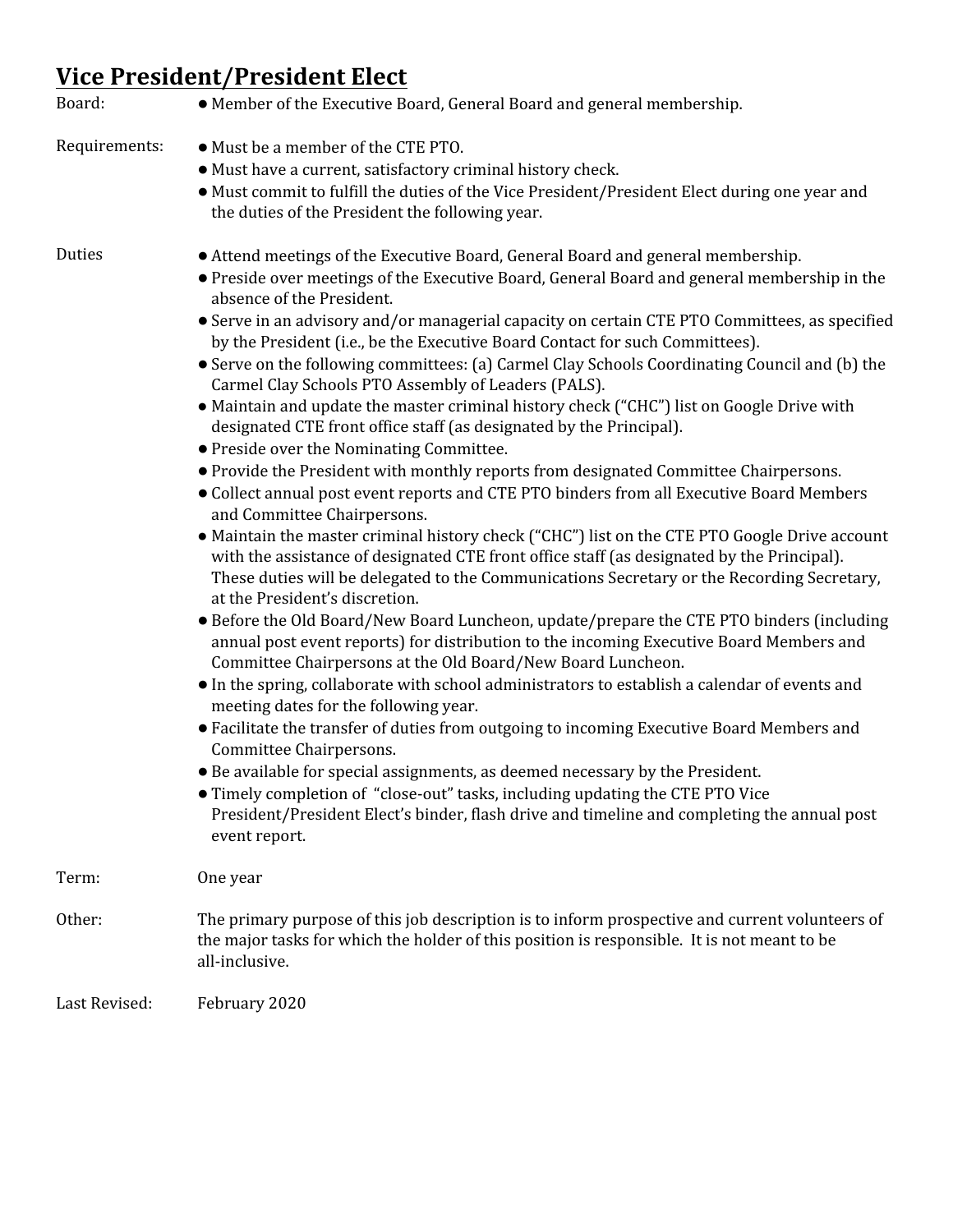## **Vice President of Ways and Means**

| Board:        | • Member of the Executive Board, General Board and general membership.                                                                                                                                                                                                                                                                                                                                                                                                                                                                                                                                                                                                                                                                                                                                                                                                                                                                                                                                                                                                                                                                                                                                                                                                                                                                                                                                                                                                                                                                                                                                                                                                                                                                                                                                                                                                                                                                                                                                                                                                                                                                                                                                                                                                                    |
|---------------|-------------------------------------------------------------------------------------------------------------------------------------------------------------------------------------------------------------------------------------------------------------------------------------------------------------------------------------------------------------------------------------------------------------------------------------------------------------------------------------------------------------------------------------------------------------------------------------------------------------------------------------------------------------------------------------------------------------------------------------------------------------------------------------------------------------------------------------------------------------------------------------------------------------------------------------------------------------------------------------------------------------------------------------------------------------------------------------------------------------------------------------------------------------------------------------------------------------------------------------------------------------------------------------------------------------------------------------------------------------------------------------------------------------------------------------------------------------------------------------------------------------------------------------------------------------------------------------------------------------------------------------------------------------------------------------------------------------------------------------------------------------------------------------------------------------------------------------------------------------------------------------------------------------------------------------------------------------------------------------------------------------------------------------------------------------------------------------------------------------------------------------------------------------------------------------------------------------------------------------------------------------------------------------------|
| Requirements: | • Must be a member of the CTE PTO.<br>• Must have a current, satisfactory criminal history check.<br>• Must have served on the Executive Board as the Assistant Vice President of Ways and Means<br>during the previous year, except in extenuating circumstances.                                                                                                                                                                                                                                                                                                                                                                                                                                                                                                                                                                                                                                                                                                                                                                                                                                                                                                                                                                                                                                                                                                                                                                                                                                                                                                                                                                                                                                                                                                                                                                                                                                                                                                                                                                                                                                                                                                                                                                                                                        |
| Duties        | • Attend meetings of the Executive Board, General Board and general membership.<br>• Supervise all fund development programs and report on their performance to the Executive<br>Board. These programs include the fall fundraiser, the spring fundraiser, community support<br>incentive programs (e.g., Box Tops for Education, grocery certificates, restaurant nights),<br>Spirit Wear, and any other CTE PTO fundraisers.<br>• Initially screen and continually evaluate fundraising opportunities and efforts, and discuss<br>with the Executive Board as appropriate.<br>• Serve in an advisory and/or managerial capacity on certain CTE PTO Committees, as specified<br>by the President (i.e., be the Executive Board Contact for such Committees).<br>• Establish realistic fundraising goals that consider financial need, financial desire and input<br>from the President, the Treasurer and other members of the applicable fundraising team.<br>• Strive to ensure fundraising objectives and goals are met.<br>• Approve PTO Communicator articles related to CTE PTO fundraising.<br>• Promote (or assist with the promotion of) fundraising initiatives internally and externally, as<br>approved by the Executive Board or the President.<br>• Oversee reporting by Committee Chairpersons at meetings of the Executive Board, General<br>Board and general membership.<br>• Serve as the overall budget manager for the fall fundraiser, the spring fundraiser and any<br>other CTE PTO Committees related to fundraising.<br>• Prepare and present monthly and year-end fundraising reports to the Executive Board.<br>• Meet with fundraising distributors/suppliers (such as Spirit Wear distributor(s) and<br>suppliers for the spring fundraiser), as needed.<br>• Ensure that Committee Chairpersons for whom the Vice President of Ways and Means is the<br>Executive Board Contact are fully aware of their budget (if any) and the fund generation<br>expected from the applicable fundraising program.<br>• Timely completion of "close-out" tasks as requested by the Vice President/President Elect,<br>including updating the CTE PTO Vice President of Ways and Means' binder, flash drive and<br>timeline and completing an annual post event report. |
| Term:         | One year                                                                                                                                                                                                                                                                                                                                                                                                                                                                                                                                                                                                                                                                                                                                                                                                                                                                                                                                                                                                                                                                                                                                                                                                                                                                                                                                                                                                                                                                                                                                                                                                                                                                                                                                                                                                                                                                                                                                                                                                                                                                                                                                                                                                                                                                                  |
| Other:        | The primary purpose of this job description is to inform prospective and current volunteers of<br>the major tasks for which the holder of this position is responsible. It is not meant to be<br>all-inclusive.                                                                                                                                                                                                                                                                                                                                                                                                                                                                                                                                                                                                                                                                                                                                                                                                                                                                                                                                                                                                                                                                                                                                                                                                                                                                                                                                                                                                                                                                                                                                                                                                                                                                                                                                                                                                                                                                                                                                                                                                                                                                           |
| Last Revised: | February 2020                                                                                                                                                                                                                                                                                                                                                                                                                                                                                                                                                                                                                                                                                                                                                                                                                                                                                                                                                                                                                                                                                                                                                                                                                                                                                                                                                                                                                                                                                                                                                                                                                                                                                                                                                                                                                                                                                                                                                                                                                                                                                                                                                                                                                                                                             |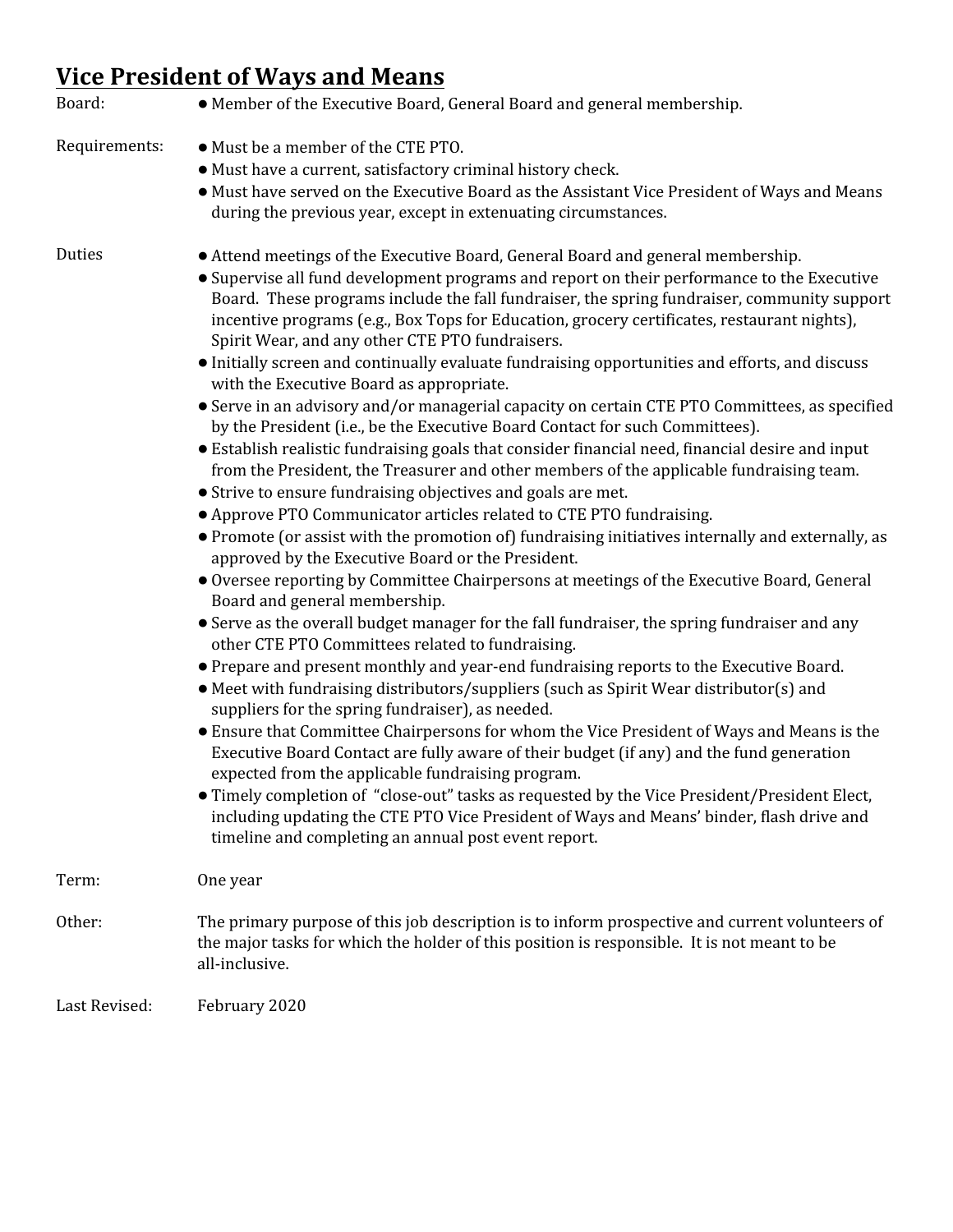### **Assistant Vice President of Ways and Means**

| Board:         | • Member of the Executive Board, General Board and general membership.                                                                                                                                                                                                                                                                                                                                                                                                                                                                                                                                                                                                                                                                                                                                                                                                                                                                                                                                                                                 |
|----------------|--------------------------------------------------------------------------------------------------------------------------------------------------------------------------------------------------------------------------------------------------------------------------------------------------------------------------------------------------------------------------------------------------------------------------------------------------------------------------------------------------------------------------------------------------------------------------------------------------------------------------------------------------------------------------------------------------------------------------------------------------------------------------------------------------------------------------------------------------------------------------------------------------------------------------------------------------------------------------------------------------------------------------------------------------------|
| Requirements:  | • Must be a member of the CTE PTO.<br>• Must have a current, satisfactory criminal history check.<br>• Must committee to fulfill the duties of the Assistant Vice President of Ways and Means<br>during one year and the duties of the Vice President of Ways and Means the following year.                                                                                                                                                                                                                                                                                                                                                                                                                                                                                                                                                                                                                                                                                                                                                            |
| Duties         | • Attend meetings of the Executive Board, General Board and general membership.<br>• Perform duties of the Vice President of Ways and Means in the absence of the Vice<br>President of Ways and Means, as directed by the President.<br>• Serve in an advisory capacity on certain CTE PTO Committees, as specified by the President.<br>This may include, but is not limited to, Box Tops for Education, Spirit Wear and restaurant<br>nights.<br>• Perform other fundraising-related duties, as requested by the President.<br>• Oversee the fundraising raffles and Auction Sub-Committees.<br>• Strive to ensure all fundraising objectives and goals are met.<br>• Assist the Vice President of Ways and Means with the preparation of monthly and year-end<br>fundraising reports.<br>• Timely completion of "close-out" tasks as requested by the Vice President/President Elect,<br>including updating the CTE PTO Assistant Vice President of Ways and Means' binder, flash<br>drive and timeline and completing an annual post event report. |
| Term:          | One year                                                                                                                                                                                                                                                                                                                                                                                                                                                                                                                                                                                                                                                                                                                                                                                                                                                                                                                                                                                                                                               |
| Other:         | The primary purpose of this job description is to inform prospective and current volunteers<br>of the major tasks for which the holder of this position is responsible. It is not meant to be<br>all-inclusive.                                                                                                                                                                                                                                                                                                                                                                                                                                                                                                                                                                                                                                                                                                                                                                                                                                        |
| Last Reviewed: | February 2020                                                                                                                                                                                                                                                                                                                                                                                                                                                                                                                                                                                                                                                                                                                                                                                                                                                                                                                                                                                                                                          |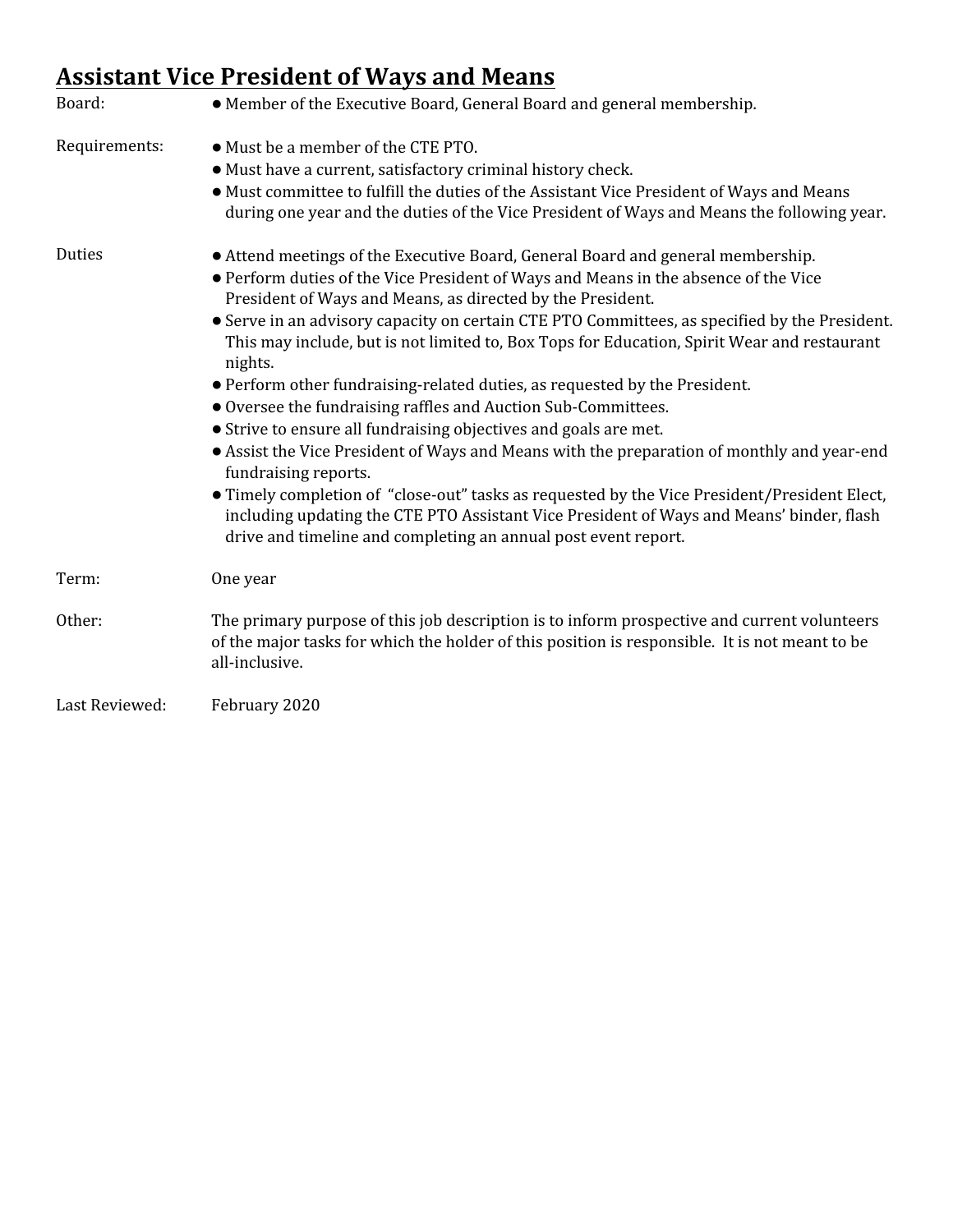#### **Treasurer**

| Board:        | • Member of the Executive Board, General Board and general membership.                                                                                                                                                                                                                                                                                                                                                                                                                                                                                                                                                                                                                                                                                                                                                                                                                                                                                                                                                                                                                                                                                                                                                                                                                                                                                                                                                                                                                                                                                                                                                                                                                                                                                                                                                                                                                                                                                                                                                                                                                                                                                                                                                                                                                                                                                                                                                               |
|---------------|--------------------------------------------------------------------------------------------------------------------------------------------------------------------------------------------------------------------------------------------------------------------------------------------------------------------------------------------------------------------------------------------------------------------------------------------------------------------------------------------------------------------------------------------------------------------------------------------------------------------------------------------------------------------------------------------------------------------------------------------------------------------------------------------------------------------------------------------------------------------------------------------------------------------------------------------------------------------------------------------------------------------------------------------------------------------------------------------------------------------------------------------------------------------------------------------------------------------------------------------------------------------------------------------------------------------------------------------------------------------------------------------------------------------------------------------------------------------------------------------------------------------------------------------------------------------------------------------------------------------------------------------------------------------------------------------------------------------------------------------------------------------------------------------------------------------------------------------------------------------------------------------------------------------------------------------------------------------------------------------------------------------------------------------------------------------------------------------------------------------------------------------------------------------------------------------------------------------------------------------------------------------------------------------------------------------------------------------------------------------------------------------------------------------------------------|
| Requirements: | • Must be a member of the CTE PTO.<br>• Must have a current, satisfactory criminal history check.<br>· Must have served on the Executive Board as the Assistant Treasurer during the previous year,<br>except in extenuating circumstances.<br>• Must have a working knowledge of general accounting principles and be comfortable using<br>budget management software.                                                                                                                                                                                                                                                                                                                                                                                                                                                                                                                                                                                                                                                                                                                                                                                                                                                                                                                                                                                                                                                                                                                                                                                                                                                                                                                                                                                                                                                                                                                                                                                                                                                                                                                                                                                                                                                                                                                                                                                                                                                              |
| Duties        | • Attend meetings of the Executive Board, General Board and general membership.<br>• Responsible for the receipt and distribution of all monies of the CTE PTO.<br>• Maintain a complete and accurate record of the financial transactions of the CTE PTO,<br>including but not limited to receipts and expenditures.<br>• Keep annual financial statements for the current and preceding six years.<br>• Prepare books and records for the auditor's bi-annual audit and communicate with the<br>auditor as necessary and appropriate.<br>• Timely share the results of each bi-annual audit with the Executive Board and the general<br>membership.<br>• Submit appropriate information to the CTE PTO's accountant so that he/she can timely file<br>Form 990, Form NP-20 and any other necessary state and/or federal filings.<br>• Timely prepare and distribute Forms 1099, 1096 and W-9, as applicable.<br>• Timely fulfill all gaming and raffle licensure and post-event filing requirements for any<br>fundraisers, as needed.<br>• Continually monitor the budget and recommend monthly budget adjustments as appropriate.<br>• Oversee money collection and accounting for all fundraising events. This includes:<br>• Assisting with cash boxes and credit card transactions (PayPal and Square).<br>• Attending fundraising events. This duty may be shared with the Assistant Treasurer.<br>• Present the annual budget for approval by the general membership at the fall general<br>membership meeting.<br>• Serve as an advisor to all Committee Chairpersons regarding financial matters including, but<br>not limited to, money collection and expenditures.<br>• Serve as an authorized principal on CTE PTO bank accounts.<br>• Maintain bank account balances as required by the By-laws.<br>• Responsible for the maintenance and retention of documents related to the CTE PTO's<br>tax-exempt status (e.g., Indiana Nonprofit Sales Tax Exemption Certificate).<br>• Responsible for obtaining, renewing, suspending and/or terminating tax exempt cards and<br>memberships at applicable vendors (e.g., Sam's Club, Costco, Hobby Lobby).<br>• Train the Assistant Treasurer.<br>• Timely completion of "close-out" tasks as requested by the Vice President,/President Elect<br>including updating the CTE PTO Treasurer binder, flash drive and timeline and completing an<br>annual post event report. |
| Term:         | One year                                                                                                                                                                                                                                                                                                                                                                                                                                                                                                                                                                                                                                                                                                                                                                                                                                                                                                                                                                                                                                                                                                                                                                                                                                                                                                                                                                                                                                                                                                                                                                                                                                                                                                                                                                                                                                                                                                                                                                                                                                                                                                                                                                                                                                                                                                                                                                                                                             |
| Other:        | The primary purpose of this job description is to inform prospective and current volunteers of the major<br>tasks for which the holder of this position is responsible. It is not meant to be all-inclusive.                                                                                                                                                                                                                                                                                                                                                                                                                                                                                                                                                                                                                                                                                                                                                                                                                                                                                                                                                                                                                                                                                                                                                                                                                                                                                                                                                                                                                                                                                                                                                                                                                                                                                                                                                                                                                                                                                                                                                                                                                                                                                                                                                                                                                         |
| Last Revised: | February 2020                                                                                                                                                                                                                                                                                                                                                                                                                                                                                                                                                                                                                                                                                                                                                                                                                                                                                                                                                                                                                                                                                                                                                                                                                                                                                                                                                                                                                                                                                                                                                                                                                                                                                                                                                                                                                                                                                                                                                                                                                                                                                                                                                                                                                                                                                                                                                                                                                        |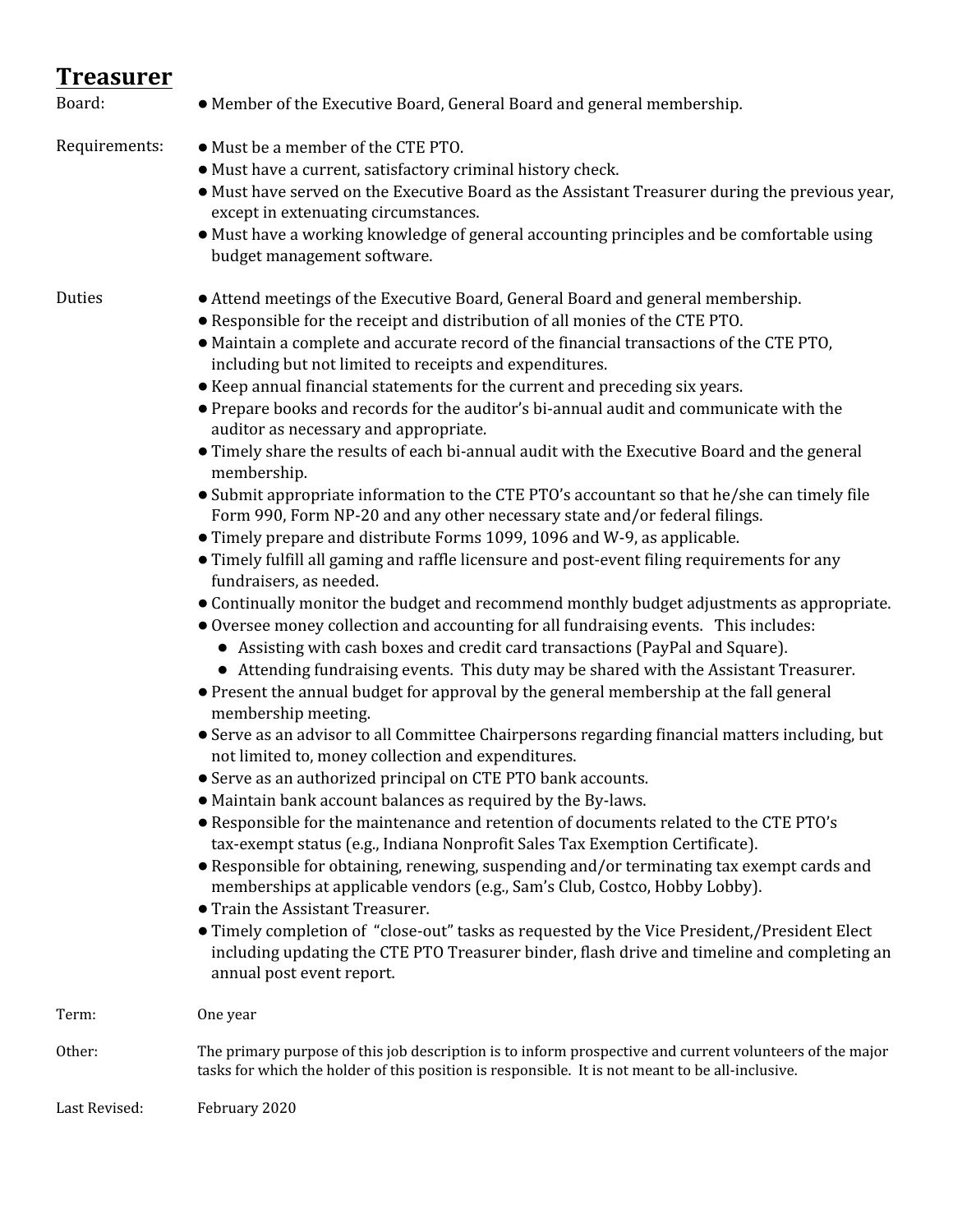#### **Assistant Treasurer**

| Board:        | • Member of the Executive Board, General Board and general membership.                                                                                                                                                                                                                                                                                                                                                                                                                                                                                                                                                                                                                                                                                                                                                                                                                                                                                                                                                                                                                                                                                                                                                                                                                                                                                                                                                                                                                                                                                     |
|---------------|------------------------------------------------------------------------------------------------------------------------------------------------------------------------------------------------------------------------------------------------------------------------------------------------------------------------------------------------------------------------------------------------------------------------------------------------------------------------------------------------------------------------------------------------------------------------------------------------------------------------------------------------------------------------------------------------------------------------------------------------------------------------------------------------------------------------------------------------------------------------------------------------------------------------------------------------------------------------------------------------------------------------------------------------------------------------------------------------------------------------------------------------------------------------------------------------------------------------------------------------------------------------------------------------------------------------------------------------------------------------------------------------------------------------------------------------------------------------------------------------------------------------------------------------------------|
| Requirements: | • Must be a member of the CTE PTO.<br>· Must have a current, satisfactory criminal history check.<br>• Must committee to fulfill the duties of the Assistant Treasurer during one school year and<br>the duties of the Treasurer the following year.<br>• Must have a working knowledge of general accounting principles and be comfortable using<br>budget management software.                                                                                                                                                                                                                                                                                                                                                                                                                                                                                                                                                                                                                                                                                                                                                                                                                                                                                                                                                                                                                                                                                                                                                                           |
| Duties        | • Attend meetings of the Executive Board, General Board and general membership.<br>• Perform the duties of the Treasurer in the absence of the Treasurer, as directed by the<br>President.<br>• Assist in the preparation of the annual budget.<br>• Deposit collected funds during the fall school semester, and make authorized<br>disbursements of funds during the spring school semester, alternating duties with the<br>Treasurer.<br>• Continually review the CTE PTO's financial records with the Treasurer.<br>• Assist the Treasurer with money collection and accounting for all fundraising events. This<br>includes:<br>• Assisting with cash boxes and credit card transactions (PayPal and Square).<br>• Attending fundraising events. This duty may be shared with the Treasurer.<br>• Serve as an advisor to certain Committee Chairpersons regarding financial matters<br>including, but not limited to, money collection and expenditures, as directed by the<br>Treasurer.<br>• Assist with certain duties of the Treasurer, as directed by the Treasurer or President.<br>• Obtain renew, suspend and/or terminate tax exempt cards and memberships at applicable<br>vendors (e.g., Sam's Club, Costco, Hobby Lobby), at the Treasurer's direction.<br>• Serve as an authorized principal on CTE PTO bank accounts.<br>• Timely completion of "close-out" tasks as requested by the Vice President, including<br>updating the CTE PTO Assistant Treasurer's binder, flash drive and timeline and completing<br>the Post Event Report. |
| Term:         | One year                                                                                                                                                                                                                                                                                                                                                                                                                                                                                                                                                                                                                                                                                                                                                                                                                                                                                                                                                                                                                                                                                                                                                                                                                                                                                                                                                                                                                                                                                                                                                   |
| Other:        | The primary purpose of this job description is to inform prospective and current volunteers<br>of the major tasks for which the holder of this position is responsible. It is not meant to be<br>all-inclusive.                                                                                                                                                                                                                                                                                                                                                                                                                                                                                                                                                                                                                                                                                                                                                                                                                                                                                                                                                                                                                                                                                                                                                                                                                                                                                                                                            |
| Last Revised: | February 2020                                                                                                                                                                                                                                                                                                                                                                                                                                                                                                                                                                                                                                                                                                                                                                                                                                                                                                                                                                                                                                                                                                                                                                                                                                                                                                                                                                                                                                                                                                                                              |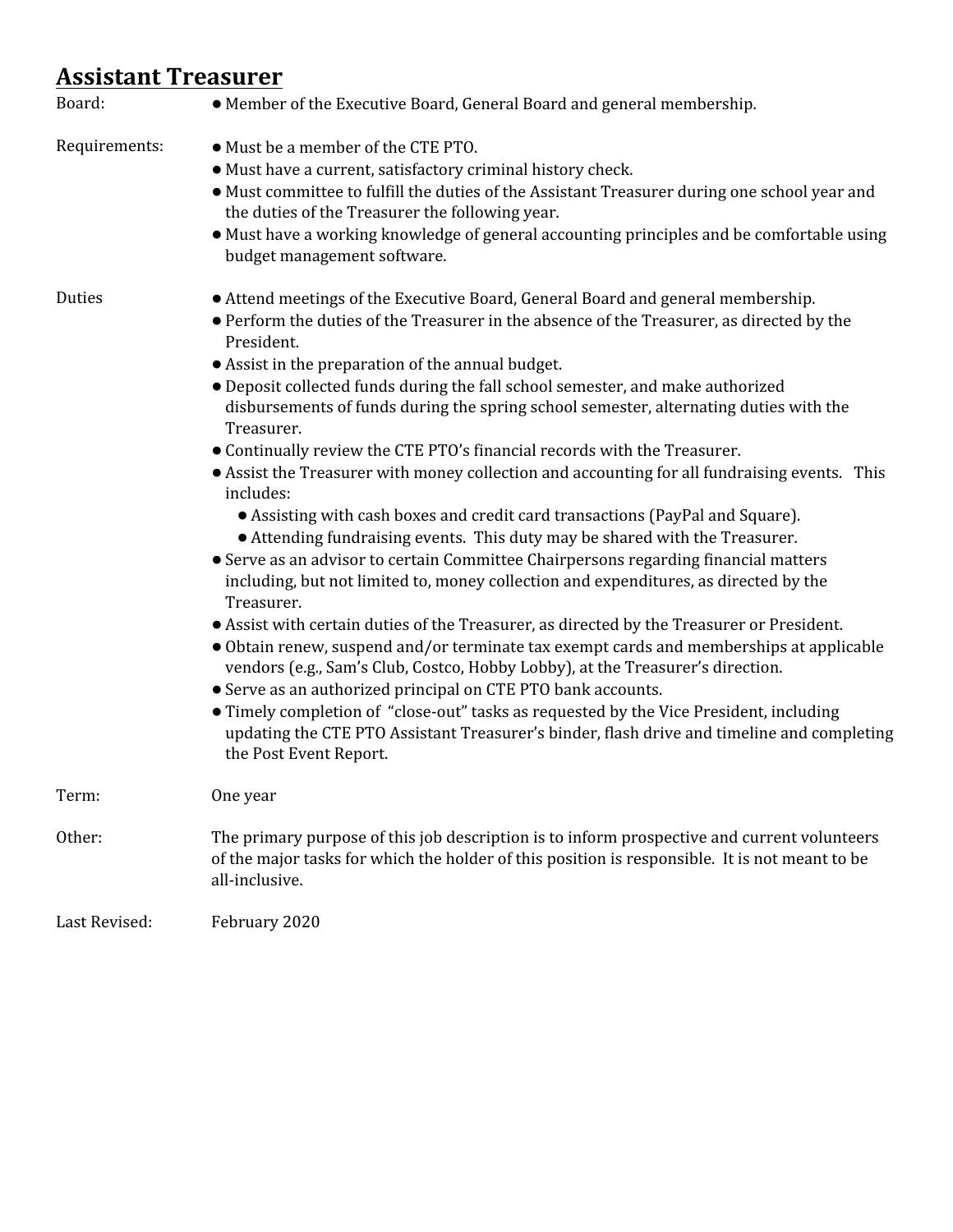## **Communications Secretary**

| Board:        | • Member of the Executive Board, General Board and general membership.                                                                                                                                                                                                                                                                                                                                                                                                                                                                                                                                                                                                                                                                                                                                                                                                                                                                                                                                                                                                                                                                                |
|---------------|-------------------------------------------------------------------------------------------------------------------------------------------------------------------------------------------------------------------------------------------------------------------------------------------------------------------------------------------------------------------------------------------------------------------------------------------------------------------------------------------------------------------------------------------------------------------------------------------------------------------------------------------------------------------------------------------------------------------------------------------------------------------------------------------------------------------------------------------------------------------------------------------------------------------------------------------------------------------------------------------------------------------------------------------------------------------------------------------------------------------------------------------------------|
| Requirements: | • Must be a member of the CTE PTO.<br>• Must have a current, satisfactory criminal history check.<br>· Must have strong computer, technology, and social media (e.g., Twitter, Facebook,<br>Instagram) skills.<br>• Must be detail-oriented and meticulous about correct dates, proper spelling and grammar.                                                                                                                                                                                                                                                                                                                                                                                                                                                                                                                                                                                                                                                                                                                                                                                                                                          |
| <b>Duties</b> | • Attend meetings of the Executive Board, General Board and general membership.<br>• Maintain and timely update the CTE PTO website with current and accurate information<br>about CTE PTO-sponsored programs and events.<br>• Timely post general membership meeting minutes and required notifications on the CTE<br>PTO website, as directed by the Recording Secretary or the President (as applicable).<br>• Follow CCS guidelines when posting on the CTE PTO website.<br>• Collaborate with Executive Board Members to execute event communication plans.<br>• Collaborate with Carmel Clay Schools ("CCS") technology staff on the use of tools, network<br>and server access, and software licenses needed to maintain the CTE PTO website within<br>CCS guidelines.<br>• Backup all CTE PTO Google Drive files on external hard drive bi-annually on or around<br>October/November and May/June.<br>· Timely completion of "close-out" tasks as requested by the Vice President/President Elect,<br>including updating the CTE PTO Communications Secretary binder, flash drive and timeline<br>and completing an annual post event report. |
| Term:         | One year                                                                                                                                                                                                                                                                                                                                                                                                                                                                                                                                                                                                                                                                                                                                                                                                                                                                                                                                                                                                                                                                                                                                              |
| Other:        | The primary purpose of this job description is to inform prospective and current volunteers<br>of the major tasks for which the holder of this position is responsible. It is not meant to be<br>all-inclusive.                                                                                                                                                                                                                                                                                                                                                                                                                                                                                                                                                                                                                                                                                                                                                                                                                                                                                                                                       |
| Last Revised: | February 2020                                                                                                                                                                                                                                                                                                                                                                                                                                                                                                                                                                                                                                                                                                                                                                                                                                                                                                                                                                                                                                                                                                                                         |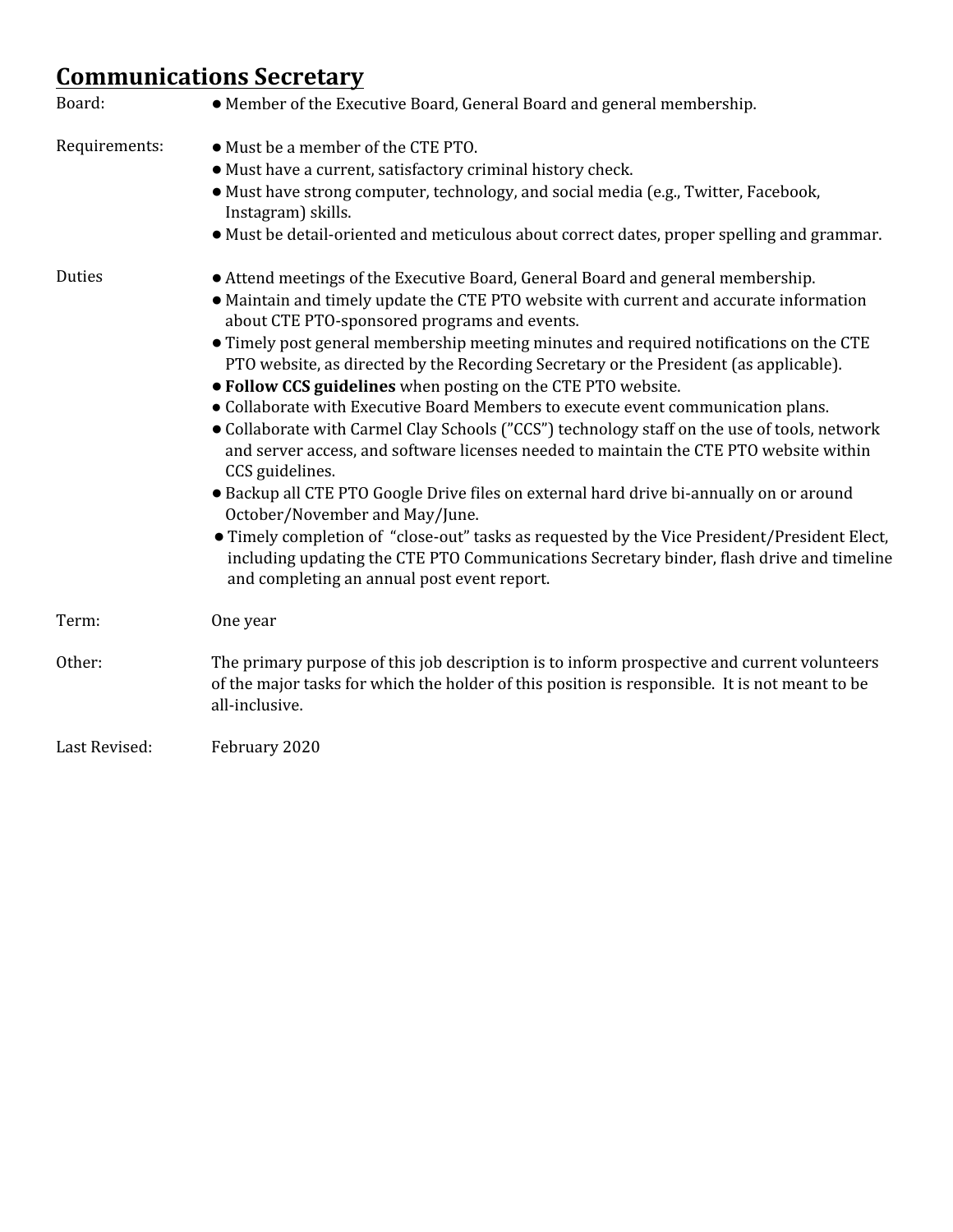## **Recording Secretary**

| Board:        | • Member of the Executive Board, General Board and general membership.                                                                                                                                                                                                                                                                                                                                                                                                                                                                                                                                                                                                                                                                                                                                                                                                                                                                                                                                                                                                                                                                                                                                                                                                                                                                                                                                                                                                                                                                                                                                                                                                                                                                                                                                                                                                                             |
|---------------|----------------------------------------------------------------------------------------------------------------------------------------------------------------------------------------------------------------------------------------------------------------------------------------------------------------------------------------------------------------------------------------------------------------------------------------------------------------------------------------------------------------------------------------------------------------------------------------------------------------------------------------------------------------------------------------------------------------------------------------------------------------------------------------------------------------------------------------------------------------------------------------------------------------------------------------------------------------------------------------------------------------------------------------------------------------------------------------------------------------------------------------------------------------------------------------------------------------------------------------------------------------------------------------------------------------------------------------------------------------------------------------------------------------------------------------------------------------------------------------------------------------------------------------------------------------------------------------------------------------------------------------------------------------------------------------------------------------------------------------------------------------------------------------------------------------------------------------------------------------------------------------------------|
| Requirements: | • Must be a member of the CTE PTO.<br>• Must have a current, satisfactory criminal history check.<br>• Must have computer and technology skills adequate to record, reproduce and distribute<br>meeting minutes.<br>• Must be detail-oriented and meticulous about correct dates, proper spelling and grammar.                                                                                                                                                                                                                                                                                                                                                                                                                                                                                                                                                                                                                                                                                                                                                                                                                                                                                                                                                                                                                                                                                                                                                                                                                                                                                                                                                                                                                                                                                                                                                                                     |
| Duties        | • Attend meetings of the Executive Board, General Board and general membership.<br>• Keep an accurate record of all meetings of the Executive Board, General Board and general<br>membership<br>• Provide copies of Executive Board meeting minutes to Executive Board members for their<br>comment and approval.<br>• Timely provide general membership meeting minutes to the Communications Secretary for<br>posting on the CTE PTO website.<br>• Maintain record of all motions passed during every CTE PTO meeting and those passed<br>outside of a meeting (ie, electronically). Type and date the list at the end of the fiscal year.<br>• Create and keep an accurate record of attendance of members at CTE PTO meetings.<br>• Maintain a current list of elected officers and Committee Chairpersons and provide a copy<br>of such list to each. This duty may be shared with the President, at the President's<br>discretion.<br>• Receive and send correspondence (e.g., thank you notes) on behalf of the CTE PTO, as<br>deemed necessary by the President. Share an update of recent correspondence at each<br><b>Executive Board meeting.</b><br>• Ensure CTE PTO letterhead is updated and posted on the CTE PTO Google Drive account.<br>• Maintain custody of the Books and Records pertaining to the business of the CTE PTO<br>(except those of the Treasurer) and maintain a permanent file of such Books and Records.<br>For these purposes, "Books and Records" includes meeting minutes, the articles of<br>incorporation and the bylaws, and any amendments thereto, and a list of all motions passed<br>with or without a meeting.<br>• Timely completion of "close-out" tasks as requested by the Vice President/President Elect,<br>including updating the CTE PTO Recording Secretary binder, flash drive and timeline and<br>completing an annual post event report. |
| Term:         | One year                                                                                                                                                                                                                                                                                                                                                                                                                                                                                                                                                                                                                                                                                                                                                                                                                                                                                                                                                                                                                                                                                                                                                                                                                                                                                                                                                                                                                                                                                                                                                                                                                                                                                                                                                                                                                                                                                           |
| Other:        | The primary purpose of this job description is to inform prospective and current volunteers<br>of the major tasks for which the holder of this position is responsible. It is not meant to be<br>all-inclusive.                                                                                                                                                                                                                                                                                                                                                                                                                                                                                                                                                                                                                                                                                                                                                                                                                                                                                                                                                                                                                                                                                                                                                                                                                                                                                                                                                                                                                                                                                                                                                                                                                                                                                    |
| Last Revised: | February 2020                                                                                                                                                                                                                                                                                                                                                                                                                                                                                                                                                                                                                                                                                                                                                                                                                                                                                                                                                                                                                                                                                                                                                                                                                                                                                                                                                                                                                                                                                                                                                                                                                                                                                                                                                                                                                                                                                      |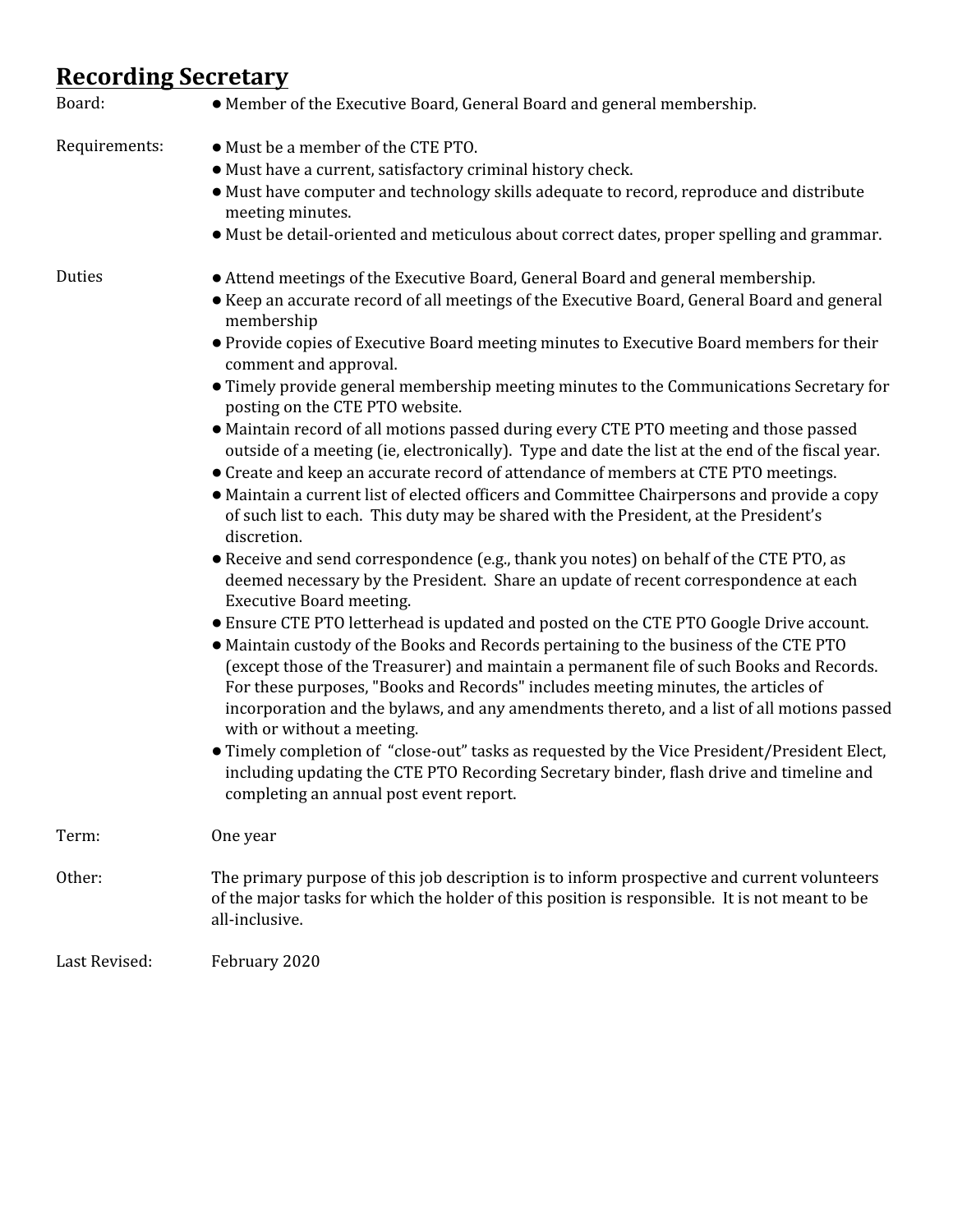#### **Past President**

| Board:         | Member of the Executive Board, General Board and general membership.<br>$\bullet$                                                                                                                                                                                                                                                                                                                                                                                                                                                                     |
|----------------|-------------------------------------------------------------------------------------------------------------------------------------------------------------------------------------------------------------------------------------------------------------------------------------------------------------------------------------------------------------------------------------------------------------------------------------------------------------------------------------------------------------------------------------------------------|
| Requirements:  | Must be a member of the CTE PTO.<br>$\bullet$<br>Must have a current, satisfactory criminal history check.<br>$\bullet$<br>Must have served on the Executive Board as the President during the previous year.                                                                                                                                                                                                                                                                                                                                         |
| Duties         | Attend meetings of the Executive Board, General Board and general membership.<br>Provide support and guidance to Executive Board, as needed.<br>$\bullet$<br>Coordinate or assist with special projects, if requested by the President and/or Executive<br>$\bullet$<br>Board and desired by the Past President.<br>Timely completion of "close-out" tasks as requested by the Vice President/President Elect,<br>$\bullet$<br>including updating the Past President binder, flash drive and timeline, and completing an<br>annual post event report. |
| Term:          | One year                                                                                                                                                                                                                                                                                                                                                                                                                                                                                                                                              |
| Other:         | The primary purpose of this job description is to inform prospective and current volunteers of<br>the major tasks for which the holder of this position is responsible. It is not meant to be<br>all-inclusive.                                                                                                                                                                                                                                                                                                                                       |
| Last Reviewed: | February 2020                                                                                                                                                                                                                                                                                                                                                                                                                                                                                                                                         |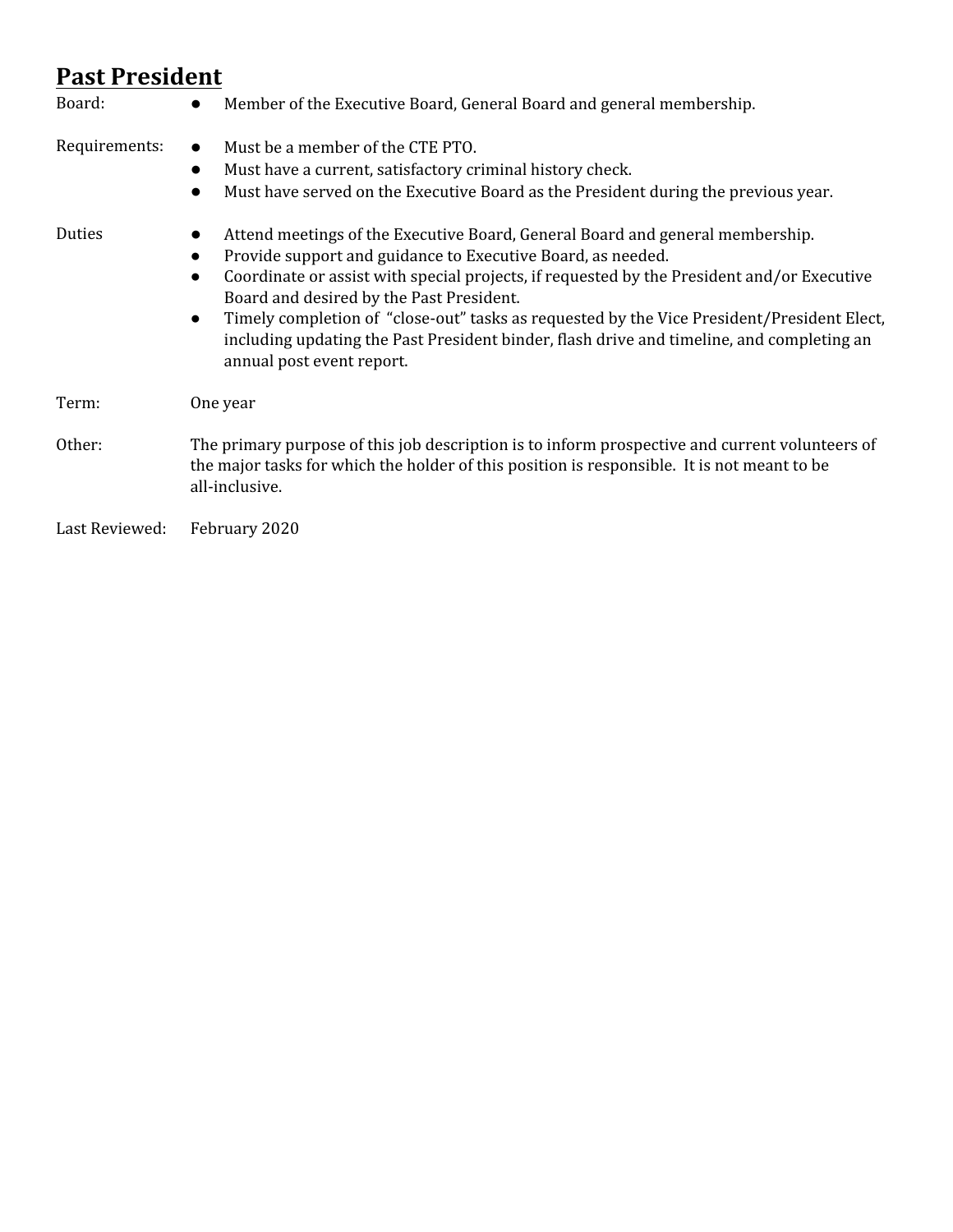# **Artist in Residence (AIR) Chairperson**

| Board:         | Member of the General Board and general membership.<br>$\bullet$                                                                                                                                                                                                                                                                                                                                                                                                                                                                                                                                                                                                                                                                                                                                                                                                                                                                                                                                                                                                                                                                                                                                                                                                                                                                                                                                                                                                                                                                                                                                                                                                                         |
|----------------|------------------------------------------------------------------------------------------------------------------------------------------------------------------------------------------------------------------------------------------------------------------------------------------------------------------------------------------------------------------------------------------------------------------------------------------------------------------------------------------------------------------------------------------------------------------------------------------------------------------------------------------------------------------------------------------------------------------------------------------------------------------------------------------------------------------------------------------------------------------------------------------------------------------------------------------------------------------------------------------------------------------------------------------------------------------------------------------------------------------------------------------------------------------------------------------------------------------------------------------------------------------------------------------------------------------------------------------------------------------------------------------------------------------------------------------------------------------------------------------------------------------------------------------------------------------------------------------------------------------------------------------------------------------------------------------|
| Requirements:  | Must be a member of the CTE PTO.<br>$\bullet$<br>Must have a current, satisfactory criminal history check.<br>$\bullet$                                                                                                                                                                                                                                                                                                                                                                                                                                                                                                                                                                                                                                                                                                                                                                                                                                                                                                                                                                                                                                                                                                                                                                                                                                                                                                                                                                                                                                                                                                                                                                  |
| Duties         | Attend meetings of the General Board and general membership.<br>$\bullet$<br>Review the most current version of the CTE PTO Artist in Residence Guidelines (a copy of<br>$\bullet$<br>which can be found in your binder).<br>Promptly after taking on the position of AIR Chairperson, meet with the new CTE PTO<br>$\bullet$<br>President to determine the status of the coming school year's AIR, and subsequently meet<br>with the applicable Specials Teacher to begin (or continue) the planning process.<br>Provide assistance to the Specials Teachers as needed which may include, among other<br>$\bullet$<br>things, identifying potential AIRs, negotiating the AIR contract, scheduling space and<br>equipment for the AIR Program, communicating with CTE teachers and staff about events<br>that will take place during school hours, and managing RSVPs for and attending the optional<br>after school or evening event for the AIR Program (if any).<br>Obtain approval of the chosen AIR and related contract from the CTE PTO Executive Board.<br>$\bullet$<br>Manage the AIR Program budget and maintain a complete and accurate record of all<br>$\bullet$<br>expenses.<br>Ensure that the AIR is paid in accordance with the CTE PTO Financial Policies and<br>$\bullet$<br>Procedures (a copy of which can be found in your binder).<br>Manage the Communication Plan to publicize event with support of Exec Board Contact<br>$\bullet$<br>Timely completion of "close-out" tasks as requested by the Vice President/President Elect,<br>$\bullet$<br>including updating the AIR binder, flash drive and timeline, and completing an annual post<br>event report. |
| Term:          | One year.<br>Note that the Nominating Committee may encourage an individual to rotate to a different<br>Committee Chairperson position to, among other things, encourage involvement of other<br>members of the CTE PTO and/or infuse new ideas/approaches.                                                                                                                                                                                                                                                                                                                                                                                                                                                                                                                                                                                                                                                                                                                                                                                                                                                                                                                                                                                                                                                                                                                                                                                                                                                                                                                                                                                                                              |
| Other:         | The primary purpose of this job description is to inform prospective and current volunteers of<br>the major tasks for which the holder of this position is responsible. It is not meant to be<br>all-inclusive.                                                                                                                                                                                                                                                                                                                                                                                                                                                                                                                                                                                                                                                                                                                                                                                                                                                                                                                                                                                                                                                                                                                                                                                                                                                                                                                                                                                                                                                                          |
| Last Reviewed: | February 2020                                                                                                                                                                                                                                                                                                                                                                                                                                                                                                                                                                                                                                                                                                                                                                                                                                                                                                                                                                                                                                                                                                                                                                                                                                                                                                                                                                                                                                                                                                                                                                                                                                                                            |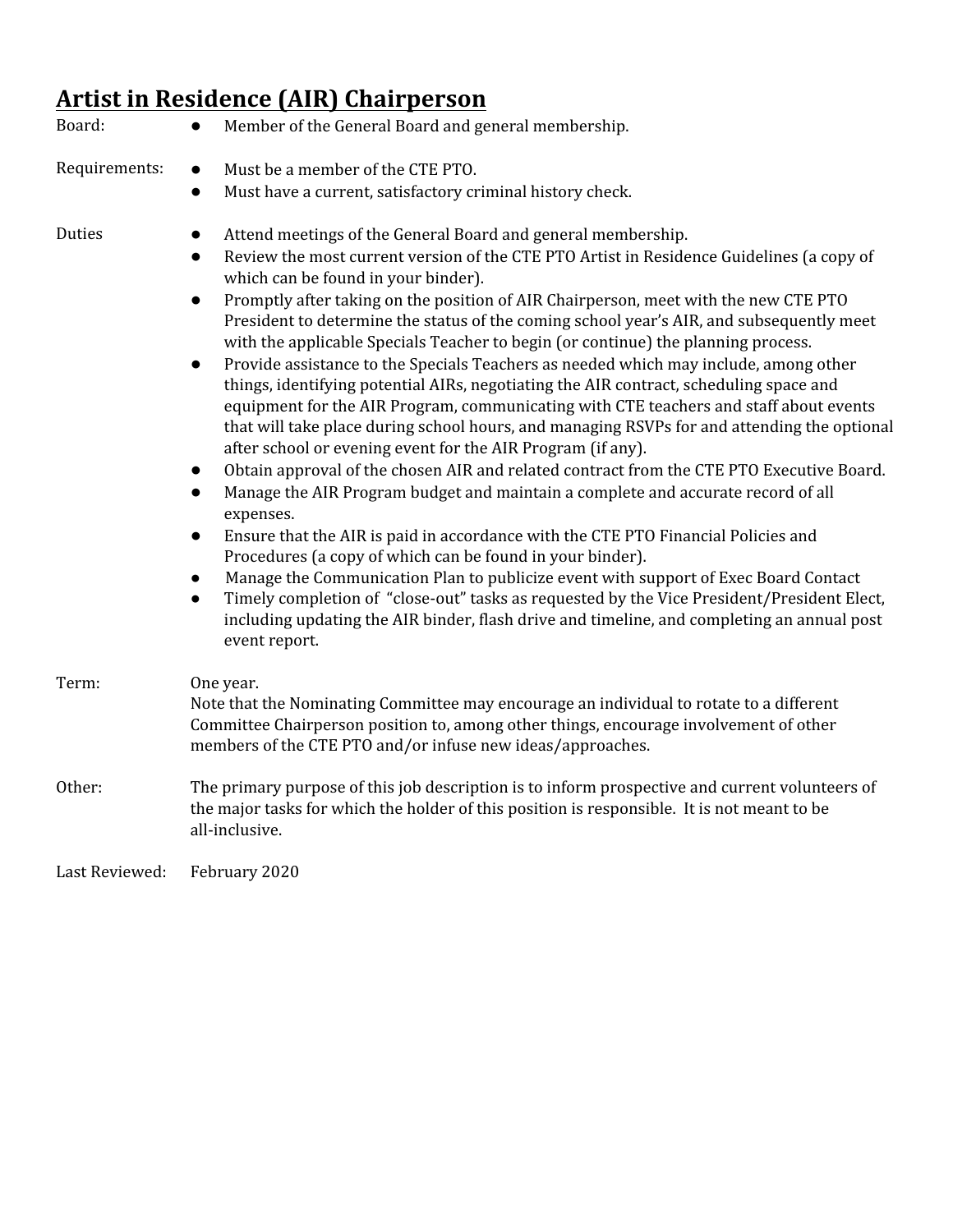#### **Auditor**

| Board:        | • Member of the General Board and general membership.                                                                                                                                                                                                                                                                                                                                                                                                                                   |
|---------------|-----------------------------------------------------------------------------------------------------------------------------------------------------------------------------------------------------------------------------------------------------------------------------------------------------------------------------------------------------------------------------------------------------------------------------------------------------------------------------------------|
| Requirements: | • Must be a member of the CTE PTO.<br>• Must have a current, satisfactory criminal history check.<br>• Must have a working knowledge of general accounting principles and be comfortable using<br>budget management software.<br>• Experience auditing corporate books and records is preferred.                                                                                                                                                                                        |
| Duties        | • Attend meetings of the General Board and general membership.<br>• Audit the books and records of the CTE PTO twice per year.<br>• Prepare a written report for the Treasurer after each audit.<br>• Communicate with the Treasurer, as necessary and appropriate.<br>• Timely completion of "close-out" tasks as requested by the Vice President/President Elect,<br>including updating the Auditor's binder, flash drive and timeline and completing an annual<br>post event report. |
| Term:         | One year.<br>*Note that a past CTE PTO Treasurer or Assistant Treasurer cannot hold this position for at<br>least two years after holding the position of Treasurer or Assistant Treasurer, except in<br>extenuating circumstances.                                                                                                                                                                                                                                                     |
| Other:        | The primary purpose of this job description is to inform prospective and current volunteers of<br>the major tasks for which the holder of this position is responsible. It is not meant to be<br>all-inclusive.                                                                                                                                                                                                                                                                         |
| Last Revised: | February 2020                                                                                                                                                                                                                                                                                                                                                                                                                                                                           |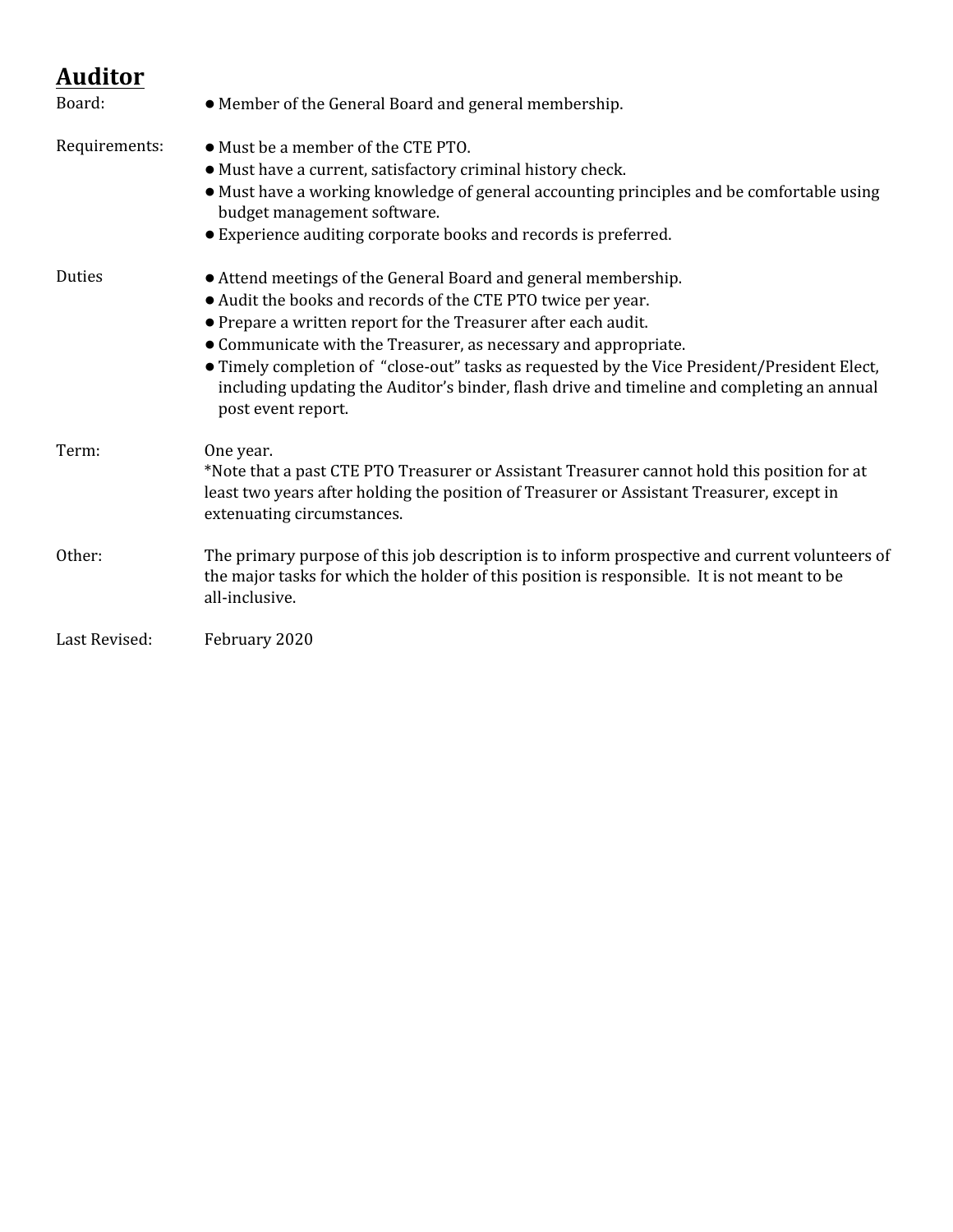# **Book Fair Chairperson(s)**

| Board:        | Member of the General Board and general membership.<br>$\bullet$                                                                                                                                                                                                                                                                                                                                                                                                                                                                                                                                                                                                                                                                                                                                                                                                                                                                                                                                                                                                                                                                                                                                                                                                                                                                                                                                                                                                                                                                                                                                                                                                                                                                                                                                                                                                                                                                                                                                                                             |
|---------------|----------------------------------------------------------------------------------------------------------------------------------------------------------------------------------------------------------------------------------------------------------------------------------------------------------------------------------------------------------------------------------------------------------------------------------------------------------------------------------------------------------------------------------------------------------------------------------------------------------------------------------------------------------------------------------------------------------------------------------------------------------------------------------------------------------------------------------------------------------------------------------------------------------------------------------------------------------------------------------------------------------------------------------------------------------------------------------------------------------------------------------------------------------------------------------------------------------------------------------------------------------------------------------------------------------------------------------------------------------------------------------------------------------------------------------------------------------------------------------------------------------------------------------------------------------------------------------------------------------------------------------------------------------------------------------------------------------------------------------------------------------------------------------------------------------------------------------------------------------------------------------------------------------------------------------------------------------------------------------------------------------------------------------------------|
| Requirements: | Must be a member of the CTE PTO.<br>$\bullet$<br>Must have a current, satisfactory criminal history check.<br>$\bullet$                                                                                                                                                                                                                                                                                                                                                                                                                                                                                                                                                                                                                                                                                                                                                                                                                                                                                                                                                                                                                                                                                                                                                                                                                                                                                                                                                                                                                                                                                                                                                                                                                                                                                                                                                                                                                                                                                                                      |
| Duties        | Attend meetings of the General Board and general membership.<br>Communicate with Scholastic to reserve Book Fair dates, order books and supplies, pickup<br>$\bullet$<br>books and supplies (as necessary), and handle any other Book Fair details.<br>Discuss dates, times and details regarding Book Fair with CTE's Media Center Specialist and<br>$\bullet$<br>your Executive Board Contact.<br>Execute physical setup of the Book Fair with input from the Scholastic Representative,<br>$\bullet$<br>CTE's Media Specialist and CTE PTO's Media Center Coordinator.<br>Ensure that at least one Book Fair Chairperson is present during shopping hours that take<br>$\bullet$<br>place after school or during Grand-persons Breakfast (unless otherwise discussed and<br>approved by the CTE PTO President or Executive Board) and that adequate<br>volunteer support is present during all daytime shopping hours.<br>Coordinate and be present during physical teardown of the Book Fair before school is<br>$\bullet$<br>dismissed for Thanksgiving Break.<br>Manage the Communication Plan to publicize event with support of Exec Board Contact<br>$\bullet$<br>Solicit, schedule, manage and train volunteers.<br>$\bullet$<br>Handle all financial aspects of the Book Fair, including ensuring the security of Book Fair<br>$\bullet$<br>funds, depositing and tracking Book Fair funds, calculating and tracking teachers'<br>allocations from All For Books, and ensuring students-in-need are given a purchase<br>allocation (as determined and coordinated by CTE's Student Services Coordinator -<br>Counseling).<br>Work with Executive Board Contact to adhere to and manage the Book Fair budget (if any)<br>$\bullet$<br>and maintain a complete and accurate record of all expenses.<br>Timely completion of "close-out" tasks as requested by the Vice President/President Elect,<br>$\bullet$<br>including updating the Book Fair binder, flash drive and timeline, and completing an annual<br>post event report. |
| Term:         | One year.<br>Note that the Nominating Committee may encourage an individual to rotate to a different<br>Committee Chairperson position to, among other things, encourage involvement of other<br>members of the CTE PTO and/or infuse new ideas/approaches.                                                                                                                                                                                                                                                                                                                                                                                                                                                                                                                                                                                                                                                                                                                                                                                                                                                                                                                                                                                                                                                                                                                                                                                                                                                                                                                                                                                                                                                                                                                                                                                                                                                                                                                                                                                  |
| Other:        | The primary purpose of this job description is to inform prospective and current volunteers of<br>the major tasks for which the holder of this position is responsible. It is not meant to be<br>all-inclusive.                                                                                                                                                                                                                                                                                                                                                                                                                                                                                                                                                                                                                                                                                                                                                                                                                                                                                                                                                                                                                                                                                                                                                                                                                                                                                                                                                                                                                                                                                                                                                                                                                                                                                                                                                                                                                              |
|               | The Scholastic Book Fair is a Media Center fundraiser, as opposed to a PTO fundraiser.                                                                                                                                                                                                                                                                                                                                                                                                                                                                                                                                                                                                                                                                                                                                                                                                                                                                                                                                                                                                                                                                                                                                                                                                                                                                                                                                                                                                                                                                                                                                                                                                                                                                                                                                                                                                                                                                                                                                                       |
| Last Revised: | February 2020                                                                                                                                                                                                                                                                                                                                                                                                                                                                                                                                                                                                                                                                                                                                                                                                                                                                                                                                                                                                                                                                                                                                                                                                                                                                                                                                                                                                                                                                                                                                                                                                                                                                                                                                                                                                                                                                                                                                                                                                                                |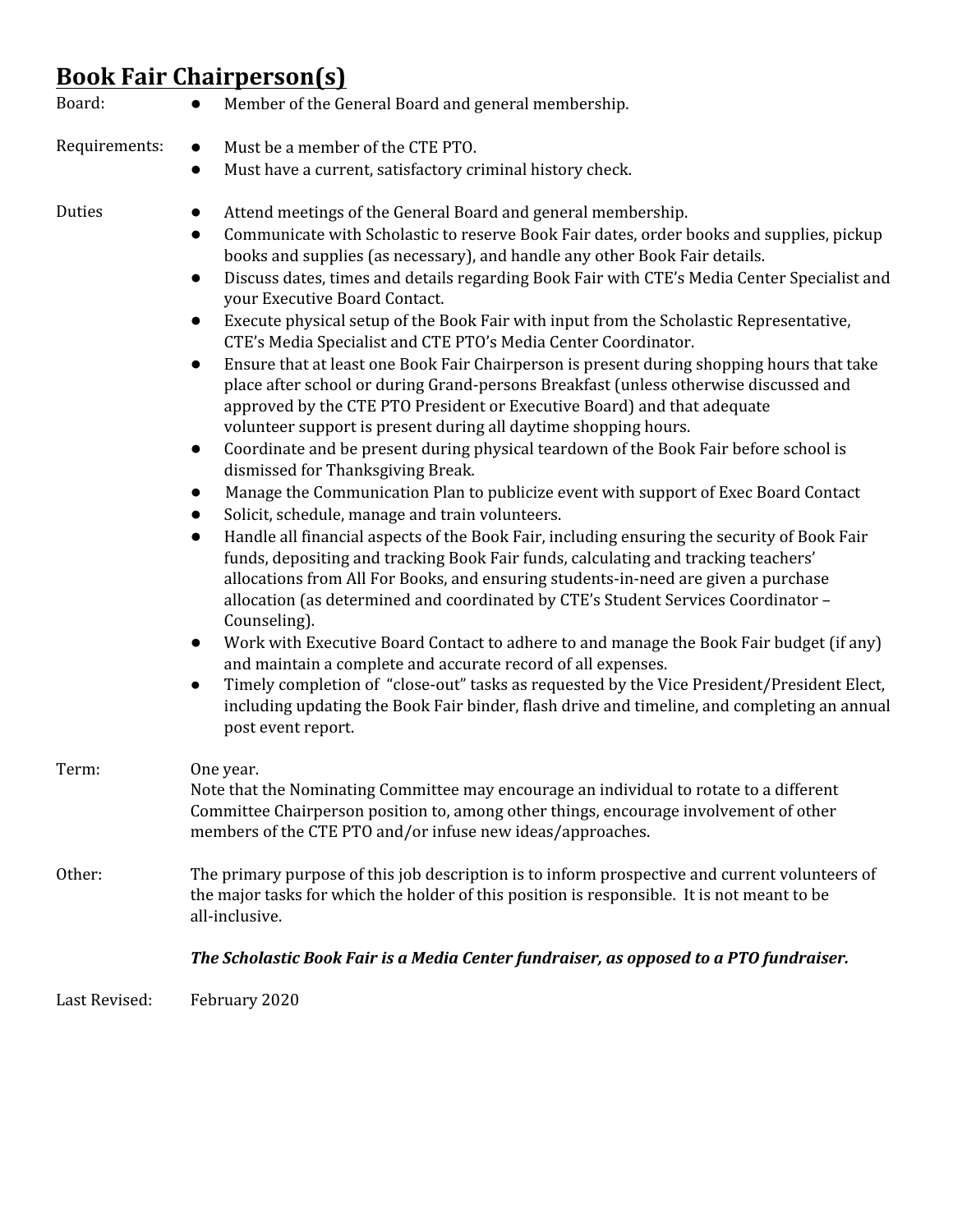# **Classroom Coordinator Chairperson(s)**

| Board:        | Member of the General Board and general membership.                                                                                                                                                                                                                                                                                                                                                                                                                                                                                                                                                                                                                                                                                                                                                                                                                                                                                                                                                                                                                                                                                                                                                                                                                                                                                                                                                                                                                                                                                                                                                                                                                                                                                                                                                                                                                                                                                                       |
|---------------|-----------------------------------------------------------------------------------------------------------------------------------------------------------------------------------------------------------------------------------------------------------------------------------------------------------------------------------------------------------------------------------------------------------------------------------------------------------------------------------------------------------------------------------------------------------------------------------------------------------------------------------------------------------------------------------------------------------------------------------------------------------------------------------------------------------------------------------------------------------------------------------------------------------------------------------------------------------------------------------------------------------------------------------------------------------------------------------------------------------------------------------------------------------------------------------------------------------------------------------------------------------------------------------------------------------------------------------------------------------------------------------------------------------------------------------------------------------------------------------------------------------------------------------------------------------------------------------------------------------------------------------------------------------------------------------------------------------------------------------------------------------------------------------------------------------------------------------------------------------------------------------------------------------------------------------------------------------|
| Requirements: | Must be a member of the CTE PTO.<br>$\bullet$                                                                                                                                                                                                                                                                                                                                                                                                                                                                                                                                                                                                                                                                                                                                                                                                                                                                                                                                                                                                                                                                                                                                                                                                                                                                                                                                                                                                                                                                                                                                                                                                                                                                                                                                                                                                                                                                                                             |
|               | Must have a current, satisfactory criminal history check.<br>$\bullet$                                                                                                                                                                                                                                                                                                                                                                                                                                                                                                                                                                                                                                                                                                                                                                                                                                                                                                                                                                                                                                                                                                                                                                                                                                                                                                                                                                                                                                                                                                                                                                                                                                                                                                                                                                                                                                                                                    |
| Duties        | Attend PTO General Board meetings to share progress and learn of other PTO activities<br>underway.<br>Work with the Executive Board and Principal to detail specific tasks "Room Parents" will be<br>asked to support. (Examples: math help, guiding reading, science helpers, CBF volunteers).<br>Obtain the list of potential Room Parent volunteers gathered from classroom teachers at the<br>$\bullet$<br>start of the year.<br>Work with PTO Vice-President to verify that all room parents have a current, satisfactory<br>criminal background check.<br>Disseminate to all Room Parents the duties and limits of the position.<br>Serve as a focal point for sharing PTO and school information through Room Parents, and<br>provide feedback from Room Parents to the PTO Executive Board as appropriate.<br>Have the Room Parent(s) prepare a schedule of classroom volunteers for weekly assistance<br>$\bullet$<br>or special event/party assistance as requested by classroom teacher. *The classroom<br>teacher will verify that these volunteers have a current, satisfactory criminal background<br>check.<br>Network with Room Parents to plan the Winter Party and Valentines Party by grade level.<br>Purchase and distribute snacks/drinks for the Winter Party in December and the Valentines<br>Party in February.<br>Submit to the PTO Treasurer deposit forms within 7 days of the event, and maintain an<br>$\bullet$<br>accurate accounting of expenditures by grade level and Specials areas. Expenses will be<br>submitted within 30 days after the purchase is completed to the Treasurer per Financial<br>Guidelines.<br>This person serves as the budget manager for Classroom Coordinator.<br>Timely completion of "close-out" tasks as requested by the Vice President/President Elect,<br>including updating the Classroom Coordinator binder, flash drive and timeline, and<br>completing an annual post event report. |
| Term:         | One year.<br>Note that the Nominating Committee may encourage an individual to rotate to a different<br>Committee Chairperson position to, among other things, encourage involvement of other<br>members of the CTE PTO and/or infuse new ideas/approaches.                                                                                                                                                                                                                                                                                                                                                                                                                                                                                                                                                                                                                                                                                                                                                                                                                                                                                                                                                                                                                                                                                                                                                                                                                                                                                                                                                                                                                                                                                                                                                                                                                                                                                               |
| Other:        | The primary purpose of this job description is to inform prospective and current volunteers of<br>the major tasks for which the holder of this position is responsible. It is not meant to be<br>all-inclusive.                                                                                                                                                                                                                                                                                                                                                                                                                                                                                                                                                                                                                                                                                                                                                                                                                                                                                                                                                                                                                                                                                                                                                                                                                                                                                                                                                                                                                                                                                                                                                                                                                                                                                                                                           |
| Last Revised: | February 2020                                                                                                                                                                                                                                                                                                                                                                                                                                                                                                                                                                                                                                                                                                                                                                                                                                                                                                                                                                                                                                                                                                                                                                                                                                                                                                                                                                                                                                                                                                                                                                                                                                                                                                                                                                                                                                                                                                                                             |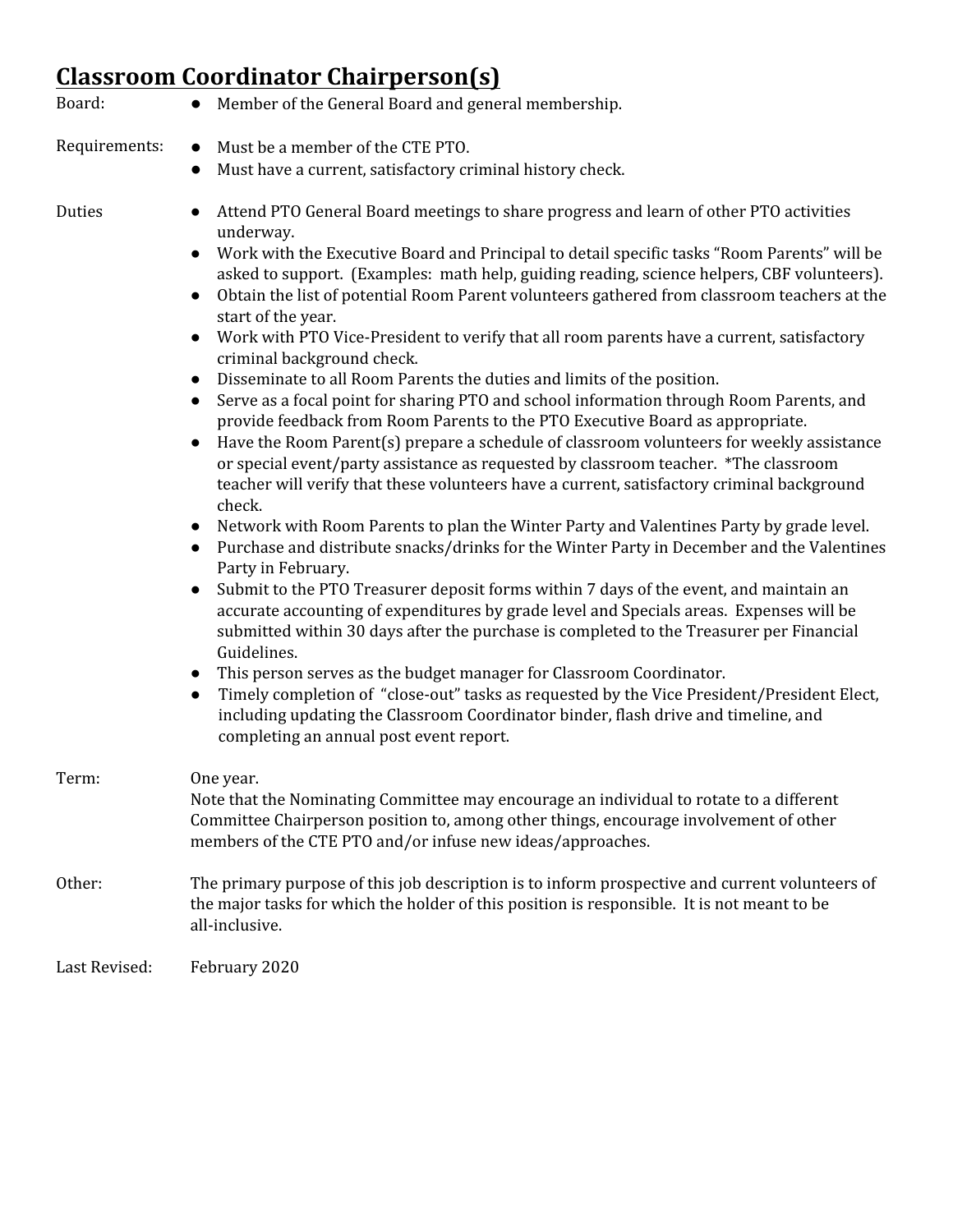### **Display Cases Chairperson**

| Board:         | Member of the General Board and general membership.<br>$\bullet$                                                                                                                                                                                                                                                                                                                                                                                                                                                                                                                                                                                                                                                                                                                                                                |
|----------------|---------------------------------------------------------------------------------------------------------------------------------------------------------------------------------------------------------------------------------------------------------------------------------------------------------------------------------------------------------------------------------------------------------------------------------------------------------------------------------------------------------------------------------------------------------------------------------------------------------------------------------------------------------------------------------------------------------------------------------------------------------------------------------------------------------------------------------|
| Requirements:  | Must be a member of the CTE PTO.<br>$\bullet$<br>Must have a current, satisfactory criminal history check.<br>$\bullet$                                                                                                                                                                                                                                                                                                                                                                                                                                                                                                                                                                                                                                                                                                         |
| Duties         | Attend PTO General Board meetings to share progress and learn of other PTO activities<br>$\bullet$<br>underway.<br>Maintain the two display cases in the front side hallways of the school. Use the space to<br>$\bullet$<br>highlight upcoming PTO events, showcase student achievements, or publicize PTO goals.<br>Coordinate with various PTO committee chairs to publicize their upcoming activities.<br>$\bullet$<br>Always obtain approval from the Principal for any new theme or content.<br>$\bullet$<br>This person serves as the budget manager for Display Cases.<br>$\bullet$<br>Timely completion of "close-out" tasks as requested by the Vice President/President Elect,<br>$\bullet$<br>including updating the Display Cases binder, flash drive and timeline, and completing an<br>annual post event report. |
| Term:          | One year.<br>Note that the Nominating Committee may encourage an individual to rotate to a different<br>Committee Chairperson position to, among other things, encourage involvement of other<br>members of the CTE PTO and/or infuse new ideas/approaches.                                                                                                                                                                                                                                                                                                                                                                                                                                                                                                                                                                     |
| Other:         | The primary purpose of this job description is to inform prospective and current volunteers of<br>the major tasks for which the holder of this position is responsible. It is not meant to be<br>all-inclusive.                                                                                                                                                                                                                                                                                                                                                                                                                                                                                                                                                                                                                 |
| Last Reviewed: | February 2020                                                                                                                                                                                                                                                                                                                                                                                                                                                                                                                                                                                                                                                                                                                                                                                                                   |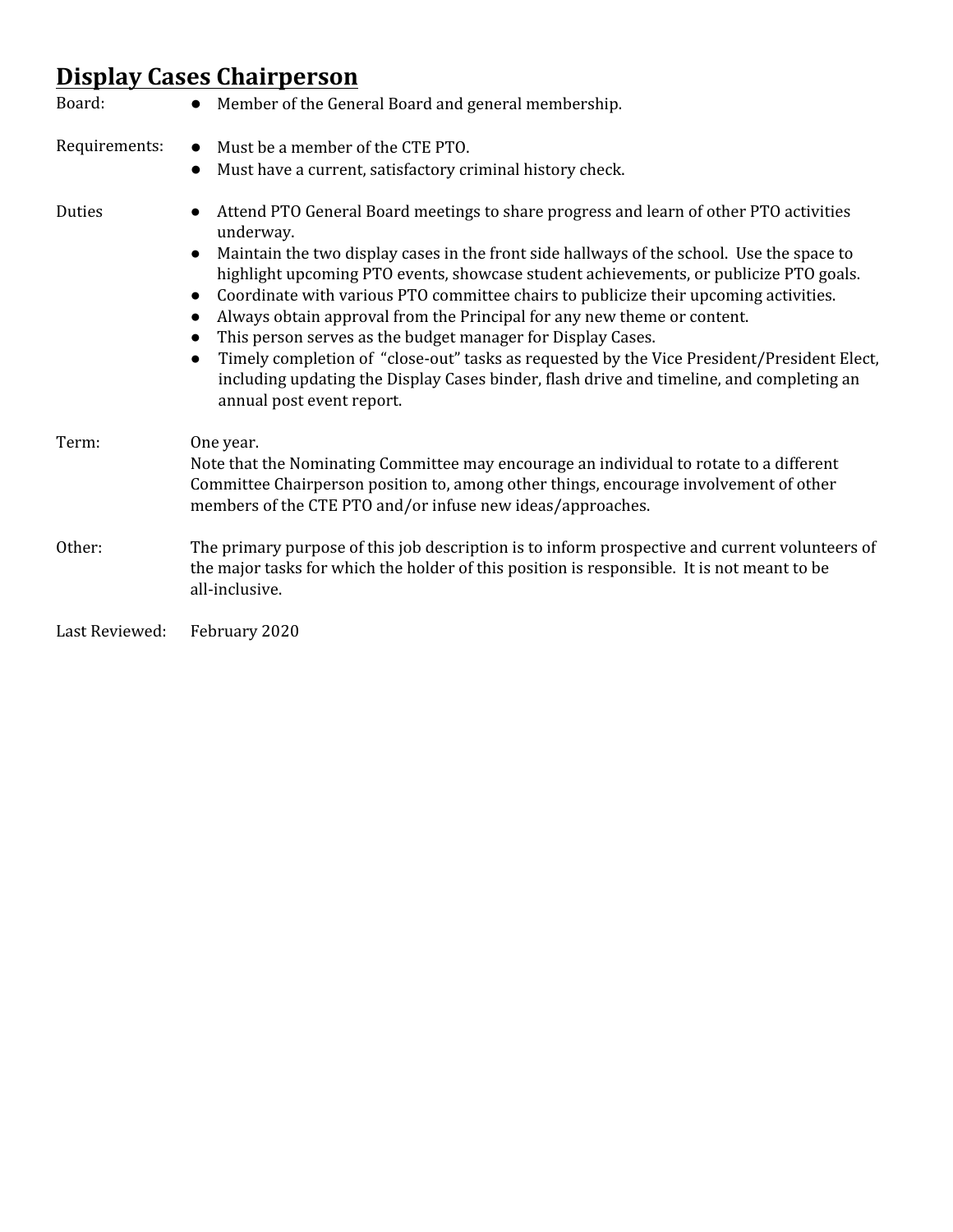#### **Elf Workshop Chairpersons**

| Board:        | Member of the General Board and general membership.                                                                                                                                                                                                                                                                                                                                                                                                                                                                                                                                                                                                                                                                                                                                                                                                                                                                                                                                                                                                                                                                                                                                                                                                                                                                                                                                                                                                                                                                                                                                                                                                                                                                                                                                                                                                                                                                                                                                                                                                                                                                                          |
|---------------|----------------------------------------------------------------------------------------------------------------------------------------------------------------------------------------------------------------------------------------------------------------------------------------------------------------------------------------------------------------------------------------------------------------------------------------------------------------------------------------------------------------------------------------------------------------------------------------------------------------------------------------------------------------------------------------------------------------------------------------------------------------------------------------------------------------------------------------------------------------------------------------------------------------------------------------------------------------------------------------------------------------------------------------------------------------------------------------------------------------------------------------------------------------------------------------------------------------------------------------------------------------------------------------------------------------------------------------------------------------------------------------------------------------------------------------------------------------------------------------------------------------------------------------------------------------------------------------------------------------------------------------------------------------------------------------------------------------------------------------------------------------------------------------------------------------------------------------------------------------------------------------------------------------------------------------------------------------------------------------------------------------------------------------------------------------------------------------------------------------------------------------------|
| Requirements: | Must be a member of the CTE PTO.<br>$\bullet$<br>Must have a current, satisfactory criminal history check.<br>$\bullet$<br>Must have computer and technology skills to fulfill this job.<br>$\bullet$                                                                                                                                                                                                                                                                                                                                                                                                                                                                                                                                                                                                                                                                                                                                                                                                                                                                                                                                                                                                                                                                                                                                                                                                                                                                                                                                                                                                                                                                                                                                                                                                                                                                                                                                                                                                                                                                                                                                        |
| Duties        | Attend PTO General Board meetings to share progress and learn of other PTO activities<br>underway.<br>Obtain from Executive Board Contact the list of volunteers who have expressed interest in<br>$\bullet$<br>helping with Elf Workshop.<br>Survey parents for interest and ability to teach Elf Workshops (holiday crafts) during the<br>$\bullet$<br>winter season.<br>Set up a schedule of crafts and send home craft descriptions and enrollment information.<br>$\bullet$<br>Conduct an Elf Workshop enrollment session & collect payments (can be done online or in<br>$\bullet$<br>person).<br>Include service project crafts in craft descriptions for enrollment. Prearrange where the<br>$\bullet$<br>crafts will be delivered. Deliver these crafts after they are completed (i.e. nursing home, etc.)<br>Have instructors provide receipts and fill out proper forms to submit to the PTO Treasurer<br>$\bullet$<br>so the instructors can be reimbursed for expenses per Financial guidelines.<br>Make class lists and share with CTE secretaries.<br>$\bullet$<br>Oversee classes and instructors.<br>$\bullet$<br>Work with Executive Board Contact to ensure that every instructor and assistant has a<br>$\bullet$<br>current, satisfactory criminal background check on file.<br>Manage the Communication Plan to publicize event with support of Exec Board Contact.<br>$\bullet$<br>The Elf Workshop Assistant(s) will cooperate with and support the Chairperson in planning,<br>$\bullet$<br>coordinating, and implementing the Elf Workshop classes.<br>This person is the budget manager for Elf Workshop.<br>$\bullet$<br>Time commitment: Majority in Oct. & Nov. & the actual ELF week (early December).<br>$\bullet$<br>Follow CTE Club Procedures.<br>$\bullet$<br>Implement Dismissal Plan (ie unlocking of doors) in accordance with front office policies.<br>$\bullet$<br>Timely completion of "close-out" tasks as requested by the Vice President/President Elect,<br>$\bullet$<br>including updating the ELF Workshop binder, flash drive and timeline, and completing an<br>annual post event report. |
| Term:         | One year.<br>Note that the Nominating Committee may encourage an individual to rotate to a different<br>Committee Chairperson position to, among other things, encourage involvement of other<br>members of the CTE PTO and/or infuse new ideas/approaches.                                                                                                                                                                                                                                                                                                                                                                                                                                                                                                                                                                                                                                                                                                                                                                                                                                                                                                                                                                                                                                                                                                                                                                                                                                                                                                                                                                                                                                                                                                                                                                                                                                                                                                                                                                                                                                                                                  |
| Other:        | The primary purpose of this job description is to inform prospective and current volunteers of<br>the major tasks for which the holder of this position is responsible. It is not meant to be<br>all-inclusive.                                                                                                                                                                                                                                                                                                                                                                                                                                                                                                                                                                                                                                                                                                                                                                                                                                                                                                                                                                                                                                                                                                                                                                                                                                                                                                                                                                                                                                                                                                                                                                                                                                                                                                                                                                                                                                                                                                                              |
| Last Revised: | February 2020                                                                                                                                                                                                                                                                                                                                                                                                                                                                                                                                                                                                                                                                                                                                                                                                                                                                                                                                                                                                                                                                                                                                                                                                                                                                                                                                                                                                                                                                                                                                                                                                                                                                                                                                                                                                                                                                                                                                                                                                                                                                                                                                |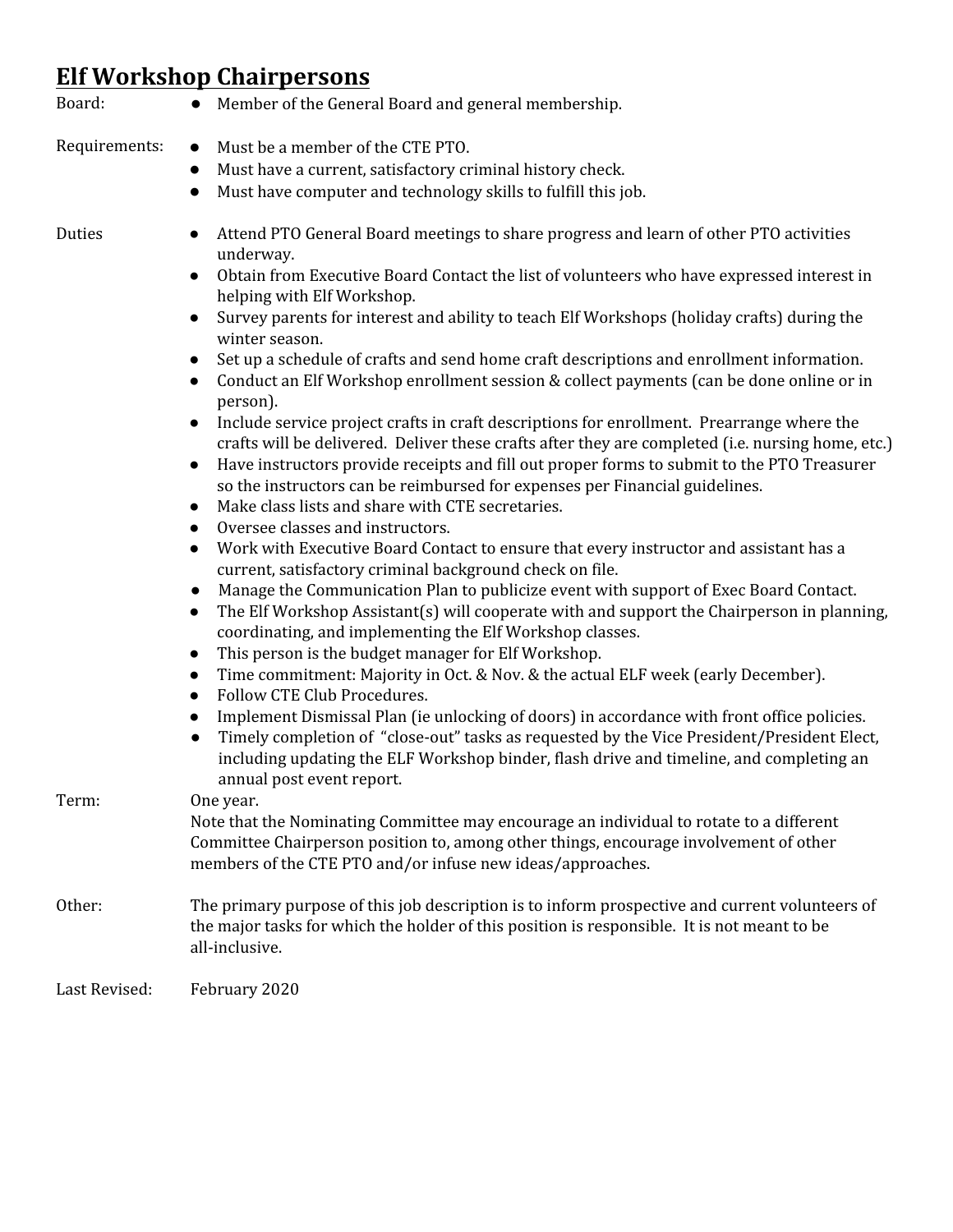#### **Family Fun Night (FFN) Chairperson(s)**

- Board: Member of the General Board and general membership.
- Requirements: Must be a member of the CTE PTO.
	- Must have a current, satisfactory criminal history check.
- Duties Attend meetings of the General Board and general membership.
	- Strive to fulfill the criteria and achieve the goals listed below:
		- Encourage a sense of community at CTE;
		- Build on and facilitate the growth of old and new relationships amongst CTE families;
		- Encourage and allow participation by all CTE families who want to attend (e.g., no maximum participation restrictions imposed by the vendor);
		- Structure FFN so it is free of charge or of minimal cost to CTE families and so CTE families with limited financial means can attend (i.e., include language that financial assistance is available for families on free or reduced lunch program, if applicable).
	- Plan and manage a minimum of two Family Fun Night events per school year. This includes, but is not limited to the following duties:
		- Select and schedule activities upon obtaining approval from the Executive Board.
		- Draft and obtain approval of all communications.
		- Timely disseminate information about the event to the general membership.
		- Manage the Communication Plan to publicize event with support of Exec Board Contact.
		- Solicit and correspond with volunteers.
		- Work with the applicable Executive Board Contact to ensure that all volunteers have a current, satisfactory criminal history check.
		- Coordinate and collect any applicable fees in accordance with the CTE PTO Financial Policies and Procedures (a copy of which is included in the FFN Committee Chairperson binder).
		- Communicate with the Treasurer throughout the school year to ensure that expenditures are being made properly and that fees (if applicable) are being managed properly.
		- Remain within designated budget, unless otherwise specifically approved by the Executive Board.
		- Maintain a complete and accurate record of all expenses.
		- Attend each FFN event for which person is responsible.
	- Timely completion of "close-out" tasks as requested by the Vice President/President Elect, including updating the FFN Committee Chairperson binder, flash drive and timeline and completing an annual post event report.

```
Term: One year.
                Note that the Nominating Committee may encourage an individual to rotate to a different
                Committee Chairperson position to, among other things, encourage involvement of other
                members of the CTE PTO and/or infuse new ideas/approaches.
Other: The primary purpose of this job description is to inform prospective and current
                volunteers of the major tasks for which the holder of this position is responsible. It is not
                meant to be all-inclusive.
```
Last Revised: February 2020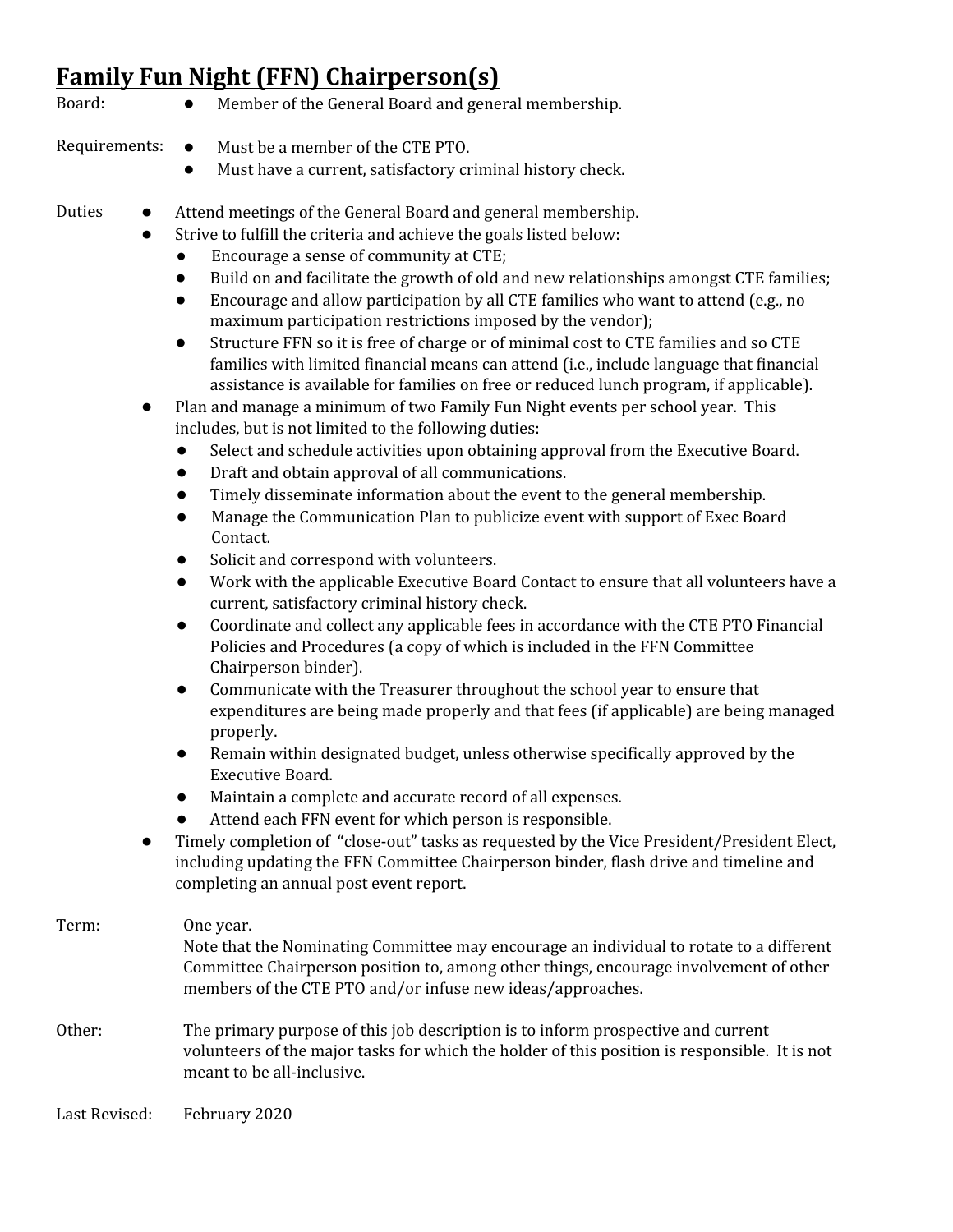# **Fifth Grade Special Events Chairperson(s)**

| Board:        | Member of the General Board and general membership.                                                                                                                                                                                                                                                                                                                                                                                                                                                                                                                                                                                                                                                                                                                                                                                                                                                                                                                                                                                                               |
|---------------|-------------------------------------------------------------------------------------------------------------------------------------------------------------------------------------------------------------------------------------------------------------------------------------------------------------------------------------------------------------------------------------------------------------------------------------------------------------------------------------------------------------------------------------------------------------------------------------------------------------------------------------------------------------------------------------------------------------------------------------------------------------------------------------------------------------------------------------------------------------------------------------------------------------------------------------------------------------------------------------------------------------------------------------------------------------------|
| Requirements: | Must be a member of the CTE PTO.<br>$\bullet$<br>Must have a current, satisfactory criminal history check.<br>$\bullet$                                                                                                                                                                                                                                                                                                                                                                                                                                                                                                                                                                                                                                                                                                                                                                                                                                                                                                                                           |
| Duties        | Attend PTO General Board meetings to share progress and learn of other PTO activities<br>$\bullet$<br>underway.<br>Stay in contact with the fifth grade teachers and Room Parents to help plan and organize<br>$\bullet$<br>committees for fifth grade events such as the 5th grade trip to Biztown and the End of the<br>Year Recognition Ceremony.<br>Stay in contact with the fifth grade teachers and room parents to plan for any class/students<br>$\bullet$<br>gifts (memorabilia).<br>Enlist volunteers as needed for any events.<br>$\bullet$<br>Work with Executive Board Contact to verify that volunteers have a current, satisfactory<br>$\bullet$<br>criminal background check.<br>Responsible for managing the budget of 5th grade events and memorabilia supported by<br>$\bullet$<br>PTO funds.<br>Timely completion of "close-out" tasks as requested by the Vice President/President Elect,<br>$\bullet$<br>including updating the Fifth Grade Special Events binder, flash drive and timeline, and<br>completing an annual post event report. |
| Term:         | One year.<br>Note that the Nominating Committee may encourage an individual to rotate to a different<br>Committee Chairperson position to, among other things, encourage involvement of other<br>members of the CTE PTO and/or infuse new ideas/approaches.                                                                                                                                                                                                                                                                                                                                                                                                                                                                                                                                                                                                                                                                                                                                                                                                       |
| Other:        | The primary purpose of this job description is to inform prospective and current volunteers of<br>the major tasks for which the holder of this position is responsible. It is not meant to be<br>all-inclusive.                                                                                                                                                                                                                                                                                                                                                                                                                                                                                                                                                                                                                                                                                                                                                                                                                                                   |
| Last Revised: | February 2020                                                                                                                                                                                                                                                                                                                                                                                                                                                                                                                                                                                                                                                                                                                                                                                                                                                                                                                                                                                                                                                     |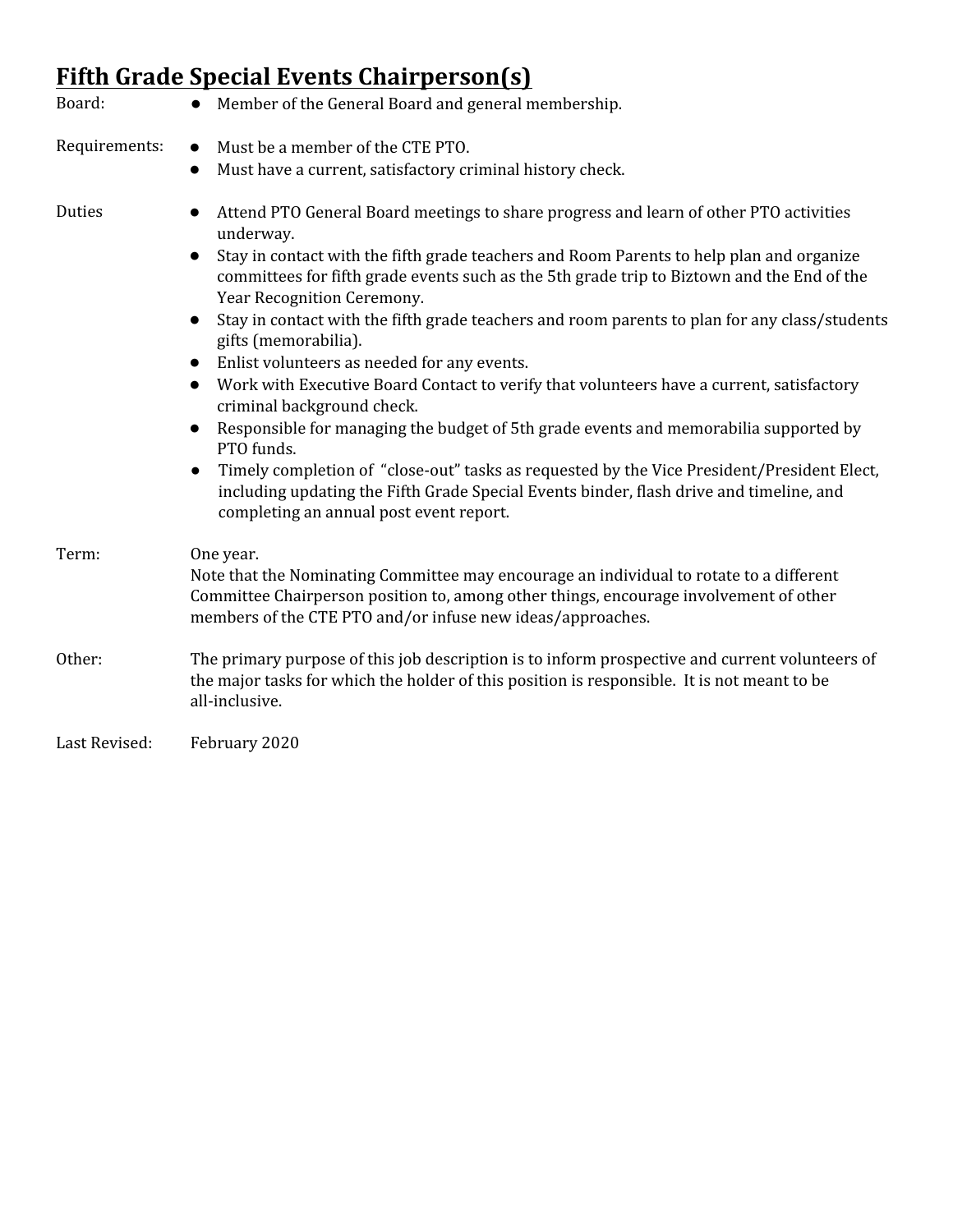## **Fundraiser (Cherry Blossom Festival) Co-Chairpersons**

| Board:        | Member of the General Board and general membership.                                                                                                                                                                                                                                                                                                                                                                                                                                                                                                                                                                                                                                                                                                                                                                                                                                                                                                                                                                                                                                                                      |
|---------------|--------------------------------------------------------------------------------------------------------------------------------------------------------------------------------------------------------------------------------------------------------------------------------------------------------------------------------------------------------------------------------------------------------------------------------------------------------------------------------------------------------------------------------------------------------------------------------------------------------------------------------------------------------------------------------------------------------------------------------------------------------------------------------------------------------------------------------------------------------------------------------------------------------------------------------------------------------------------------------------------------------------------------------------------------------------------------------------------------------------------------|
| Requirements: | Must be a member of the CTE PTO.<br>$\bullet$<br>Must have a current, satisfactory criminal history check.<br>$\bullet$<br>Must be able to follow a timeline and work well with others.<br>$\bullet$<br>Must be confident in computer skills & online organization.<br>$\bullet$                                                                                                                                                                                                                                                                                                                                                                                                                                                                                                                                                                                                                                                                                                                                                                                                                                         |
| Duties        | • Attend PTO General Board meetings to share budget updates & progress and to<br>coordinate with other PTO activities underway.<br>• Plan and execute the Cherry Blossom Festival and security.<br>Manage the Communication Plan to publicize event with support of Exec Board<br>Contact.<br>• Establish sub-committees as appropriate to complete detailed work in each area:<br>volunteer coordinator, program, wristband sales, sponsors/raffle items, raffle supervisors,<br>Teacher's Treasures, decorations, games, prizes, cake walk, bake shop, and cafeteria not to<br>be limited to these areas.<br>• Monitor net profit vs. budget and provide updates to the PTO General Board.<br>• Provide detailed documents of the event and an evaluation of the event and<br>make recommendations for future improvements.<br>• This position is the budget manager for the Cherry Blossom Festival.<br>• Timely completion of "close-out" tasks as requested by Vice President/President<br>Elect, including updating the Cherry Blossom Festival binder and timeline and completing an<br>annual post event report. |
| Term:         | There are no term limits for this position. However, the Nominating Chairperson may, at<br>his/her discretion or at the request of the Executive Board, encourage an individual to rotate to<br>a different committee chair position if it is deemed desirable for encouraging newcomer<br>involvement or infusing new ideas/approaches to this position.                                                                                                                                                                                                                                                                                                                                                                                                                                                                                                                                                                                                                                                                                                                                                                |
| Other:        | The primary purpose of this job description is to inform prospective and current volunteers of<br>the major tasks for which the holder of this position is responsible. It is not meant to be<br>all-inclusive.                                                                                                                                                                                                                                                                                                                                                                                                                                                                                                                                                                                                                                                                                                                                                                                                                                                                                                          |

Last Reviewed: February 2020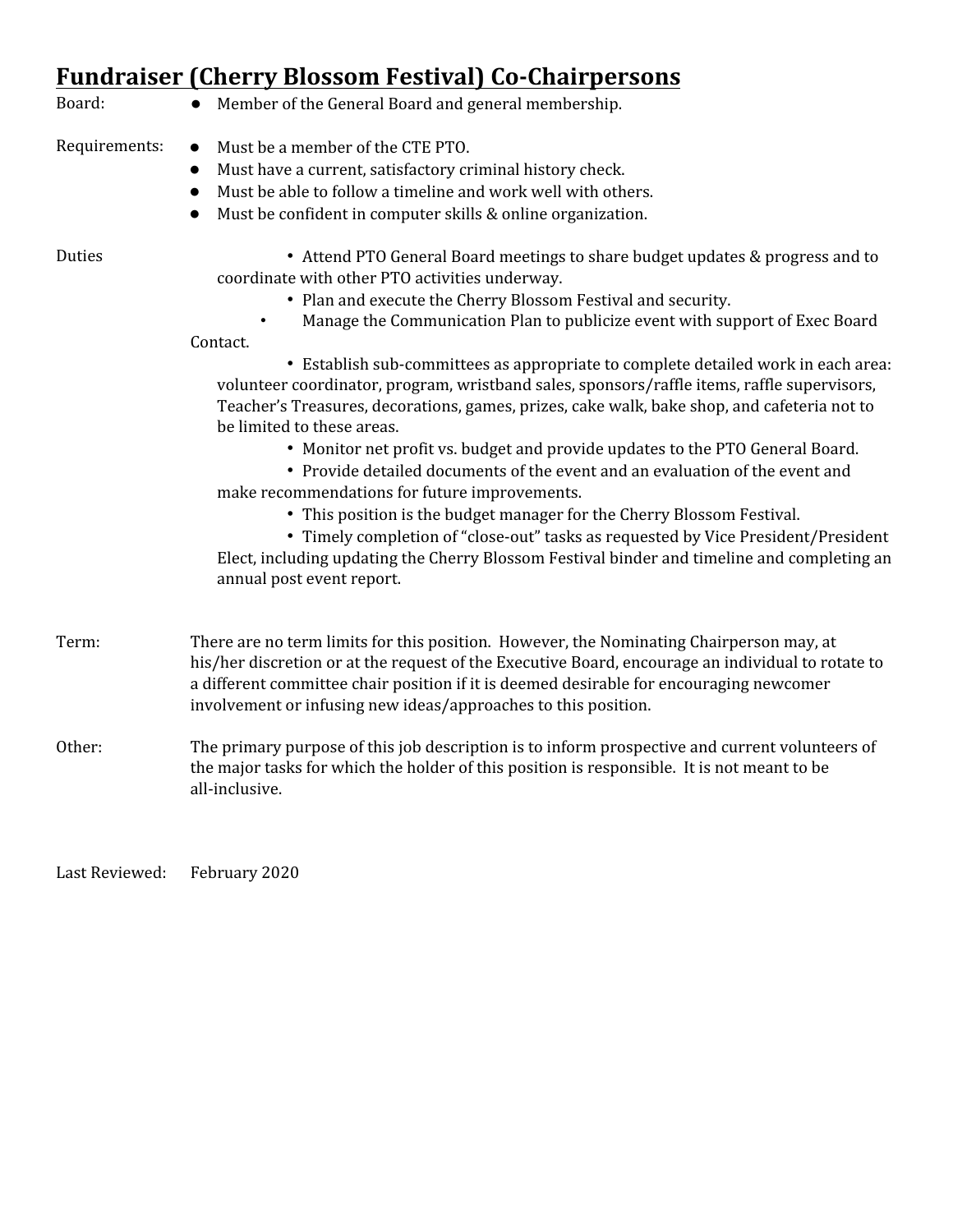# **Fundraiser (Parents' Night Out) Co-Chairpersons**

| Board:        | Member of the General Board and general membership.                                                                                                                                                                                                                                                                                                                                                                                                                                                                                                                                                                                                                                                                                                                                                                                                                                                                                                                                                              |
|---------------|------------------------------------------------------------------------------------------------------------------------------------------------------------------------------------------------------------------------------------------------------------------------------------------------------------------------------------------------------------------------------------------------------------------------------------------------------------------------------------------------------------------------------------------------------------------------------------------------------------------------------------------------------------------------------------------------------------------------------------------------------------------------------------------------------------------------------------------------------------------------------------------------------------------------------------------------------------------------------------------------------------------|
| Requirements: | Must be a member of the CTE PTO.<br>$\bullet$<br>Must have a current, satisfactory criminal history check.<br>$\bullet$<br>Must be able to follow a timeline and work well with others.<br>$\bullet$<br>Must be confident in computer skills & online organization.<br>$\bullet$                                                                                                                                                                                                                                                                                                                                                                                                                                                                                                                                                                                                                                                                                                                                 |
| Duties        | • Attend PTO General Board meetings to share budget updates & progress and to<br>coordinate with other PTO activities underway.<br>• Plan and execute the Adult Night, publicity, & security.<br>Manage the Communication Plan to publicize event with support of Exec Board<br>Contact.<br>• Establish sub-committees as appropriate to complete detailed work in each area:<br>volunteer coordinator, program, sponsors/raffle items, raffle & silent auction supervisors<br>not to be limited to these areas.<br>• Monitor net profit vs. budget and provide updates to the PTO General Board.<br>• Provide detailed documents of the event and an evaluation of the event and<br>make recommendations for future improvements.<br>• This position is the budget manager for the Adult Night fundraiser.<br>• Timely completion of "close-out" tasks as requested by Vice President/President<br>Elect, including updating the Adult Night binder and timeline and completing an annual post<br>event report. |
| Term:         | There are no term limits for this position. However, the Nominating Chairperson may, at<br>his/her discretion or at the request of the Executive Board, encourage an individual to rotate to<br>a different committee chair position if it is deemed desirable for encouraging newcomer<br>involvement or infusing new ideas/approaches to this position.                                                                                                                                                                                                                                                                                                                                                                                                                                                                                                                                                                                                                                                        |
| Other:        | The primary purpose of this job description is to inform prospective and current volunteers of<br>the major tasks for which the holder of this position is responsible. It is not meant to be<br>all-inclusive.                                                                                                                                                                                                                                                                                                                                                                                                                                                                                                                                                                                                                                                                                                                                                                                                  |

Last Reviewed: February 2020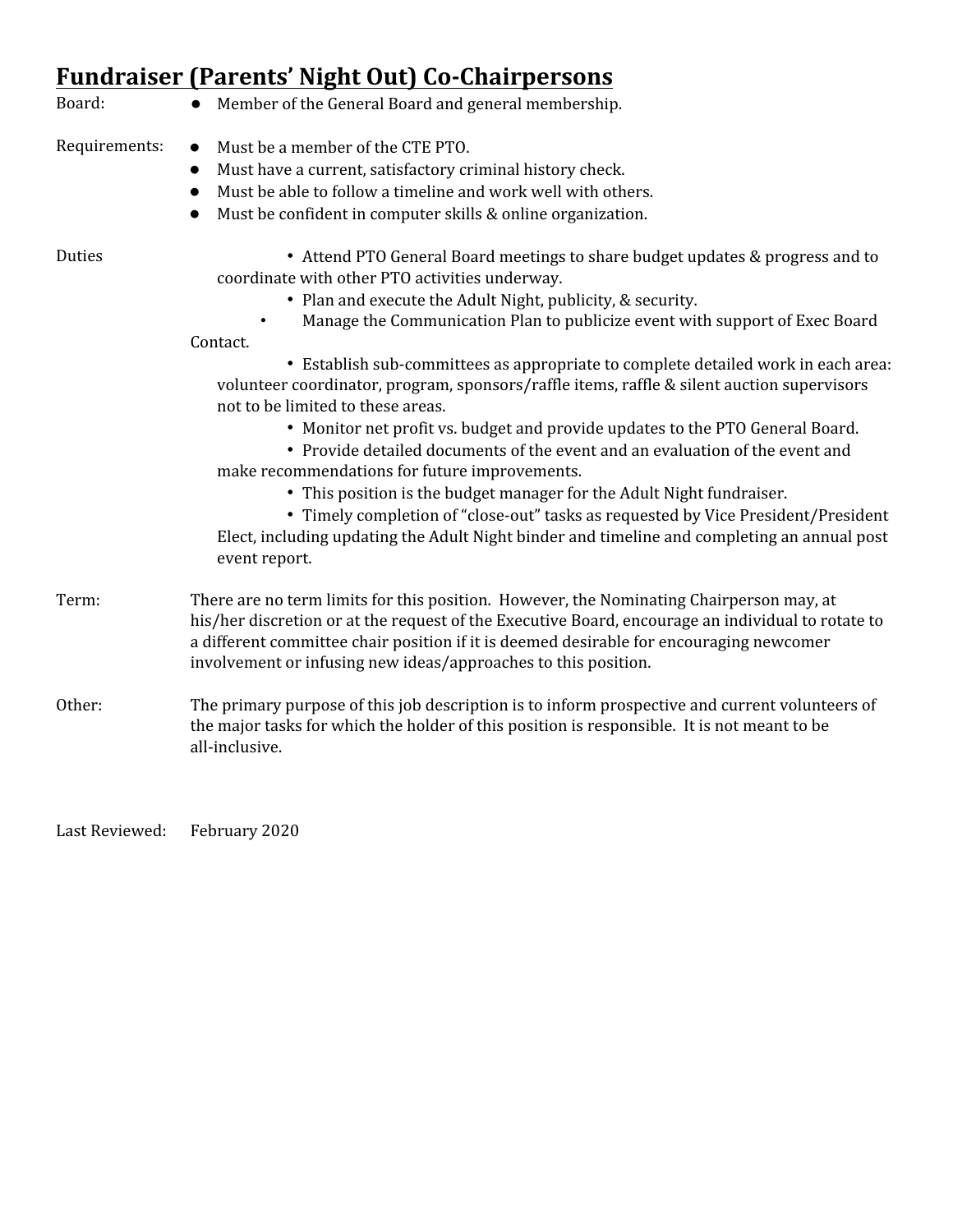# **GRAND-Persons Breakfast Chairperson(s)**

| Board:        | Member of the General Board and general membership.                                                                                                                                                                                                                                                                                                                                                                                                                                                                                                                                                                                                                                                                                                                                                                                                                                                                                                                                                                                                                                                                                                                                                             |
|---------------|-----------------------------------------------------------------------------------------------------------------------------------------------------------------------------------------------------------------------------------------------------------------------------------------------------------------------------------------------------------------------------------------------------------------------------------------------------------------------------------------------------------------------------------------------------------------------------------------------------------------------------------------------------------------------------------------------------------------------------------------------------------------------------------------------------------------------------------------------------------------------------------------------------------------------------------------------------------------------------------------------------------------------------------------------------------------------------------------------------------------------------------------------------------------------------------------------------------------|
| Requirements: | Must be a member of the CTE PTO.<br>$\bullet$                                                                                                                                                                                                                                                                                                                                                                                                                                                                                                                                                                                                                                                                                                                                                                                                                                                                                                                                                                                                                                                                                                                                                                   |
|               | Must have a current, satisfactory criminal history check.<br>$\bullet$                                                                                                                                                                                                                                                                                                                                                                                                                                                                                                                                                                                                                                                                                                                                                                                                                                                                                                                                                                                                                                                                                                                                          |
| Duties        | Attend PTO General Board meetings to share progress and learn of other PTO activities<br>underway.<br>Plan and execute the breakfast.<br>$\bullet$<br>Order food, make facility arrangements and determine set up needs.<br>$\bullet$<br>Coordinate with building staff for parking needs and /or shuttles for visitors.<br>$\bullet$<br>Verify that any parent volunteers have current, satisfactory background checks completed<br>$\bullet$<br>(set up, serve, etc.).<br>Coordinate volunteer efforts for both dates of the GRAND-Persons Breakfast.<br>$\bullet$<br>Liaise with PTO executive board contact, Cafeteria Manager, POPS chair (parking<br>$\bullet$<br>coordination) and front office staff for this event.<br>Manage the Communication Plan to publicize event with support of Exec Board Contact.<br>$\bullet$<br>This position is the budget manager for the breakfast.<br>Implement Arrival Plan (ie unlocking of doors) in accordance with front office policies.<br>Timely completion of "close-out" tasks as requested by the Vice President/President Elect,<br>including updating the GRAND-Person's binder, flash drive and timeline, and completing an<br>annual post event report. |
| Term:         | One year.<br>Note that the Nominating Committee may encourage an individual to rotate to a different<br>Committee Chairperson position to, among other things, encourage involvement of other<br>members of the CTE PTO and/or infuse new ideas/approaches.                                                                                                                                                                                                                                                                                                                                                                                                                                                                                                                                                                                                                                                                                                                                                                                                                                                                                                                                                     |
| Other:        | The primary purpose of this job description is to inform prospective and current volunteers of<br>the major tasks for which the holder of this position is responsible. It is not meant to be<br>all-inclusive.                                                                                                                                                                                                                                                                                                                                                                                                                                                                                                                                                                                                                                                                                                                                                                                                                                                                                                                                                                                                 |
| Last Revised: | February 2020                                                                                                                                                                                                                                                                                                                                                                                                                                                                                                                                                                                                                                                                                                                                                                                                                                                                                                                                                                                                                                                                                                                                                                                                   |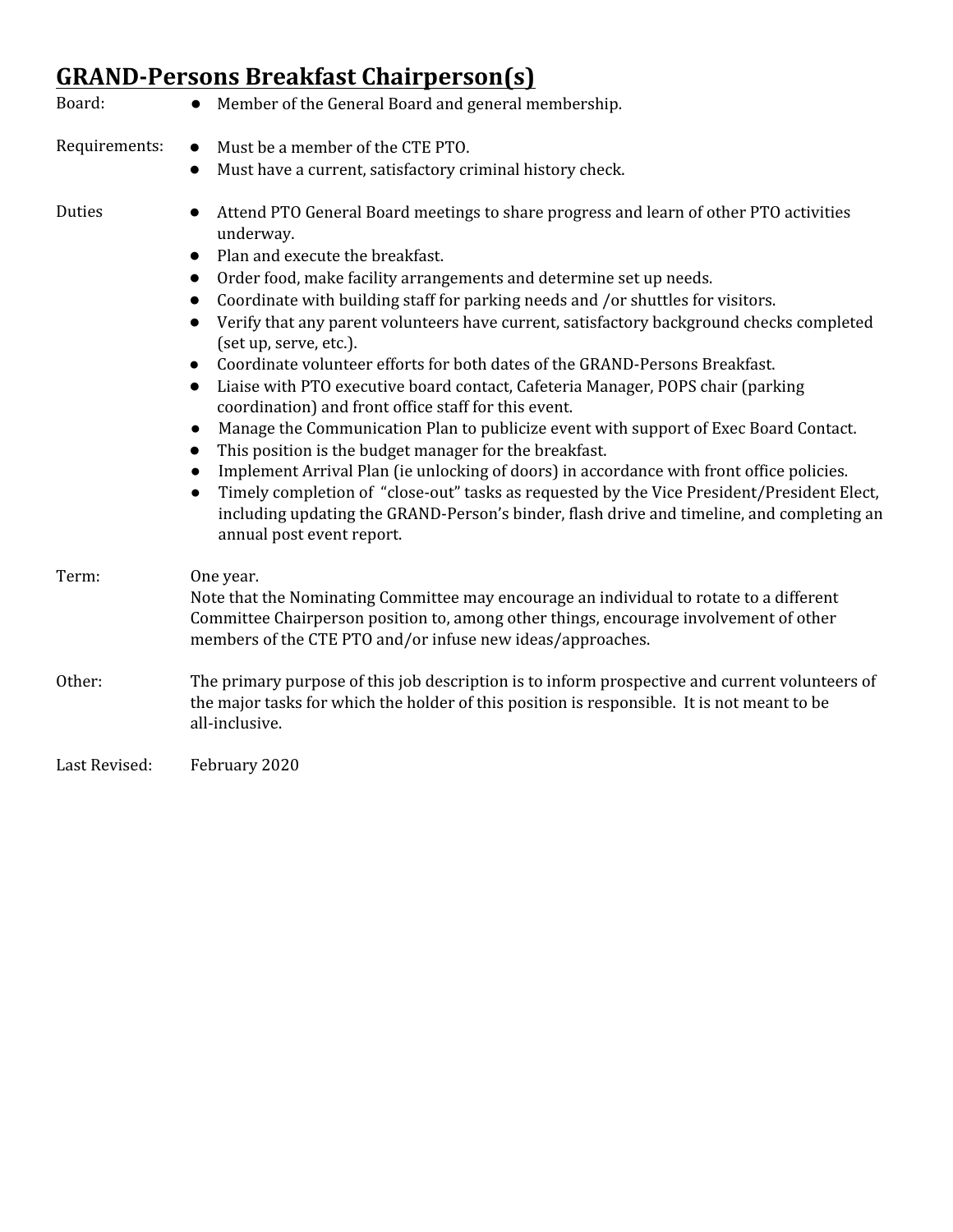## **Ice Cream Social Chairperson(s)**

| Board:        | Member of the General Board and general membership.                                                                                                                                                                                                                                                                                                                                                                                                                                                                                                                                                                                                                                                                                                                                                                                                                                                                                                               |
|---------------|-------------------------------------------------------------------------------------------------------------------------------------------------------------------------------------------------------------------------------------------------------------------------------------------------------------------------------------------------------------------------------------------------------------------------------------------------------------------------------------------------------------------------------------------------------------------------------------------------------------------------------------------------------------------------------------------------------------------------------------------------------------------------------------------------------------------------------------------------------------------------------------------------------------------------------------------------------------------|
| Requirements: | Must be a member of the CTE PTO.<br>$\bullet$<br>Must have a current, satisfactory criminal history check.<br>$\bullet$                                                                                                                                                                                                                                                                                                                                                                                                                                                                                                                                                                                                                                                                                                                                                                                                                                           |
| Duties        | Attend PTO General Board meetings to share progress and learn of other PTO activities<br>underway.<br>Plan and execute the back-to-school Ice Cream Social.<br>$\bullet$<br>Order ice cream, make facility arrangements and determine set up needs.<br>$\bullet$<br>Verify that any parent volunteers have current, satisfactory background checks completed.<br>$\bullet$<br>Coordinate volunteer efforts at the Ice Cream Social. (set up, serve, etc)<br>$\bullet$<br>Manage the Communication Plan to publicize event with support of Exec Board Contact.<br>Liaise with PTO Executive Board Contact & Cafeteria Manager for this event.<br>$\bullet$<br>This position is the budget manager for the Ice Cream Social.<br>$\bullet$<br>Timely completion of "close-out" tasks as requested by the Vice President/President Elect,<br>including updating the Ice Cream Social binder, flash drive and timeline, and completing an<br>annual post event report. |
| Term:         | One year.<br>Note that the Nominating Committee may encourage an individual to rotate to a different<br>Committee Chairperson position to, among other things, encourage involvement of other<br>members of the CTE PTO and/or infuse new ideas/approaches.                                                                                                                                                                                                                                                                                                                                                                                                                                                                                                                                                                                                                                                                                                       |
| Other:        | The primary purpose of this job description is to inform prospective and current volunteers of<br>the major tasks for which the holder of this position is responsible. It is not meant to be<br>all-inclusive.                                                                                                                                                                                                                                                                                                                                                                                                                                                                                                                                                                                                                                                                                                                                                   |
| Last Revised: | February 2020                                                                                                                                                                                                                                                                                                                                                                                                                                                                                                                                                                                                                                                                                                                                                                                                                                                                                                                                                     |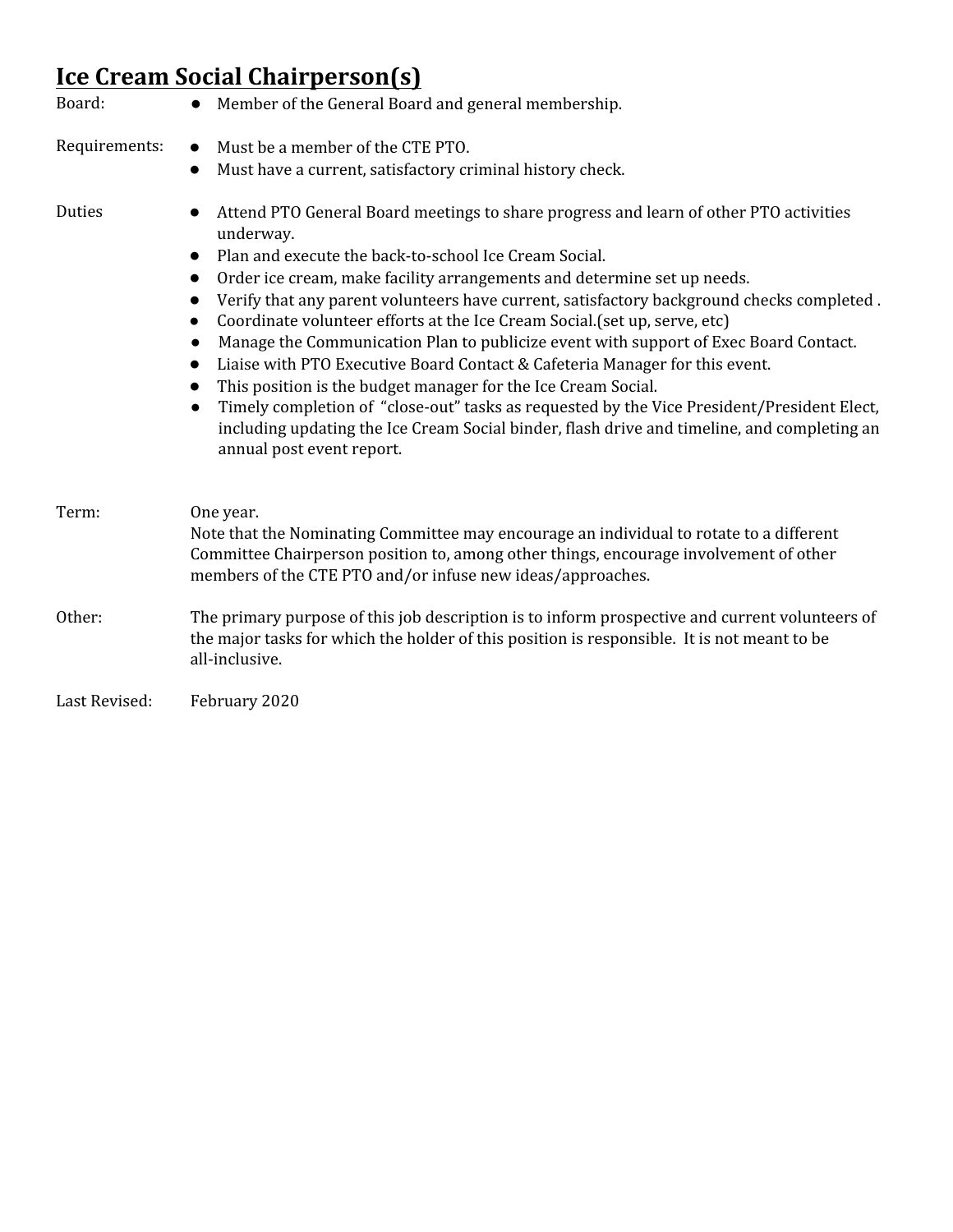### **Lego Club Chairperson(s)**

| Board:        | • Member of the General Board and general membership.                                                                                                                                                                                                                                                                                                                                                                                                                                                                                                                                                                                                                                                                                                                                                                                                                                                                                                                                                                                                                                                                                                                                                                                                                                                                                                                                                                                                                                                                                                                                                                                                                                                                                                                                                                         |
|---------------|-------------------------------------------------------------------------------------------------------------------------------------------------------------------------------------------------------------------------------------------------------------------------------------------------------------------------------------------------------------------------------------------------------------------------------------------------------------------------------------------------------------------------------------------------------------------------------------------------------------------------------------------------------------------------------------------------------------------------------------------------------------------------------------------------------------------------------------------------------------------------------------------------------------------------------------------------------------------------------------------------------------------------------------------------------------------------------------------------------------------------------------------------------------------------------------------------------------------------------------------------------------------------------------------------------------------------------------------------------------------------------------------------------------------------------------------------------------------------------------------------------------------------------------------------------------------------------------------------------------------------------------------------------------------------------------------------------------------------------------------------------------------------------------------------------------------------------|
| Requirements: | Must be a member of the CTE PTO.<br>$\bullet$<br>Must have a current, satisfactory criminal history check.<br>$\bullet$<br>Must have both technology and computer skills.<br>$\bullet$                                                                                                                                                                                                                                                                                                                                                                                                                                                                                                                                                                                                                                                                                                                                                                                                                                                                                                                                                                                                                                                                                                                                                                                                                                                                                                                                                                                                                                                                                                                                                                                                                                        |
| Duties        | Attend PTO General Board meetings to share the progress of Lego Club.<br>Meet with front office staff to establish session dates for Lego Club.<br>$\bullet$<br>Meet with the Media Specialist to establish session dates for Lego Club.<br>$\bullet$<br>Set up a minimum of a 2 session schedule per school year.<br>$\bullet$<br>Conduct a Lego enrollment session (s).<br>$\bullet$<br>Manage the registration for each session offered.<br>$\bullet$<br>Work with Treasurer to collect fees from participating students.<br>$\bullet$<br>Solicit parent volunteers from students participating in the club. Work with Executive Board<br>$\bullet$<br>Contact to verify that all volunteers have a current, satisfactory criminal background check.<br>Schedule a minimum of 4 volunteers/wk (Break down-Kindergarten, First grade, 2nd/3rd<br>$\bullet$<br>grade, and 4th/5th grade.)<br>Manage the Communication Plan to publicize event with support of Exec Board Contact.<br>$\bullet$<br>Schedule and contact club volunteers notifying them of the day(s) they will assist.<br>$\bullet$<br>Provide volunteers written club rules for participants to follow.<br>$\bullet$<br>Oversee all sessions, including students and volunteers.<br>$\bullet$<br>Implement Dismissal Plan (ie unlocking of doors) in accordance with front office policies.<br>$\bullet$<br>Follow CTE Club Procedures.<br>$\bullet$<br>Enforce parent/guardian/ESE pick up procedure inside the school at the end of each class.<br>Ensure Legos are clean and ready to be utilized each week.<br>$\bullet$<br>Timely completion of "close-out" tasks as requested by the Vice President/President Elect,<br>$\bullet$<br>including updating the Lego Club binder, flash drive and timeline, and completing an annual<br>post event report. |
| Term:         | One year.<br>Note that the Nominating Committee may encourage an individual to rotate to a different<br>Committee Chairperson position to, among other things, encourage involvement of other<br>members of the CTE PTO and/or infuse new ideas/approaches.                                                                                                                                                                                                                                                                                                                                                                                                                                                                                                                                                                                                                                                                                                                                                                                                                                                                                                                                                                                                                                                                                                                                                                                                                                                                                                                                                                                                                                                                                                                                                                   |
| Other:        | The primary purpose of this job description is to inform prospective and current volunteers of<br>the major tasks for which the holder of this position is responsible. It is not meant to be<br>all-inclusive.                                                                                                                                                                                                                                                                                                                                                                                                                                                                                                                                                                                                                                                                                                                                                                                                                                                                                                                                                                                                                                                                                                                                                                                                                                                                                                                                                                                                                                                                                                                                                                                                               |
| Last Revised: | February 2020                                                                                                                                                                                                                                                                                                                                                                                                                                                                                                                                                                                                                                                                                                                                                                                                                                                                                                                                                                                                                                                                                                                                                                                                                                                                                                                                                                                                                                                                                                                                                                                                                                                                                                                                                                                                                 |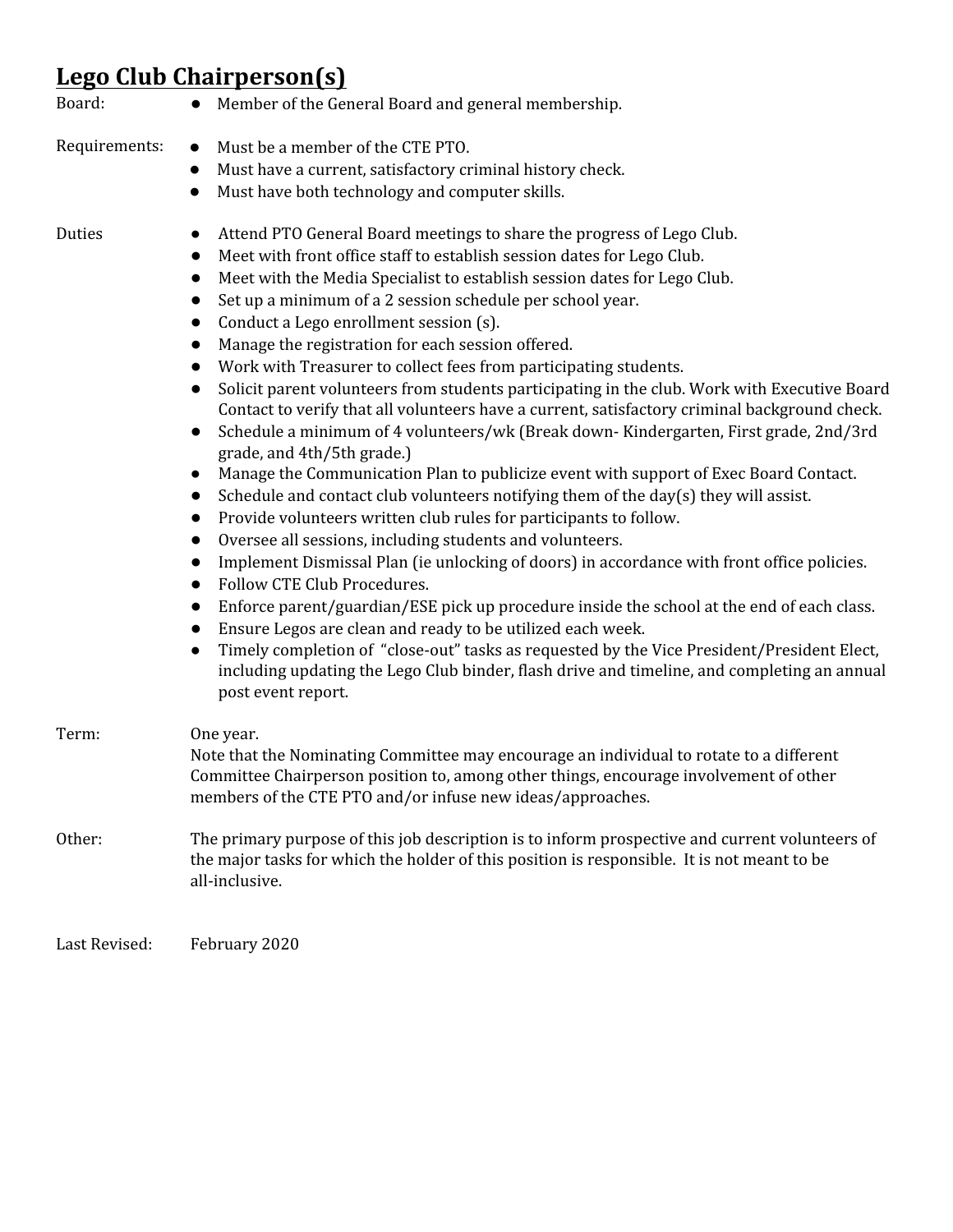#### **Media Center Coordinator**

| Board:        | Member of the General Board and general membership.                                                                                                                                                                                                                                                                                                                                                                                                                                                                                                                                                                                                                                                                                                                                                                                   |
|---------------|---------------------------------------------------------------------------------------------------------------------------------------------------------------------------------------------------------------------------------------------------------------------------------------------------------------------------------------------------------------------------------------------------------------------------------------------------------------------------------------------------------------------------------------------------------------------------------------------------------------------------------------------------------------------------------------------------------------------------------------------------------------------------------------------------------------------------------------|
| Requirements: | Must be a member of the CTE PTO.<br>Must have a current, satisfactory criminal history check.<br>$\bullet$                                                                                                                                                                                                                                                                                                                                                                                                                                                                                                                                                                                                                                                                                                                            |
| Duties        | Attend PTO General Board meetings to share progress and learn of other PTO activities<br>underway.<br>Work with Cherry Tree's media specialist, to recruit Media Center Volunteers.<br>$\bullet$<br>Work with Executive Board Contact to verify that volunteers have a current, satisfactory<br>criminal background check.<br>Schedule the Media Center Volunteers.<br>$\bullet$<br>Train Media Center Volunteers.<br>Organize, maintain and share with the media specialist the volunteer list, complete with<br>email addresses and phone numbers.<br>Serve as the main contact person for Media Center Volunteers.<br>Timely completion of "close-out" tasks as requested by Vice President/President Elect,<br>including updating the Media Center Coordinator binder and timeline and completing an<br>annual post event report. |
| Term:         | One year.<br>Note that the Nominating Committee may encourage an individual to rotate to a different<br>Committee Chairperson position to, among other things, encourage involvement of other<br>members of the CTE PTO and/or infuse new ideas/approaches.                                                                                                                                                                                                                                                                                                                                                                                                                                                                                                                                                                           |
| Other:        | The primary purpose of this job description is to inform prospective and current volunteers of<br>the major tasks for which the holder of this position is responsible. It is not meant to be<br>all-inclusive.                                                                                                                                                                                                                                                                                                                                                                                                                                                                                                                                                                                                                       |
| Last Revised: | February 2020                                                                                                                                                                                                                                                                                                                                                                                                                                                                                                                                                                                                                                                                                                                                                                                                                         |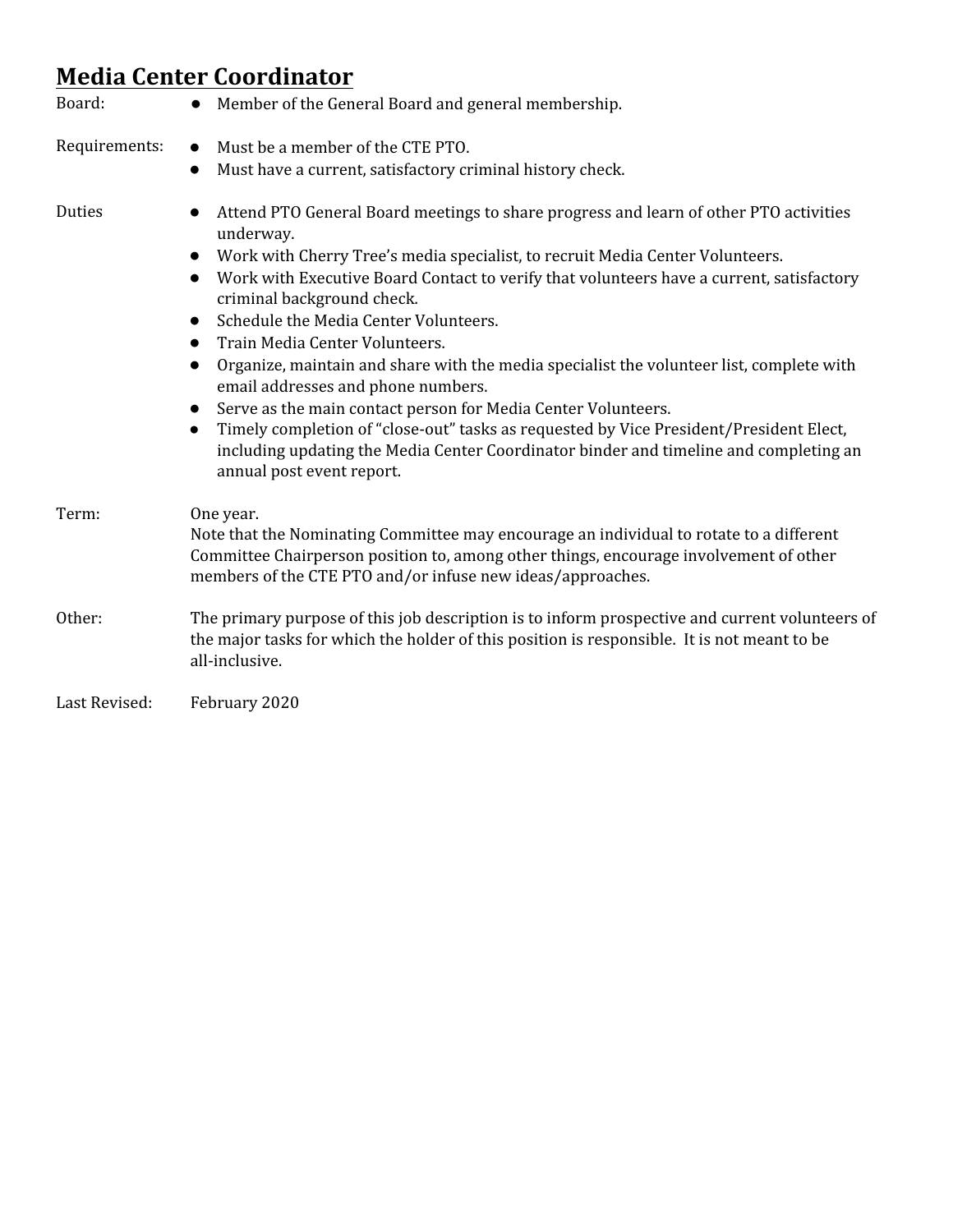## **Newcomers Chairperson**

| Board:        | Member of the General Board and general membership.                                                                                                                                                                                                                                                                                                                                                                                                                                                                                                                                                                                                                                                                                                                                                                                                                                                                                                                                                                                                                                                                                            |
|---------------|------------------------------------------------------------------------------------------------------------------------------------------------------------------------------------------------------------------------------------------------------------------------------------------------------------------------------------------------------------------------------------------------------------------------------------------------------------------------------------------------------------------------------------------------------------------------------------------------------------------------------------------------------------------------------------------------------------------------------------------------------------------------------------------------------------------------------------------------------------------------------------------------------------------------------------------------------------------------------------------------------------------------------------------------------------------------------------------------------------------------------------------------|
| Requirements: | Must be a member of the CTE PTO.<br>$\bullet$<br>Must have a current, satisfactory criminal history check.<br>$\bullet$<br>Have knowledge of school policies and procedures.<br>$\bullet$                                                                                                                                                                                                                                                                                                                                                                                                                                                                                                                                                                                                                                                                                                                                                                                                                                                                                                                                                      |
| Duties        | Attend PTO General Board meetings to share progress and learn of other PTO activities<br>underway.<br>Update Newcomers Documents for use throughout the academic year.<br>$\bullet$<br>Enlist volunteers and organize summer tours of the school for new families.<br>$\bullet$<br>Set up and supply orientation materials as needed at Newcomers table during Ice Cream<br>Social.<br>Work with CTE Principal and Executive Board Contact to coordinate a newcomer event<br>to welcome families new to Cherry Tree after school is underway. (Past events have<br>included a park playdate, a parent's coffee, etc.)<br>Update and arrange printing of the newcomer information packet to be distributed at the<br>$\bullet$<br>spring Kindergarten orientations, the summer tours, or as new families arrive during the<br>school year.<br>Liaise with the School Counselor to help new families to CTE throughout the year.<br>Timely completion of "close-out" tasks as requested by Vice President/President Elect,<br>including updating the Media Center Coordinator binder and timeline and completing an<br>annual post event report. |
| Term:         | One year.<br>Note that the Nominating Committee may encourage an individual to rotate to a different<br>Committee Chairperson position to, among other things, encourage involvement of other<br>members of the CTE PTO and/or infuse new ideas/approaches.                                                                                                                                                                                                                                                                                                                                                                                                                                                                                                                                                                                                                                                                                                                                                                                                                                                                                    |
| Other:        | The primary purpose of this job description is to inform prospective and current volunteers of<br>the major tasks for which the holder of this position is responsible. It is not meant to be<br>all-inclusive.                                                                                                                                                                                                                                                                                                                                                                                                                                                                                                                                                                                                                                                                                                                                                                                                                                                                                                                                |
| Last Revised: | February 2020                                                                                                                                                                                                                                                                                                                                                                                                                                                                                                                                                                                                                                                                                                                                                                                                                                                                                                                                                                                                                                                                                                                                  |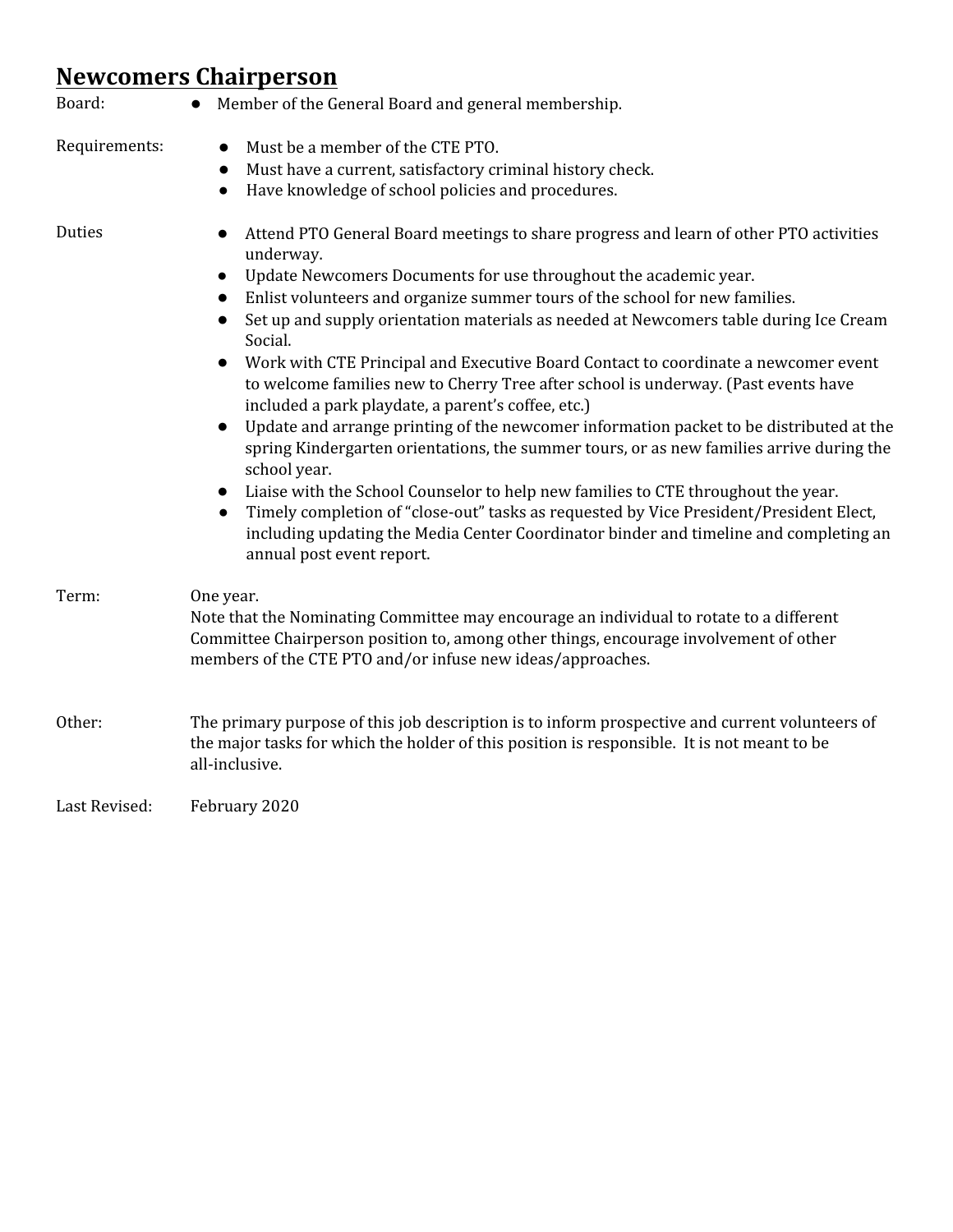### **Newsletter Chairperson**

| Board:        | Member of the General Board and general membership.<br>$\bullet$                                                                                                                                                                                                                                                                                                                                                                                                                                                                                                                                                                                                                                                                                                                                                                                                                                                                 |
|---------------|----------------------------------------------------------------------------------------------------------------------------------------------------------------------------------------------------------------------------------------------------------------------------------------------------------------------------------------------------------------------------------------------------------------------------------------------------------------------------------------------------------------------------------------------------------------------------------------------------------------------------------------------------------------------------------------------------------------------------------------------------------------------------------------------------------------------------------------------------------------------------------------------------------------------------------|
| Requirements: | Must be a member of the CTE PTO.<br>$\bullet$<br>Must have a current, satisfactory criminal history check.<br>$\bullet$<br>Must have working knowledge of a suitable desktop publishing software protocol for editing<br>$\bullet$<br>and electronically conveying newsletter.                                                                                                                                                                                                                                                                                                                                                                                                                                                                                                                                                                                                                                                   |
| Duties        | Attend PTO General Board meetings to share progress and learn of other PTO activities<br>$\bullet$<br>underway.<br>Edit, procure, and publish the monthly newsletter from input received from the Executive<br>$\bullet$<br>Board.<br>Prepare for electronic distribution of the newsletter on alternating Thursday of each month.<br>$\bullet$<br>Provide a preview copy of the newsletter to the President, Principal, and Principal's<br>$\bullet$<br>Secretary for acceptance.<br>Issue the newsletter to the Principal's Secretary for email distribution.<br>$\bullet$<br>Send an electronic copy of the newsletter to the Communications Secretary for posting on<br>$\bullet$<br>the website.<br>Timely completion of "close-out" tasks as requested by Vice President/President Elect,<br>$\bullet$<br>including updating the Newsletter Coordinator binder and timeline and completing an<br>annual post event report. |
| Term:         | One year.<br>Note that the Nominating Committee may encourage an individual to rotate to a different<br>Committee Chairperson position to, among other things, encourage involvement of other<br>members of the CTE PTO and/or infuse new ideas/approaches.                                                                                                                                                                                                                                                                                                                                                                                                                                                                                                                                                                                                                                                                      |
| Other:        | The primary purpose of this job description is to inform prospective and current volunteers of<br>the major tasks for which the holder of this position is responsible. It is not meant to be<br>all-inclusive.                                                                                                                                                                                                                                                                                                                                                                                                                                                                                                                                                                                                                                                                                                                  |
| Last Revised: | February 2020                                                                                                                                                                                                                                                                                                                                                                                                                                                                                                                                                                                                                                                                                                                                                                                                                                                                                                                    |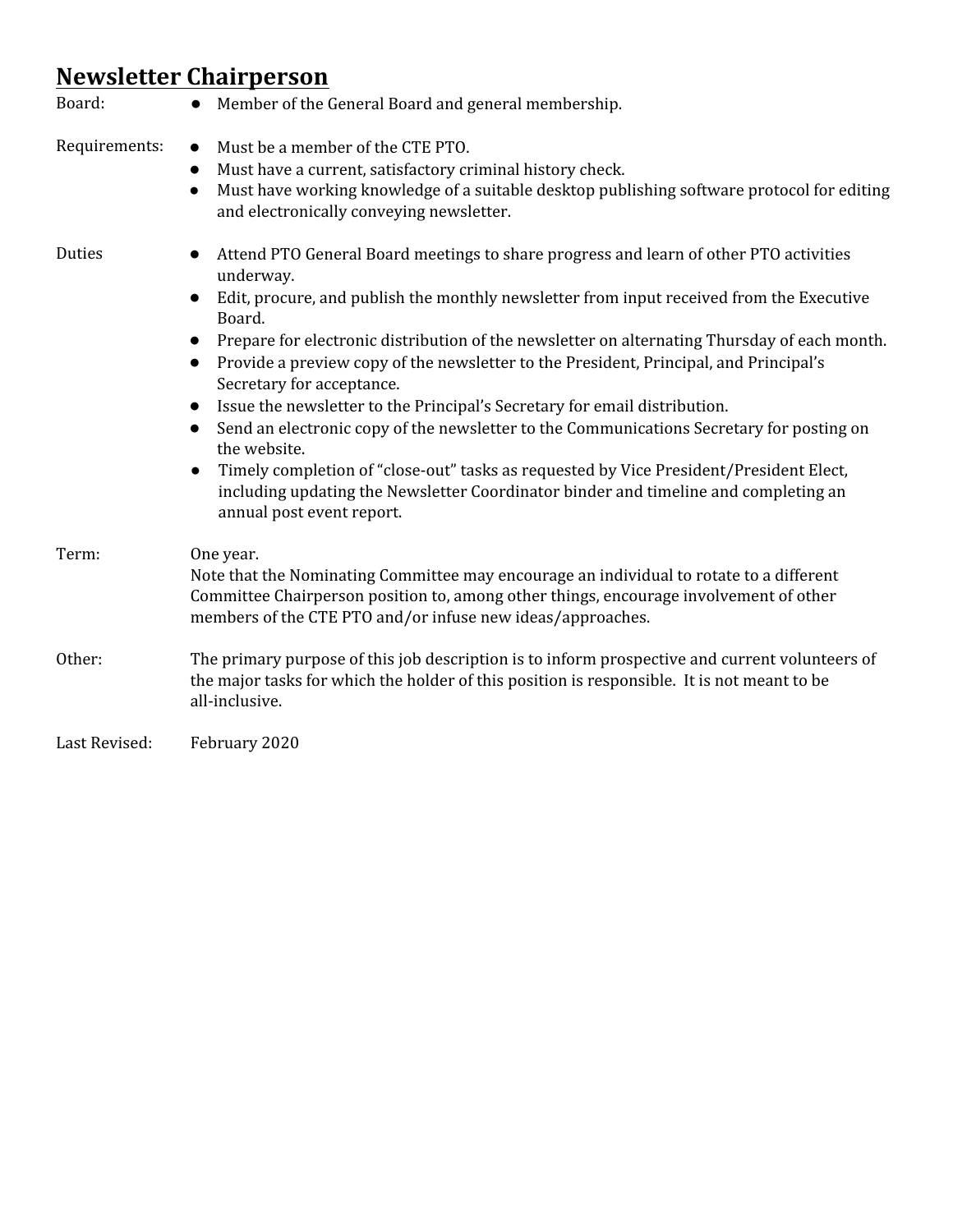## **Nominating Secretary**

| Board:        | Member of the General Board and general membership.                                                                                                                                                                                                                                                                                                                                                                                                                                                                                                                                                                                                                                                                                                                                                                                                                                                                                                                                                                                                                                                                                                                                                                                                                                                                                                                                                                                                                                                                                                                                                                                                                                                                                                                                                                                                                                                                                                                                                                  |
|---------------|----------------------------------------------------------------------------------------------------------------------------------------------------------------------------------------------------------------------------------------------------------------------------------------------------------------------------------------------------------------------------------------------------------------------------------------------------------------------------------------------------------------------------------------------------------------------------------------------------------------------------------------------------------------------------------------------------------------------------------------------------------------------------------------------------------------------------------------------------------------------------------------------------------------------------------------------------------------------------------------------------------------------------------------------------------------------------------------------------------------------------------------------------------------------------------------------------------------------------------------------------------------------------------------------------------------------------------------------------------------------------------------------------------------------------------------------------------------------------------------------------------------------------------------------------------------------------------------------------------------------------------------------------------------------------------------------------------------------------------------------------------------------------------------------------------------------------------------------------------------------------------------------------------------------------------------------------------------------------------------------------------------------|
| Requirements: | Must be a member of the CTE PTO.<br>$\bullet$<br>Must have a current, satisfactory criminal history check.<br>$\bullet$<br>Have knowledge of PTO job descriptions, school policies and procedures, and familiarity<br>$\bullet$<br>with many parent volunteers.                                                                                                                                                                                                                                                                                                                                                                                                                                                                                                                                                                                                                                                                                                                                                                                                                                                                                                                                                                                                                                                                                                                                                                                                                                                                                                                                                                                                                                                                                                                                                                                                                                                                                                                                                      |
| Duties        | Work with the PTO Exec board & nominating committee to fill board positions for the<br>$\bullet$<br>following school year.<br>Attend PTO General Board meetings to share progress and learn of other PTO activities<br>$\bullet$<br>underway.<br>In mid-January, you will submit to the Vice President 2-3 PTO members' names as possible<br>$\bullet$<br>nominating committee members.<br>The PTO Exec Board will form the nominating committee whose members include the<br>$\bullet$<br>Nominating Secretary, current PTO President, Vice President, and a minimum of three<br>at-large positions.<br>Confirm these nominating committee candidates by the end of January.<br>$\bullet$<br>In late winter, communicate with current board members who have not responded to the<br>$\bullet$<br>preference link regarding the retention of their positions.<br>In February/March, attend 1-2 nomination meetings, take notes during the meeting, solicit<br>$\bullet$<br>new incoming board members as needed, & update the master slate spreadsheet including<br>verification of criminal background checks.<br>Work with Executive Board Contact to verify that all appointed board members have<br>$\bullet$<br>criminal background checks on file. Executive Board approval is necessary for the committee<br>membership and the newly appointed board membership.<br>Email all slate members confirming their acceptance.<br>$\bullet$<br>Update the slate as needed. You will need to provide the Vice President or Communications<br>$\bullet$<br>Secretary with the slate to post 2 weeks before the PTO General Board meeting. The slate<br>will be voted on per bylaws at this meeting.<br>Present the final slate at the April General Board meeting for a vote.<br>$\bullet$<br>Timely completion of "close-out" tasks as requested by Vice President/President Elect,<br>$\bullet$<br>including updating the Nominating Secretary binder and timeline and completing an annual<br>post event report. |
| Term:         | One year.<br>Note that the Nominating Committee may encourage an individual to rotate to a different<br>Committee Chairperson position to, among other things, encourage involvement of other<br>members of the CTE PTO and/or infuse new ideas/approaches.                                                                                                                                                                                                                                                                                                                                                                                                                                                                                                                                                                                                                                                                                                                                                                                                                                                                                                                                                                                                                                                                                                                                                                                                                                                                                                                                                                                                                                                                                                                                                                                                                                                                                                                                                          |
| Other:        | The primary purpose of this job description is to inform prospective and current volunteers of<br>the major tasks for which the holder of this position is responsible. It is not meant to be<br>all-inclusive.                                                                                                                                                                                                                                                                                                                                                                                                                                                                                                                                                                                                                                                                                                                                                                                                                                                                                                                                                                                                                                                                                                                                                                                                                                                                                                                                                                                                                                                                                                                                                                                                                                                                                                                                                                                                      |
| Last Revised: | February 2020                                                                                                                                                                                                                                                                                                                                                                                                                                                                                                                                                                                                                                                                                                                                                                                                                                                                                                                                                                                                                                                                                                                                                                                                                                                                                                                                                                                                                                                                                                                                                                                                                                                                                                                                                                                                                                                                                                                                                                                                        |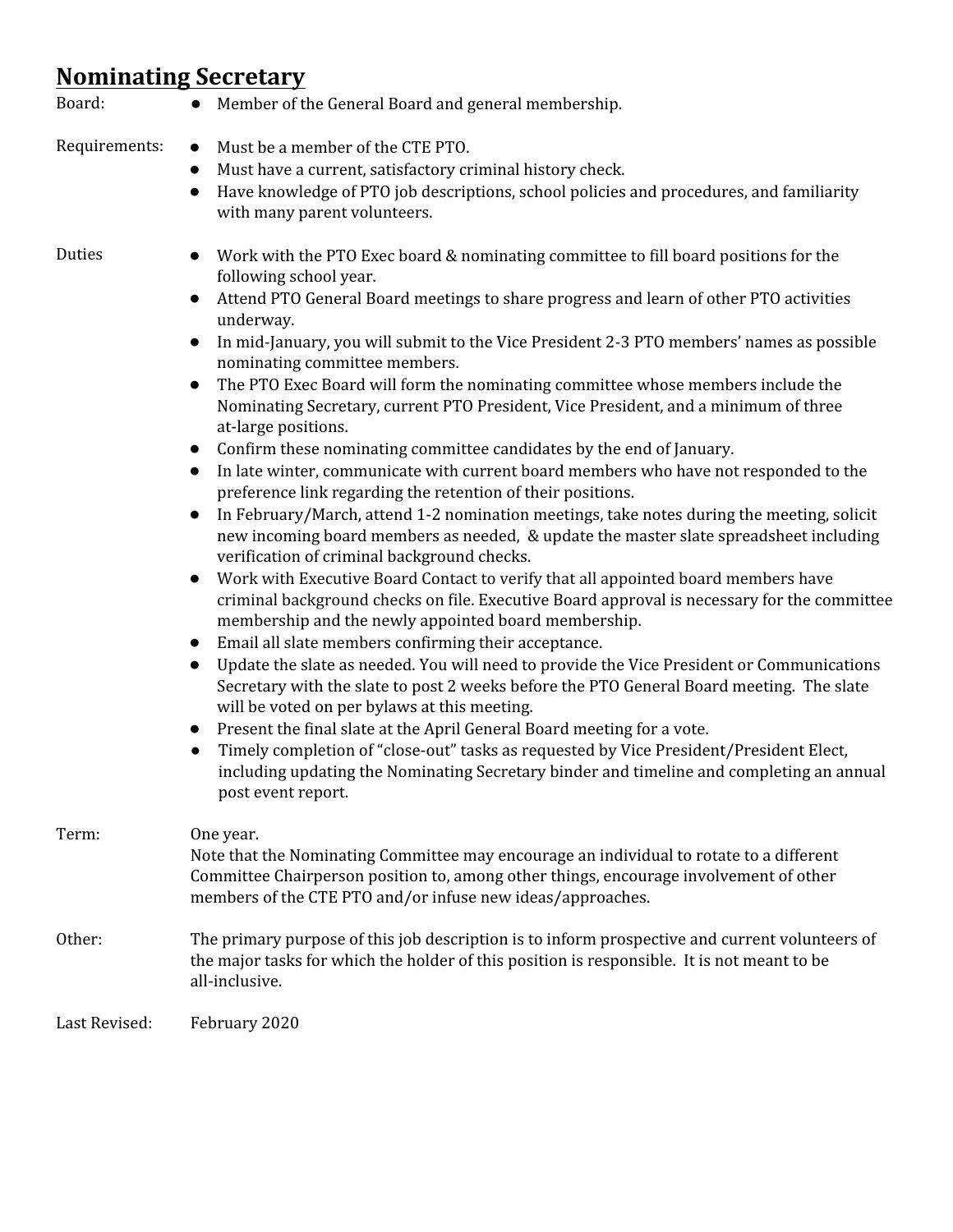# **Parents and Pastries Chairperson(s)**

| Board:        | Member of the General Board and general membership.                                                                                                                                                                                                                                                                                                                                                                                                                                                                                                                                                                                                                                                                                                                                                                                                                                                                                                                                                                                                                                                                  |
|---------------|----------------------------------------------------------------------------------------------------------------------------------------------------------------------------------------------------------------------------------------------------------------------------------------------------------------------------------------------------------------------------------------------------------------------------------------------------------------------------------------------------------------------------------------------------------------------------------------------------------------------------------------------------------------------------------------------------------------------------------------------------------------------------------------------------------------------------------------------------------------------------------------------------------------------------------------------------------------------------------------------------------------------------------------------------------------------------------------------------------------------|
| Requirements: | Must be a member of the CTE PTO.<br>$\bullet$                                                                                                                                                                                                                                                                                                                                                                                                                                                                                                                                                                                                                                                                                                                                                                                                                                                                                                                                                                                                                                                                        |
|               | Must have a current, satisfactory criminal history check.<br>$\bullet$                                                                                                                                                                                                                                                                                                                                                                                                                                                                                                                                                                                                                                                                                                                                                                                                                                                                                                                                                                                                                                               |
| Duties        | Attend PTO General Board meetings to share progress and learn of other PTO activities<br>$\bullet$<br>underway.<br>Plan and execute the breakfast event.<br>$\bullet$<br>Order food, make facility arrangements and determine set up needs.<br>$\bullet$<br>Manage the Communication Plan to publicize event with support of Exec Board Contact.<br>Coordinate with building staff for parking needs and /or shuttles for visitors.<br>$\bullet$<br>Verify that any parent volunteers have current, satisfactory background checks completed.<br>$\bullet$<br>Coordinate volunteer efforts for both dates of the Parents and Pastries breakfasts. (set up,<br>$\bullet$<br>serve, etc.)<br>Liaise with PTO Executive Board Contact, Cafeteria Manager, and front office staff for this<br>$\bullet$<br>event.<br>This position is the budget manager for Parents and Pastries.<br>$\bullet$<br>Timely completion of "close-out" tasks as requested by Vice President/President Elect,<br>$\bullet$<br>including updating the Parents and Pastries binder and timeline and completing an annual<br>post event report. |
| Term:         | One year.<br>Note that the Nominating Committee may encourage an individual to rotate to a different<br>Committee Chairperson position to, among other things, encourage involvement of other<br>members of the CTE PTO and/or infuse new ideas/approaches.                                                                                                                                                                                                                                                                                                                                                                                                                                                                                                                                                                                                                                                                                                                                                                                                                                                          |
| Other:        | The primary purpose of this job description is to inform prospective and current volunteers of<br>the major tasks for which the holder of this position is responsible. It is not meant to be<br>all-inclusive.                                                                                                                                                                                                                                                                                                                                                                                                                                                                                                                                                                                                                                                                                                                                                                                                                                                                                                      |
| Last Revised: | February 2020                                                                                                                                                                                                                                                                                                                                                                                                                                                                                                                                                                                                                                                                                                                                                                                                                                                                                                                                                                                                                                                                                                        |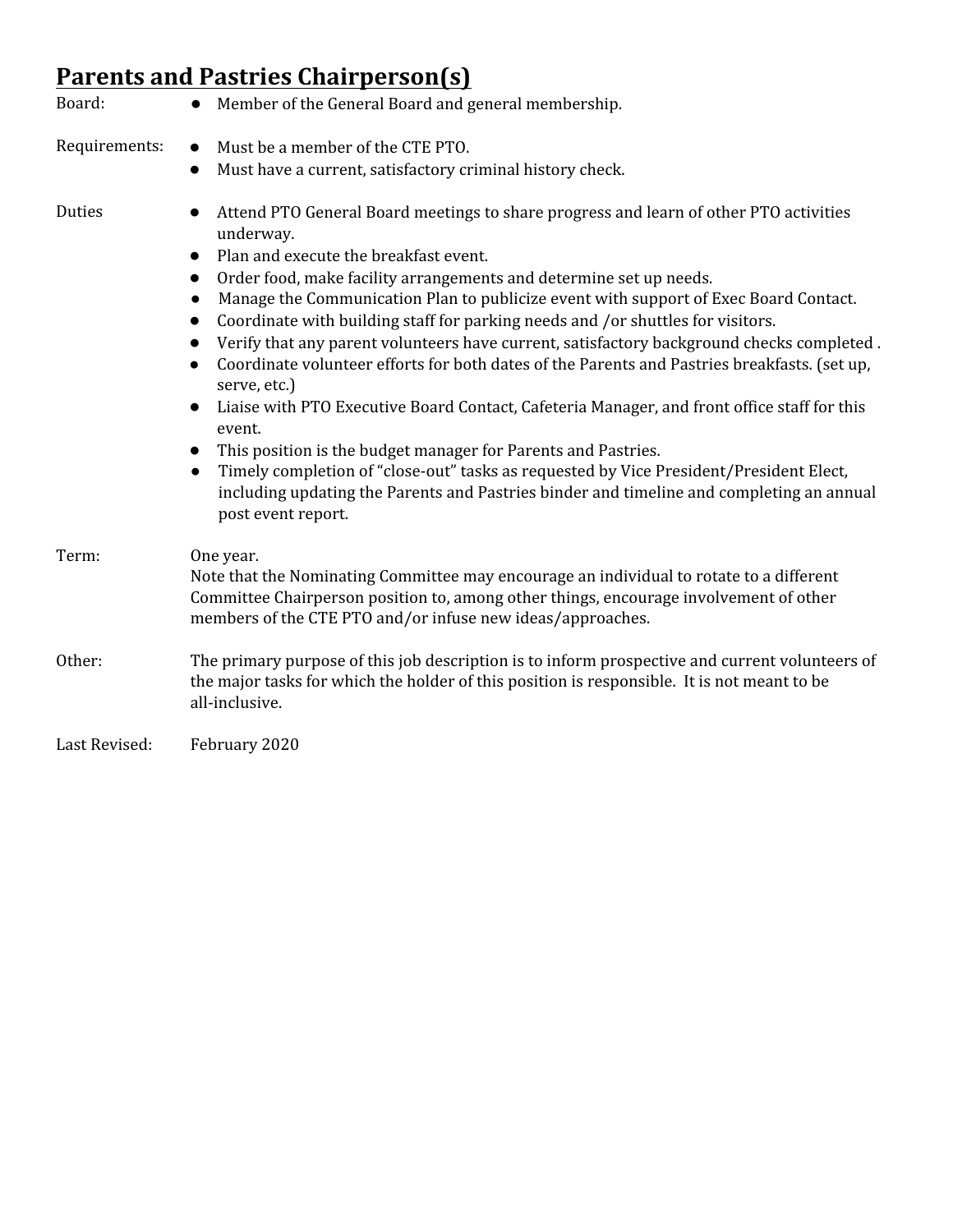#### **Patriots Fall Fundraiser ("PFF") Chairperson(s)**

| Board:        | Member of the General Board and general membership.                                                                                                                                                                                                                                                                                                                                                                                                                                                                                                                                                                                                                                                                                                                                                                                                                                                                                                                                                                                                                                                                                                                                                                                                                                                                                                                                                                                                              |
|---------------|------------------------------------------------------------------------------------------------------------------------------------------------------------------------------------------------------------------------------------------------------------------------------------------------------------------------------------------------------------------------------------------------------------------------------------------------------------------------------------------------------------------------------------------------------------------------------------------------------------------------------------------------------------------------------------------------------------------------------------------------------------------------------------------------------------------------------------------------------------------------------------------------------------------------------------------------------------------------------------------------------------------------------------------------------------------------------------------------------------------------------------------------------------------------------------------------------------------------------------------------------------------------------------------------------------------------------------------------------------------------------------------------------------------------------------------------------------------|
| Requirements: | Must be a member of the CTE PTO.<br>$\bullet$                                                                                                                                                                                                                                                                                                                                                                                                                                                                                                                                                                                                                                                                                                                                                                                                                                                                                                                                                                                                                                                                                                                                                                                                                                                                                                                                                                                                                    |
|               | Must have a current, satisfactory criminal history check.<br>$\bullet$                                                                                                                                                                                                                                                                                                                                                                                                                                                                                                                                                                                                                                                                                                                                                                                                                                                                                                                                                                                                                                                                                                                                                                                                                                                                                                                                                                                           |
| Duties        | Attend PTO General Board meetings to share progress and learn of other PTO activities<br>$\bullet$<br>underway.<br>Lead the PPF "Write a Check" fundraiser campaign.<br>$\bullet$<br>Compose a letter to be sent to entire student body requesting families to take part in Patriots<br>$\bullet$<br>Pay It Forward as our primary fall fundraiser. Collaborate with both the VP of Ways and<br>Means and the PTO President to ensure all pertinent information in included in said letter.<br>Attach a PTO membership welcome letter (from Executive Board) to the "Patriots Pay It<br>$\bullet$<br>Forward" letter.<br>Set up a table at the Ice Cream Social to collect money for PPF.<br>$\bullet$<br>Collect money and update Excel spreadsheet to determine who joined and how much money<br>$\bullet$<br>was collected. Share this information with the VP of Ways and Means on an ongoing basis.<br>Manage the Communication Plan to publicize event with support of Exec Board Contact.<br>$\bullet$<br>Provide weekly donations for deposit to assistant treasurer.<br>$\bullet$<br>Provide an evaluation of the fundraiser and make recommendations for future<br>$\bullet$<br>improvements to the VP of Ways and Means.<br>Timely completion of "close-out" tasks as requested by Vice President/President Elect,<br>$\bullet$<br>including updating the Patriots Fall Fundraiser binder and timeline and completing an<br>annual post event report. |
| Term:         | One year.<br>Note that the Nominating Committee may encourage an individual to rotate to a different<br>Committee Chairperson position to, among other things, encourage involvement of other<br>members of the CTE PTO and/or infuse new ideas/approaches.                                                                                                                                                                                                                                                                                                                                                                                                                                                                                                                                                                                                                                                                                                                                                                                                                                                                                                                                                                                                                                                                                                                                                                                                      |
| Other:        | The primary purpose of this job description is to inform prospective and current volunteers of<br>the major tasks for which the holder of this position is responsible. It is not meant to be<br>all-inclusive.                                                                                                                                                                                                                                                                                                                                                                                                                                                                                                                                                                                                                                                                                                                                                                                                                                                                                                                                                                                                                                                                                                                                                                                                                                                  |
| Last Revised: | February 2020                                                                                                                                                                                                                                                                                                                                                                                                                                                                                                                                                                                                                                                                                                                                                                                                                                                                                                                                                                                                                                                                                                                                                                                                                                                                                                                                                                                                                                                    |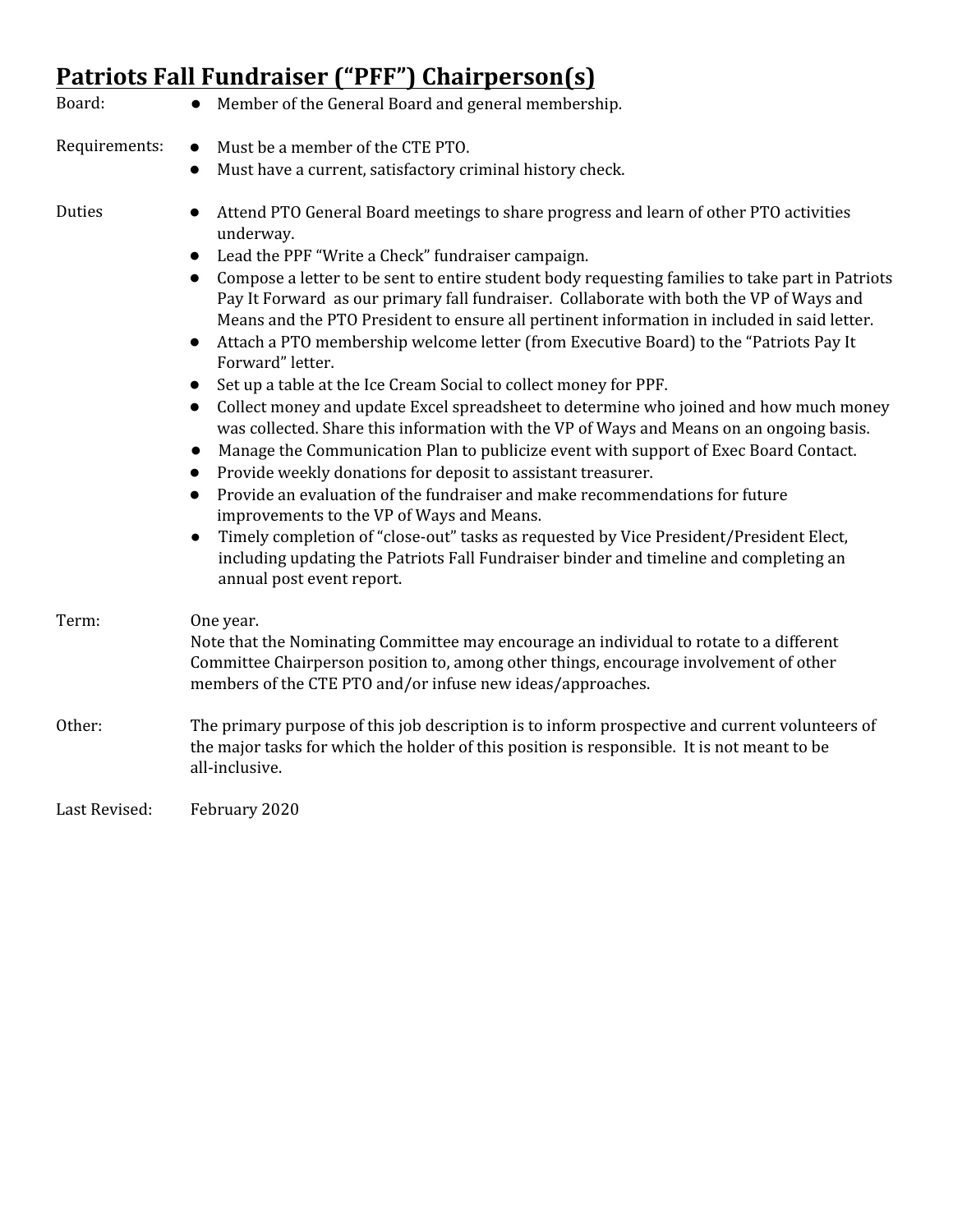# **Pops of Patriots (POPs) Chairperson**

| Board:        | • Member of the General Board and general membership.                                                                                                                                                                                                                                                                                                                                                                                                                                                                                                                                                                                                                                                                                                                                                                                                                                                                                                                                                                                                                                                                                                                                                                        |
|---------------|------------------------------------------------------------------------------------------------------------------------------------------------------------------------------------------------------------------------------------------------------------------------------------------------------------------------------------------------------------------------------------------------------------------------------------------------------------------------------------------------------------------------------------------------------------------------------------------------------------------------------------------------------------------------------------------------------------------------------------------------------------------------------------------------------------------------------------------------------------------------------------------------------------------------------------------------------------------------------------------------------------------------------------------------------------------------------------------------------------------------------------------------------------------------------------------------------------------------------|
| Requirements: | Must be a member of the CTE PTO.<br>$\bullet$<br>Must have a current, satisfactory criminal history check.                                                                                                                                                                                                                                                                                                                                                                                                                                                                                                                                                                                                                                                                                                                                                                                                                                                                                                                                                                                                                                                                                                                   |
| Duties        | Attend meetings of the General Board and general membership.<br>Communicate with and organize meetings for POPs members, as<br>$\bullet$<br>needed/desired.<br>Organize and run various events throughout the year, as approved by the<br>$\bullet$<br>CTE PTO Executive Board (e.g., Dunk Tank at the Ice Cream Social,<br>Cherry Blossom Festival POPs game, and breakfast during Teacher<br>Appreciation Week).<br>Work with CTE administration to coordinate parking during Parents and<br>$\bullet$<br>Pastries and GRAND-Persons Breakfast.<br>Solicit and manage volunteers to assist with parking during Parents and<br>$\bullet$<br>Pastries and GRAND-Persons Breakfast.<br>Solicit POPs members to volunteer as First Days of School Greeters and<br>$\bullet$<br>work with the CTE PTO President on the first days of school to organize<br>and manage all Greeters.<br>Adhere to and manage POPs budget and maintain a complete and<br>$\bullet$<br>accurate record of all expenses.<br>Timely completion of "close-out" tasks as requested by the Vice<br>$\bullet$<br>President/President Elect, including updating the POPs binder, flash<br>drive and timeline, and completing an annual post event report. |
| Term:         | One year.<br>Note that the Nominating Committee may encourage an individual to rotate<br>to a different Committee Chairperson position to, among other things,<br>encourage involvement of other members of the CTE PTO and/or infuse new<br>ideas/approaches.                                                                                                                                                                                                                                                                                                                                                                                                                                                                                                                                                                                                                                                                                                                                                                                                                                                                                                                                                               |
| Other:        | The primary purpose of this job description is to inform prospective and<br>current volunteers of the major tasks for which the holder of this position is<br>responsible. It is not meant to be all-inclusive.                                                                                                                                                                                                                                                                                                                                                                                                                                                                                                                                                                                                                                                                                                                                                                                                                                                                                                                                                                                                              |
| Last Revised: | February 2020                                                                                                                                                                                                                                                                                                                                                                                                                                                                                                                                                                                                                                                                                                                                                                                                                                                                                                                                                                                                                                                                                                                                                                                                                |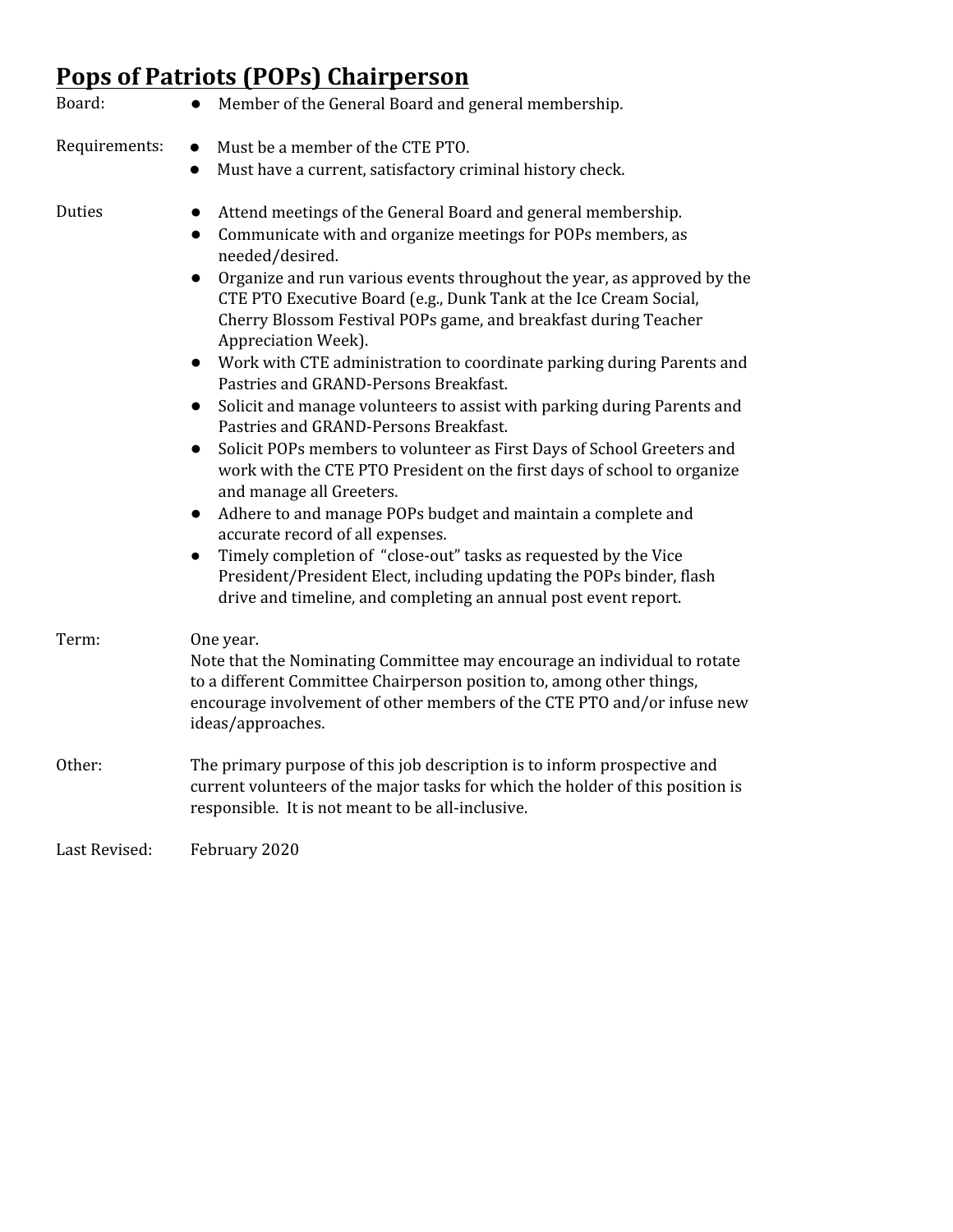#### **PTO Bakers**

| Board:        | Member of the General Board and general membership.<br>$\bullet$                                                                                                                                                                                                                                                                                                                                                                                                                                                                                                                                                                                                                                                                                                                                                                                                                                                                                                                                                                                                                                                                                                                                                    |
|---------------|---------------------------------------------------------------------------------------------------------------------------------------------------------------------------------------------------------------------------------------------------------------------------------------------------------------------------------------------------------------------------------------------------------------------------------------------------------------------------------------------------------------------------------------------------------------------------------------------------------------------------------------------------------------------------------------------------------------------------------------------------------------------------------------------------------------------------------------------------------------------------------------------------------------------------------------------------------------------------------------------------------------------------------------------------------------------------------------------------------------------------------------------------------------------------------------------------------------------|
| Requirements: | Must be a member of the CTE PTO.<br>$\bullet$<br>Must have a current, satisfactory criminal history check.<br>$\bullet$                                                                                                                                                                                                                                                                                                                                                                                                                                                                                                                                                                                                                                                                                                                                                                                                                                                                                                                                                                                                                                                                                             |
| Duties        | Attend meetings of the General Board and general membership.<br>In the past, we have used Sign Up Genius to organize PTO Bakers. You will receive a<br>list of volunteers from your Executive Board Contact prior to the school year beginning.<br>Plan a monthly baking day, the past few years it has been on Wednesdays. Check with the<br>$\bullet$<br>front office to see if Wednesday remains the best day.<br>You may plan themed days, like Cupcake Day, Pie Day, Peanut Butter Day, etc but it is not<br>$\bullet$<br>necessary.<br>In addition to the monthly baking, PTO Bakers provides breakfast treats for the Veterans'<br>Day program.<br>Other programs, such as Fifth Grade Events or Teacher Appreciation, may call upon Bakers<br>to help provide items for events. You can reach out to your Bakers as needed when other<br>chairs reach out.<br>Adhere to and manage Bakers' budget and maintain a complete and accurate record of all<br>$\bullet$<br>expenses.<br>Timely completion of "close-out" tasks as requested by the Vice President/President Elect,<br>$\bullet$<br>including updating the Bakers binder, flash drive and timeline, and completing an annual post<br>event report. |
| Term:         | One year.<br>Note that the Nominating Committee may encourage an individual to rotate to a different<br>Committee Chairperson position to, among other things, encourage involvement of other<br>members of the CTE PTO and/or infuse new ideas/approaches.                                                                                                                                                                                                                                                                                                                                                                                                                                                                                                                                                                                                                                                                                                                                                                                                                                                                                                                                                         |
| Other:        | The primary purpose of this job description is to inform prospective and current volunteers of<br>the major tasks for which the holder of this position is responsible. It is not meant to be<br>all-inclusive.                                                                                                                                                                                                                                                                                                                                                                                                                                                                                                                                                                                                                                                                                                                                                                                                                                                                                                                                                                                                     |
| Last Revised: | <b>June 2020</b>                                                                                                                                                                                                                                                                                                                                                                                                                                                                                                                                                                                                                                                                                                                                                                                                                                                                                                                                                                                                                                                                                                                                                                                                    |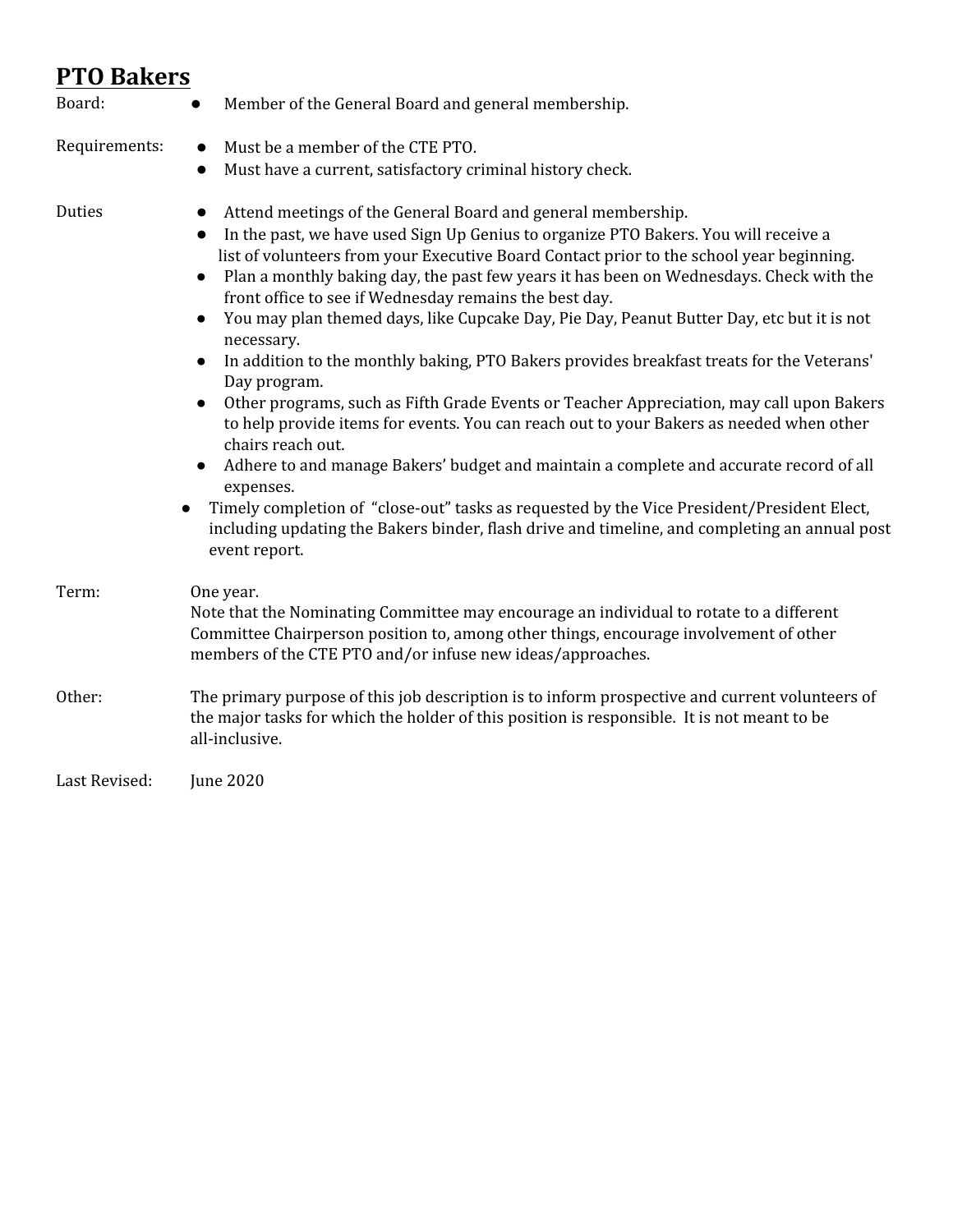## **Random Acts of Kindness Chairperson(s)**

| Board:        | Member of the General Board and general membership.<br>$\bullet$                                                                                                                                                                                                                                                                                                                                                                                                                                                                                                                                                                                                                                                                                            |
|---------------|-------------------------------------------------------------------------------------------------------------------------------------------------------------------------------------------------------------------------------------------------------------------------------------------------------------------------------------------------------------------------------------------------------------------------------------------------------------------------------------------------------------------------------------------------------------------------------------------------------------------------------------------------------------------------------------------------------------------------------------------------------------|
| Requirements: | Must be a member of the CTE PTO.<br>Must have a current, satisfactory criminal history check.<br>$\bullet$                                                                                                                                                                                                                                                                                                                                                                                                                                                                                                                                                                                                                                                  |
| Duties        | Attend meetings of the General Board and general membership.<br>$\bullet$<br>Organize and recruit volunteers for School Supply Set-up day in July.<br>$\bullet$<br>Plan and execute random acts of kindness for CTE.<br>$\bullet$<br>Enlist volunteers, as/if necessary.<br>Send pictures and articles to the President for inclusion in the PTO newsletterand CTE PTO<br>social media.<br>Adhere to and manage the Random Acts of Kindness budget and maintain a complete and<br>$\bullet$<br>accurate record of all expenses.<br>Timely complete "close-out" tasks as requested by the Vice President/President Elect,<br>including updating the Random Acts of Kindness binder, flash drive and timeline, and<br>completing an annual post event report. |
| Term:         | One year.<br>Note that the Nominating Committee may encourage an individual to rotate to a different<br>Committee Chairperson position to, among other things, encourage involvement of other<br>members of the CTE PTO and/or infuse new ideas/approaches.                                                                                                                                                                                                                                                                                                                                                                                                                                                                                                 |
| Other:        | The primary purpose of this job description is to inform prospective and current volunteers of<br>the major tasks for which the holder of this position is responsible. It is not meant to be<br>all-inclusive.                                                                                                                                                                                                                                                                                                                                                                                                                                                                                                                                             |
| Last Revised: | February 2020                                                                                                                                                                                                                                                                                                                                                                                                                                                                                                                                                                                                                                                                                                                                               |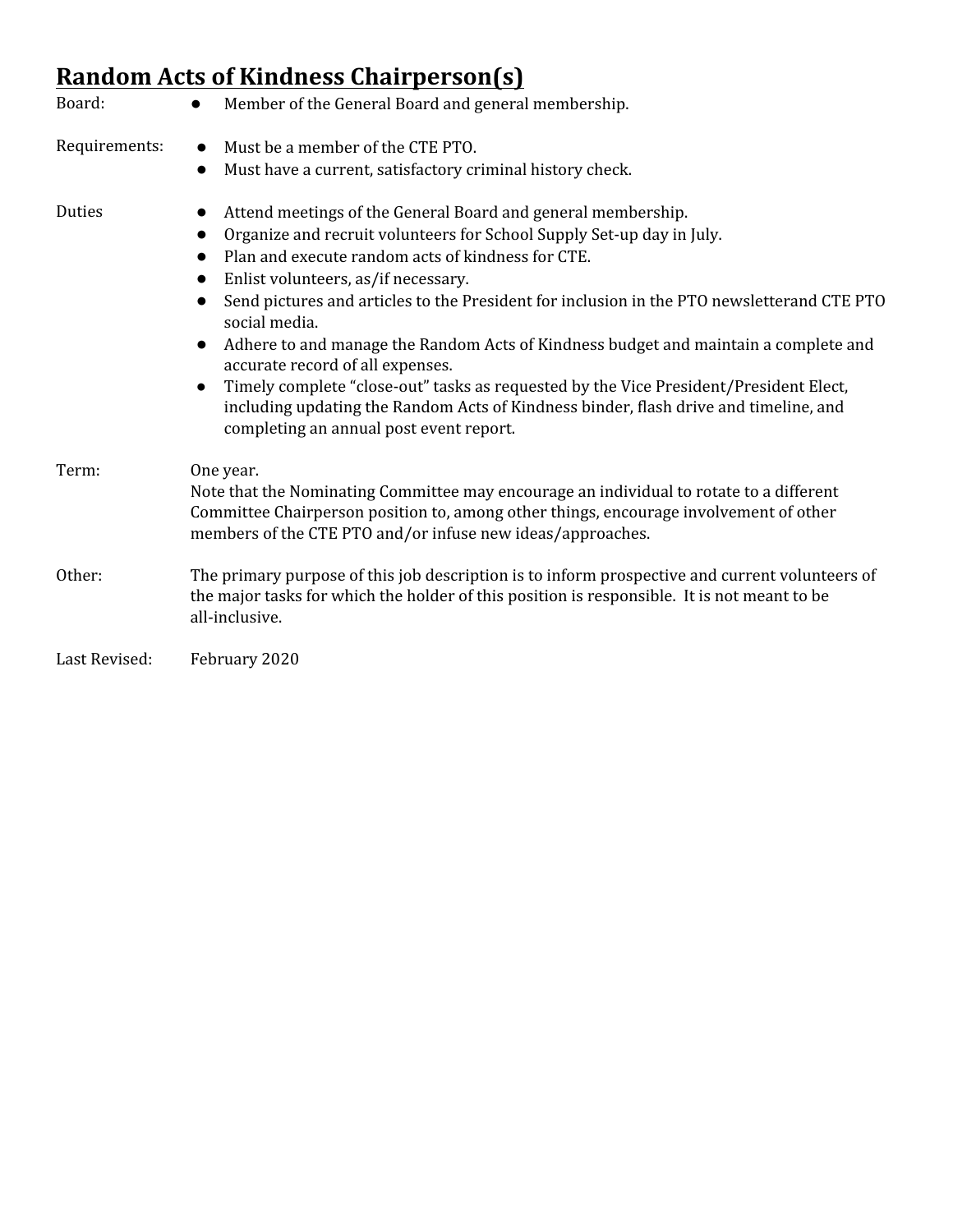## **Science Fair Chairperson(s)**

| Board:        | Member of the General Board and general membership.<br>$\bullet$                                                                                                                                                                                                                                                                                                                                                                                                                                                                                                                                                                                                                                                                                                                                                                                                                                                                                                                                                                                                                                                                                                                                                                                                                                                                                                                                                                                                                                                                                                                                                                                                                                                                                                                                                                                                                                                                                                                                                                                                                                                                                                                                                                                                                                                                                                                     |
|---------------|--------------------------------------------------------------------------------------------------------------------------------------------------------------------------------------------------------------------------------------------------------------------------------------------------------------------------------------------------------------------------------------------------------------------------------------------------------------------------------------------------------------------------------------------------------------------------------------------------------------------------------------------------------------------------------------------------------------------------------------------------------------------------------------------------------------------------------------------------------------------------------------------------------------------------------------------------------------------------------------------------------------------------------------------------------------------------------------------------------------------------------------------------------------------------------------------------------------------------------------------------------------------------------------------------------------------------------------------------------------------------------------------------------------------------------------------------------------------------------------------------------------------------------------------------------------------------------------------------------------------------------------------------------------------------------------------------------------------------------------------------------------------------------------------------------------------------------------------------------------------------------------------------------------------------------------------------------------------------------------------------------------------------------------------------------------------------------------------------------------------------------------------------------------------------------------------------------------------------------------------------------------------------------------------------------------------------------------------------------------------------------------|
| Requirements: | Must be a member of the CTE PTO.<br>$\bullet$<br>Must have a current, satisfactory criminal history check.<br>$\bullet$<br>Interest and/or experience in field(s) of science is desirable, but not required.<br>$\bullet$                                                                                                                                                                                                                                                                                                                                                                                                                                                                                                                                                                                                                                                                                                                                                                                                                                                                                                                                                                                                                                                                                                                                                                                                                                                                                                                                                                                                                                                                                                                                                                                                                                                                                                                                                                                                                                                                                                                                                                                                                                                                                                                                                            |
| Duties        | Attend meetings of the General Board and general membership.<br>Update the Informational Packets that are made available to students to assist with their<br>$\bullet$<br>projects.<br>Timely publicize the Science Fair to CTE families (via paper flyer at the Book Fair, the<br>$\bullet$<br>newsletter, and social media).<br>Prepare the Participant Registration Form and Judge/Volunteer Registration Form<br>$\bullet$<br>("Forms"). Work with the PTO Communications Secretary to post the Forms on the CTE<br>PTO website, provide links to the Forms in relevant PTO communications, and manage<br>responses obtained through the Forms.<br>Manage the Communication Plan to publicize event with support of Exec Board Contact.<br>$\bullet$<br>Respond to questions and communicate with CTE families, as needed.<br>$\bullet$<br>Plan the Science Fair layout (e.g., student display locations, judging and registration tables,<br>$\bullet$<br>etc.) and prepare necessary signage.<br>Provide on-site management during the Science Fair (including during setup and cleanup).<br>$\bullet$<br>Update the Judging Form prior to the Science Fair.<br>$\bullet$<br>Monitor and manage the judging process during the Science Fair.<br>Coordinate the purchase and distribution of participant buttons, awards and trophies.<br>$\bullet$<br>Solicit, schedule, and train volunteers.<br>$\bullet$<br>Organize refreshments for judges (if applicable).<br>Register for regional competition.<br>Contact local vendor(s) to obtain rewards for participants (e.g., free ice cream cone).<br>$\bullet$<br>Coordinate thank you notes to volunteers, judges and donating vendors.<br>$\bullet$<br>Adhere to and manage the Science Fair budget and maintain a complete and accurate<br>$\bullet$<br>record of all expenses.<br>Timely completion of "close-out" tasks as requested by the Vice President/President Elect,<br>$\bullet$<br>including updating the Science Fair binder, flash drive and timeline, and completing an<br>annual post event report.<br>If mentoring sessions are offered:<br>$\bullet$<br>Schedule and reserve space for the sessions with CTE and your Executive Board<br>Contact.<br>Solicit, schedule and train volunteers for the sessions.<br>Prepare a Mentoring Sessions Registration Form.<br>Adhere to the CTE PTO Club Procedures. |
| Term:         | One year.<br>Note that the Nominating Committee may encourage an individual to rotate to a different<br>Committee Chairperson position to, among other things, encourage involvement of other<br>members of the CTE PTO and/or infuse new ideas/approaches.                                                                                                                                                                                                                                                                                                                                                                                                                                                                                                                                                                                                                                                                                                                                                                                                                                                                                                                                                                                                                                                                                                                                                                                                                                                                                                                                                                                                                                                                                                                                                                                                                                                                                                                                                                                                                                                                                                                                                                                                                                                                                                                          |
| Other:        | The primary purpose of this job description is to inform prospective and current volunteers of<br>the major tasks for which the holder of this position is responsible. It is not meant to be<br>all-inclusive.                                                                                                                                                                                                                                                                                                                                                                                                                                                                                                                                                                                                                                                                                                                                                                                                                                                                                                                                                                                                                                                                                                                                                                                                                                                                                                                                                                                                                                                                                                                                                                                                                                                                                                                                                                                                                                                                                                                                                                                                                                                                                                                                                                      |
| Last Revised: | February 2020                                                                                                                                                                                                                                                                                                                                                                                                                                                                                                                                                                                                                                                                                                                                                                                                                                                                                                                                                                                                                                                                                                                                                                                                                                                                                                                                                                                                                                                                                                                                                                                                                                                                                                                                                                                                                                                                                                                                                                                                                                                                                                                                                                                                                                                                                                                                                                        |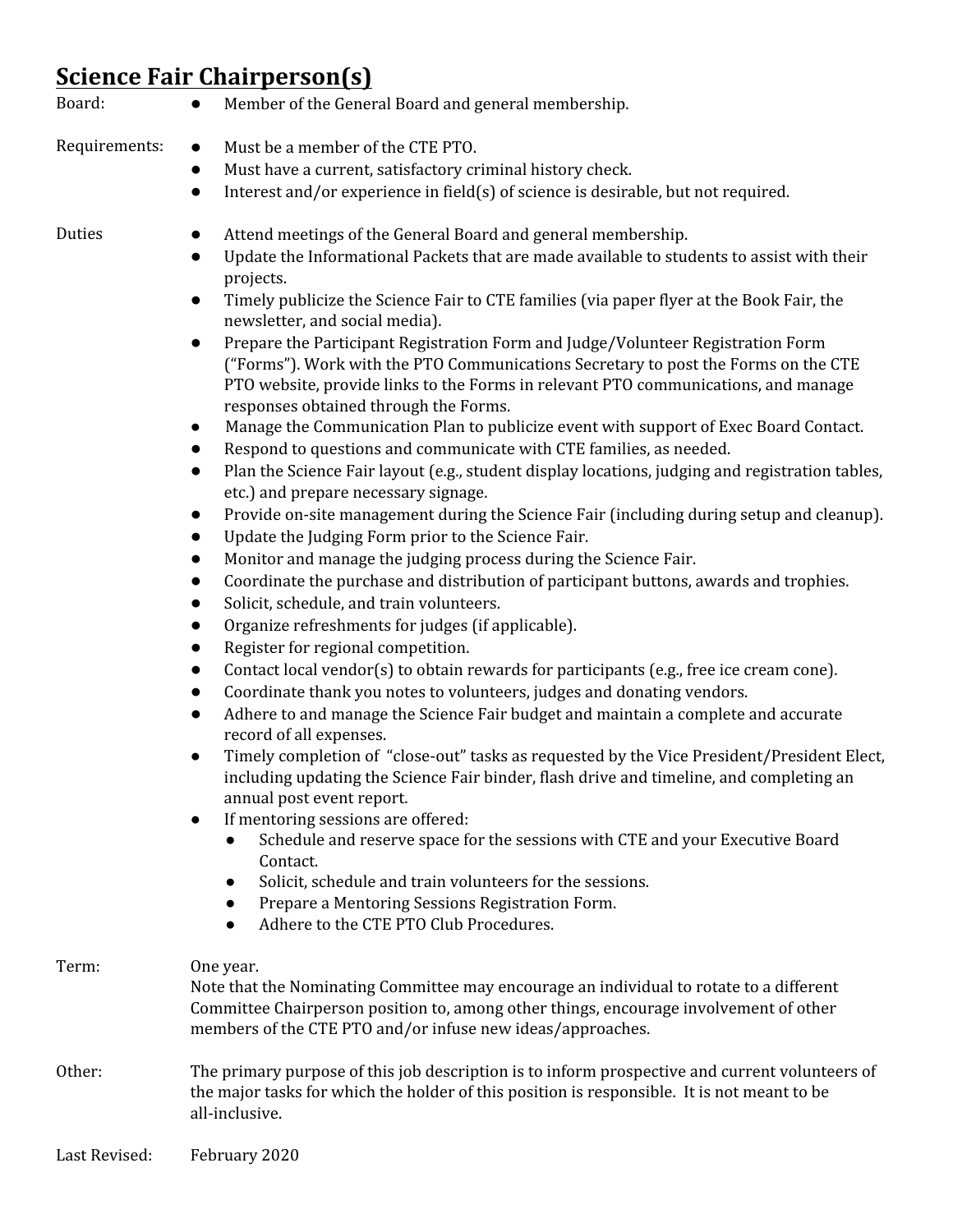## **Spirit Wear Chairperson(s)**

| Board:        | Member of the General Board and general membership.                                                                                                                                                                                                                                                                                                                                                                                                                                                                                                                                                                                                                                                                                                                                                                                                                                                                                                                                                                                                                                                                                                                                                                                                                                                                                                                                                                             |
|---------------|---------------------------------------------------------------------------------------------------------------------------------------------------------------------------------------------------------------------------------------------------------------------------------------------------------------------------------------------------------------------------------------------------------------------------------------------------------------------------------------------------------------------------------------------------------------------------------------------------------------------------------------------------------------------------------------------------------------------------------------------------------------------------------------------------------------------------------------------------------------------------------------------------------------------------------------------------------------------------------------------------------------------------------------------------------------------------------------------------------------------------------------------------------------------------------------------------------------------------------------------------------------------------------------------------------------------------------------------------------------------------------------------------------------------------------|
| Requirements: | Must be a member of the CTE PTO.<br>$\bullet$<br>Must have a current, satisfactory criminal history check.<br>$\bullet$                                                                                                                                                                                                                                                                                                                                                                                                                                                                                                                                                                                                                                                                                                                                                                                                                                                                                                                                                                                                                                                                                                                                                                                                                                                                                                         |
| Duties        | Attend PTO General Board meetings to share progress and learn of other PTO activities<br>$\bullet$<br>underway.<br>Request and compare proposals/quotes to choose vendor, as/if necessary.<br>$\bullet$<br>Work with an outside vendor to design and offer Cherry Tree logo spirit wear.<br>Manage the Communication Plan to publicize event with support of Exec Board Contact.<br>Coordinate Spirit Wear sales at the back-to-school Ice Cream Social and Back-to-School<br>$\bullet$<br>Nights. These responsibilities include:<br>Planning setup and displays<br>$\bullet$<br>Obtaining pre-order spirit wear to sell at events<br>$\bullet$<br>Organizing volunteers to help with sales<br>$\bullet$<br>Taking orders and payments at events<br>$\bullet$<br>Prepare (or have the vendor prepare) an order form. Obtain copies and distribute the form<br>$\bullet$<br>in the summer mailer and at back-to-school events.<br>Collect and collate orders and funds.<br>$\bullet$<br>Coordinate deposits and vendor payment with the PTO treasurer. Deposits to be made<br>$\bullet$<br>weekly per Financial Guidelines.<br>Receive and distribute the spirit wear orders.<br>$\bullet$<br>Troubleshoot order-related issues as they arise.<br>$\bullet$<br>Timely completion of "close-out" tasks as requested by Vice President/President Elect<br>$\bullet$<br>including updating binder and completing an annual report. |
| Term:         | One year.<br>Note that the Nominating Committee may encourage an individual to rotate to a different<br>Committee Chairperson position to, among other things, encourage involvement of other<br>members of the CTE PTO and/or infuse new ideas/approaches.                                                                                                                                                                                                                                                                                                                                                                                                                                                                                                                                                                                                                                                                                                                                                                                                                                                                                                                                                                                                                                                                                                                                                                     |
| Other:        | The primary purpose of this job description is to inform prospective and current volunteers of<br>the major tasks for which the holder of this position is responsible. It is not meant to be<br>all-inclusive.                                                                                                                                                                                                                                                                                                                                                                                                                                                                                                                                                                                                                                                                                                                                                                                                                                                                                                                                                                                                                                                                                                                                                                                                                 |
| Last Revised: | February 2020                                                                                                                                                                                                                                                                                                                                                                                                                                                                                                                                                                                                                                                                                                                                                                                                                                                                                                                                                                                                                                                                                                                                                                                                                                                                                                                                                                                                                   |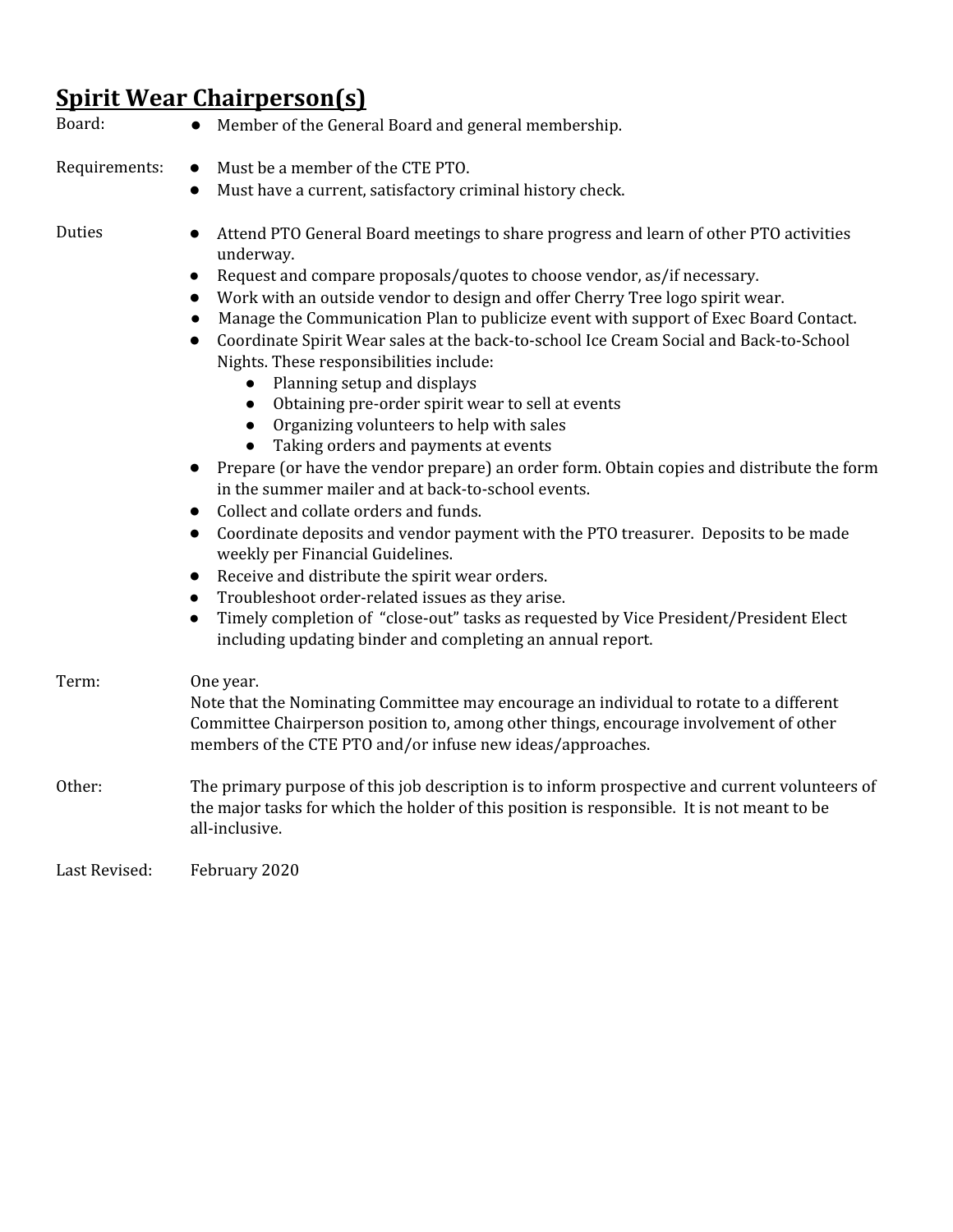# **Staff Hospitality Chairperson(s)**

| Board:        | Member of the General Board and general membership.                                                                                                                                                                                                                                                                                                                                                                                                                                                                                                                                                                                                                                                                                                                                                                                                                                                                                                                                                                                                                                                                                                             |
|---------------|-----------------------------------------------------------------------------------------------------------------------------------------------------------------------------------------------------------------------------------------------------------------------------------------------------------------------------------------------------------------------------------------------------------------------------------------------------------------------------------------------------------------------------------------------------------------------------------------------------------------------------------------------------------------------------------------------------------------------------------------------------------------------------------------------------------------------------------------------------------------------------------------------------------------------------------------------------------------------------------------------------------------------------------------------------------------------------------------------------------------------------------------------------------------|
| Requirements: | Must be a member of the CTE PTO.<br>$\bullet$                                                                                                                                                                                                                                                                                                                                                                                                                                                                                                                                                                                                                                                                                                                                                                                                                                                                                                                                                                                                                                                                                                                   |
|               | Must have a current, satisfactory criminal history check.<br>$\bullet$                                                                                                                                                                                                                                                                                                                                                                                                                                                                                                                                                                                                                                                                                                                                                                                                                                                                                                                                                                                                                                                                                          |
| Duties        | Attend PTO General Board meetings to share progress and learn of other PTO activities<br>$\bullet$<br>underway.<br>Coordinate food and beverages for the Back to School and End of School Year Teachers'<br>$\bullet$<br>Luncheons.<br>Enlist volunteers to assist with food preparations and hosting of these events.<br>$\bullet$<br>Work with Executive Board Contact to verify that volunteers have a current, satisfactory<br>$\bullet$<br>criminal background check completed.<br>Purchase paper goods, as needed for the PTO events.<br>$\bullet$<br>Coordinate reception food, beverages, and volunteers for the annual Veterans Day program.<br>$\bullet$<br>Work with music teacher on any additional needs for Veterans Day program<br>$\bullet$<br>This position is the budget manager for Staff Hospitality. Please be familiar with the budget<br>$\bullet$<br>and turn in requests for reimbursement within 7 days after the event per Financial<br>Guidelines.<br>Timely complete "close-out" tasks as requested by Vice President/President Elect including<br>$\bullet$<br>updating Staff Hospitality binder and completing an annual report. |
| Term:         | One year.<br>Note that the Nominating Committee may encourage an individual to rotate to a different<br>Committee Chairperson position to, among other things, encourage involvement of other<br>members of the CTE PTO and/or infuse new ideas/approaches.                                                                                                                                                                                                                                                                                                                                                                                                                                                                                                                                                                                                                                                                                                                                                                                                                                                                                                     |
| Other:        | The primary purpose of this job description is to inform prospective and current volunteers of<br>the major tasks for which the holder of this position is responsible. It is not meant to be<br>all-inclusive.                                                                                                                                                                                                                                                                                                                                                                                                                                                                                                                                                                                                                                                                                                                                                                                                                                                                                                                                                 |
| Last Revised: | February 2020                                                                                                                                                                                                                                                                                                                                                                                                                                                                                                                                                                                                                                                                                                                                                                                                                                                                                                                                                                                                                                                                                                                                                   |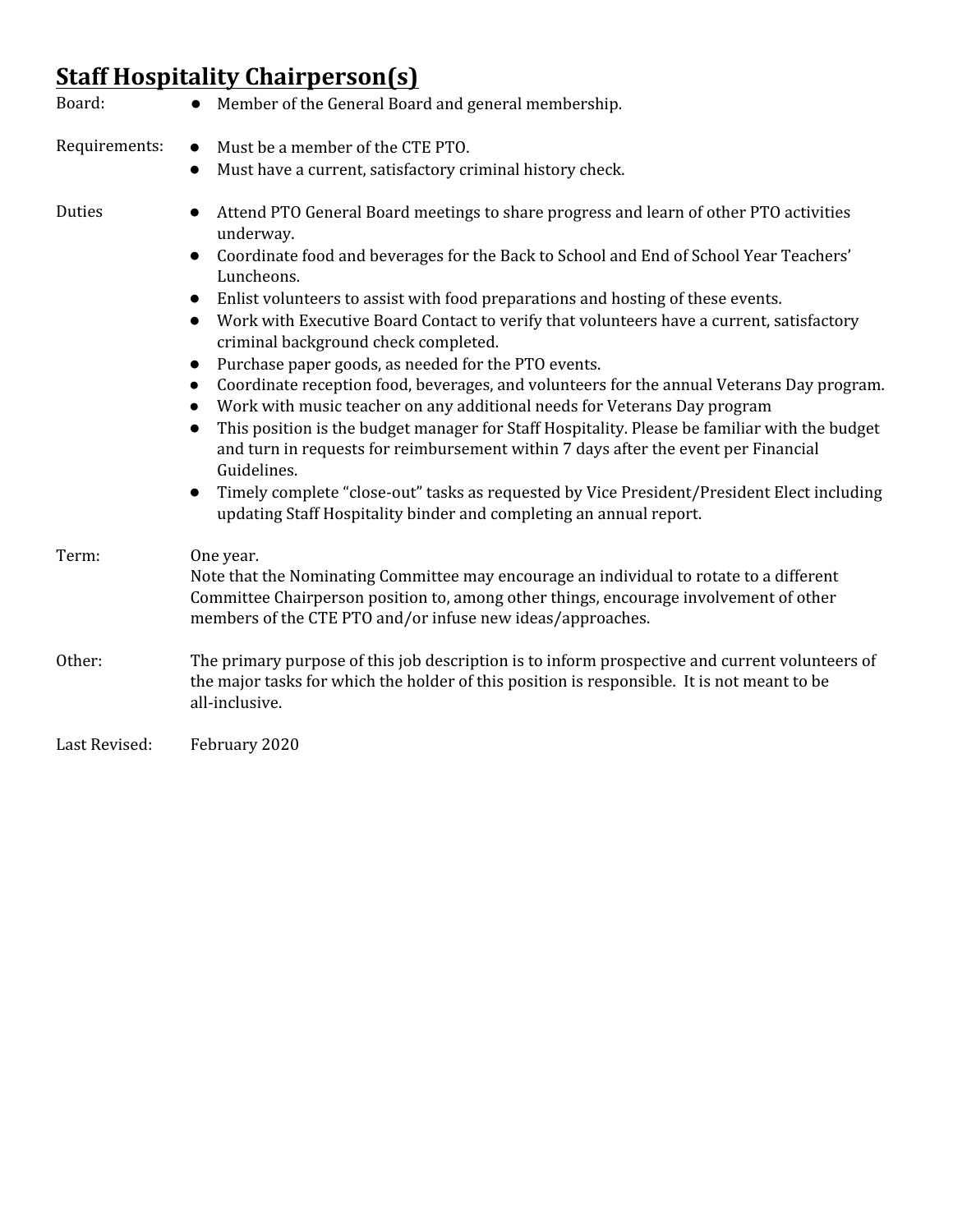# **Teacher Appreciation Week Chairperson(s)**

| Board:        | Member of the General Board and general membership.<br>$\bullet$                                                                                                                                                                                                                                                                                                                                                                                                                                                 |
|---------------|------------------------------------------------------------------------------------------------------------------------------------------------------------------------------------------------------------------------------------------------------------------------------------------------------------------------------------------------------------------------------------------------------------------------------------------------------------------------------------------------------------------|
| Requirements: | Must be a member of the CTE PTO.                                                                                                                                                                                                                                                                                                                                                                                                                                                                                 |
|               | Must have a current, satisfactory criminal history check.<br>$\bullet$                                                                                                                                                                                                                                                                                                                                                                                                                                           |
| Duties        | Attend meetings of the General Board and general membership.<br>Purchase and present approved gifts to teachers.<br>$\bullet$<br>Create and execute packaging/gift presentation for the recognition gifts (mentioned above).<br>Plan and execute the teacher appreciation luncheon during teacher appreciation week.<br>$\bullet$<br>Enlist volunteers, as/if necessary.                                                                                                                                         |
|               | Send pictures and articles to the President for inclusion in the PTO Communicator and CTE<br>$\bullet$<br>PTO social media.<br>Adhere to and manage the Teacher Appreciation Week budget and maintain a complete and<br>$\bullet$<br>accurate record of all expenses.<br>Timely complete "close-out" tasks as requested by the Vice President/President Elect,<br>$\bullet$<br>including updating the Teacher Appreciation Week binder, flash drive and timeline, and<br>completing an annual post event report. |
| Term:         | One year.<br>Note that the Nominating Committee may encourage an individual to rotate to a different<br>Committee Chairperson position to, among other things, encourage involvement of other<br>members of the CTE PTO and/or infuse new ideas/approaches.                                                                                                                                                                                                                                                      |
| Other:        | The primary purpose of this job description is to inform prospective and current volunteers of<br>the major tasks for which the holder of this position is responsible. It is not meant to be<br>all-inclusive.                                                                                                                                                                                                                                                                                                  |
| Last Revised: | February 2020                                                                                                                                                                                                                                                                                                                                                                                                                                                                                                    |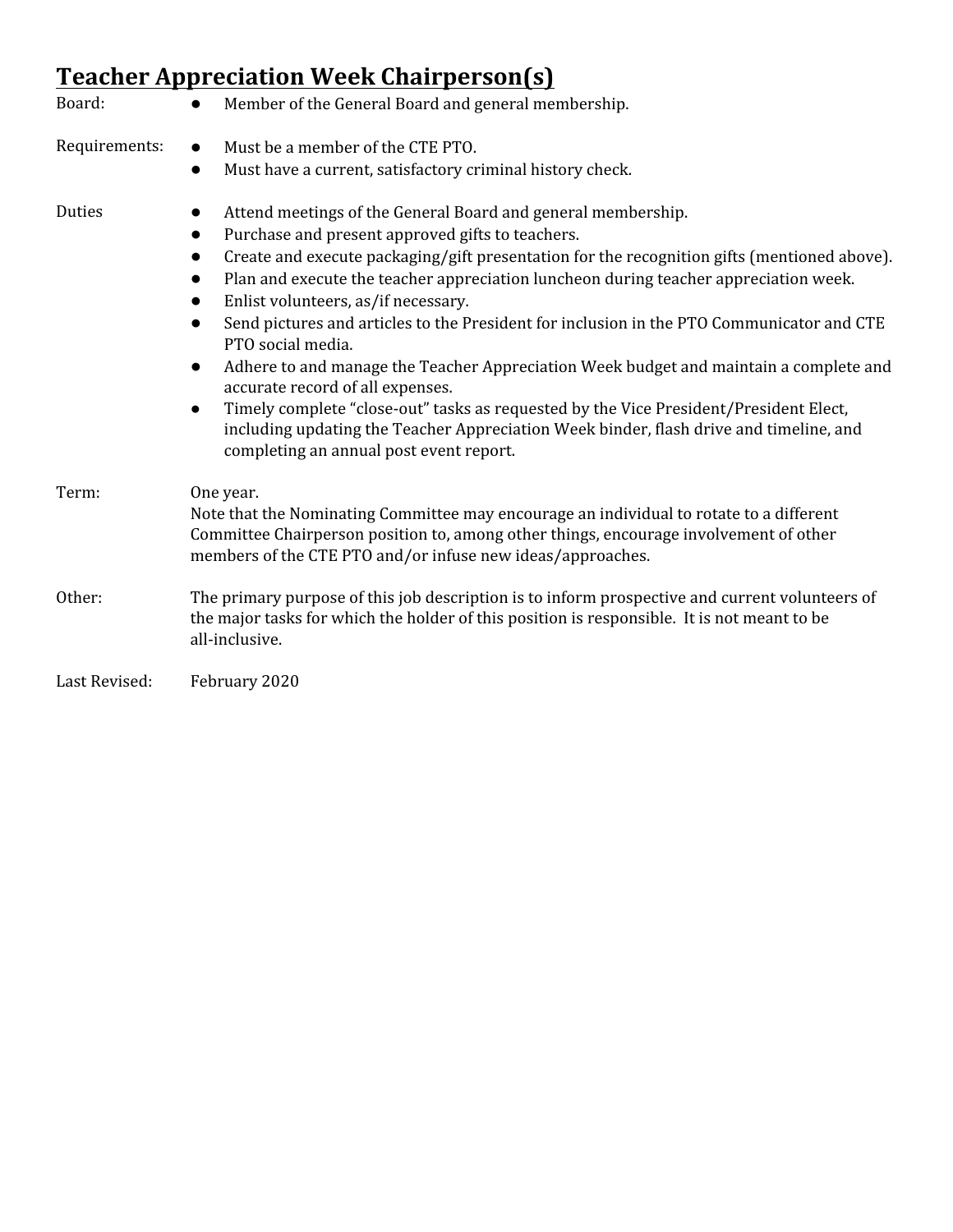# **Teacher Fun Clubs Chairperson**

| Board:        | Member of the General Board and general membership.                                                                                                                                                                                                                                                                                                                                                                                                                                                                                                                                                                                                                                                                                                                                                                                                                                                                                                   |
|---------------|-------------------------------------------------------------------------------------------------------------------------------------------------------------------------------------------------------------------------------------------------------------------------------------------------------------------------------------------------------------------------------------------------------------------------------------------------------------------------------------------------------------------------------------------------------------------------------------------------------------------------------------------------------------------------------------------------------------------------------------------------------------------------------------------------------------------------------------------------------------------------------------------------------------------------------------------------------|
| Requirements: | Must be a member of the CTE PTO.<br>$\bullet$<br>Must have a current, satisfactory criminal history check.<br>$\bullet$                                                                                                                                                                                                                                                                                                                                                                                                                                                                                                                                                                                                                                                                                                                                                                                                                               |
| Duties        | Attend meetings of the General Board and general membership.<br>Collect list from Principal of teachers interested in leading Fun Clubs.<br>Meet with front office staff to establish session dates for Clubs.<br>Conduct a Club enrollment session (s).<br>$\bullet$<br>Manage the registration for each Club offered.<br>Manage the Communication Plan to publicize event with support of Exec Board Contact.<br>Work with Treasurer to collect fees from participating students.<br>Schedule and contact club volunteers notifying them of the day(s) they will assist.<br>$\bullet$<br>Follow CTE Club Procedures.<br>$\bullet$<br>Enforce parent/guardian/ESE pick up procedure inside the school at the end of each class<br>Timely complete "close-out" tasks as requested by the Vice President/President Elect,<br>including updating the Teacher Fun Clubs binder, flash drive and timeline, and completing<br>an annual post event report. |
| Term:         | One year.<br>Note that the Nominating Committee may encourage an individual to rotate to a different<br>Committee Chairperson position to, among other things, encourage involvement of other<br>members of the CTE PTO and/or infuse new ideas/approaches.                                                                                                                                                                                                                                                                                                                                                                                                                                                                                                                                                                                                                                                                                           |
| Other:        | The primary purpose of this job description is to inform prospective and current volunteers of<br>the major tasks for which the holder of this position is responsible. It is not meant to be<br>all-inclusive.                                                                                                                                                                                                                                                                                                                                                                                                                                                                                                                                                                                                                                                                                                                                       |
| Last Revised: | February 2020                                                                                                                                                                                                                                                                                                                                                                                                                                                                                                                                                                                                                                                                                                                                                                                                                                                                                                                                         |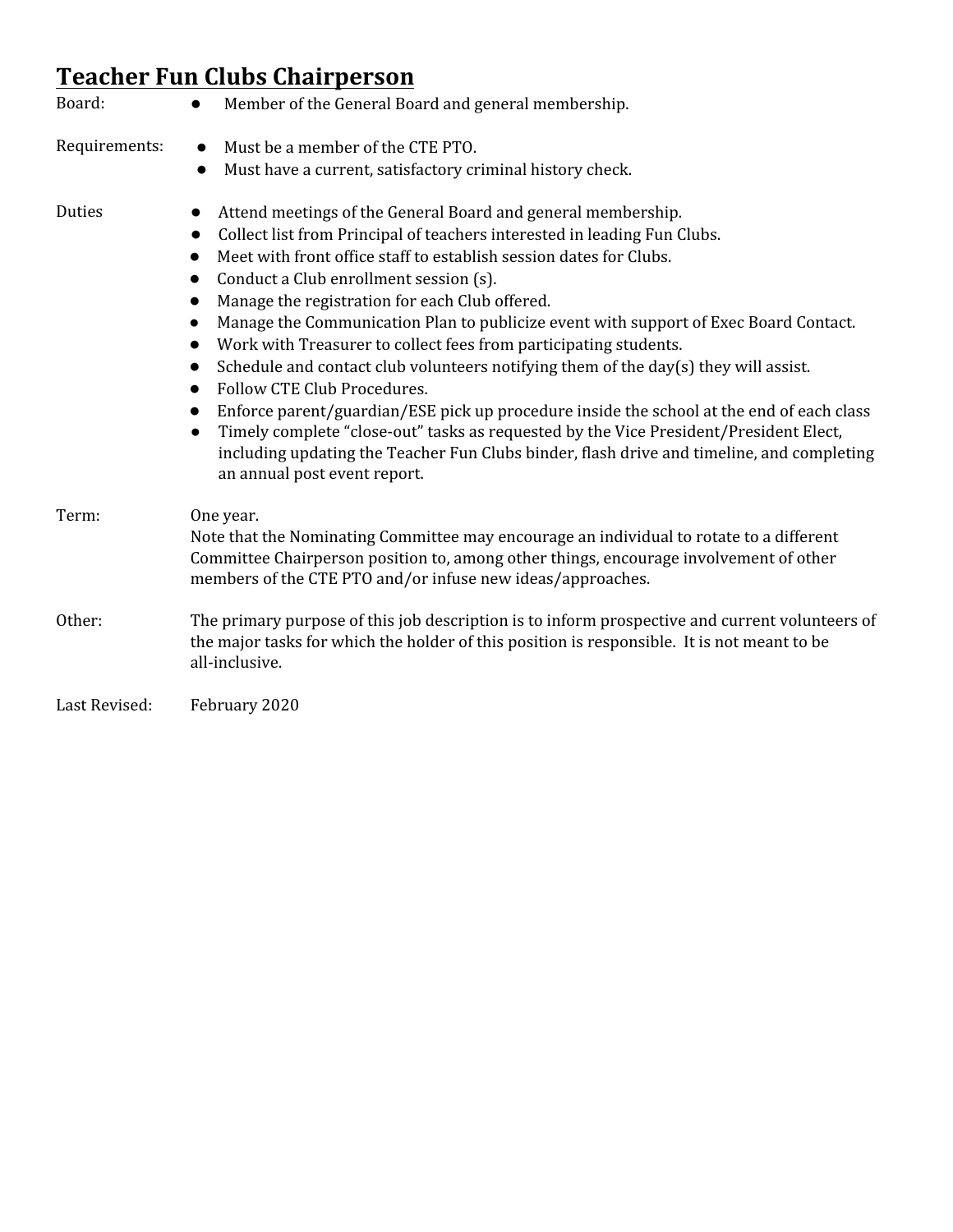## **Ways and Means Committee - Box Tops**

| Board:        | Member of the General Board and general membership.                                                                                                                                                                                                                                                                                                                                                                                                                                                                                                                                                                                                                                                                                                                                                                                                                                                                                                                                                                                                                                                                                                                                                                                                                                                                                                                                                                                          |
|---------------|----------------------------------------------------------------------------------------------------------------------------------------------------------------------------------------------------------------------------------------------------------------------------------------------------------------------------------------------------------------------------------------------------------------------------------------------------------------------------------------------------------------------------------------------------------------------------------------------------------------------------------------------------------------------------------------------------------------------------------------------------------------------------------------------------------------------------------------------------------------------------------------------------------------------------------------------------------------------------------------------------------------------------------------------------------------------------------------------------------------------------------------------------------------------------------------------------------------------------------------------------------------------------------------------------------------------------------------------------------------------------------------------------------------------------------------------|
| Requirements: | Must be a member of the CTE PTO.<br>Must have a current, satisfactory criminal history check.<br>$\bullet$                                                                                                                                                                                                                                                                                                                                                                                                                                                                                                                                                                                                                                                                                                                                                                                                                                                                                                                                                                                                                                                                                                                                                                                                                                                                                                                                   |
| Duties        | Attend meetings of the General Board and general membership.<br>Serve as the "box tops expert" for the CTE PTO.<br>Encourage CTE families to collect box tops year-round.<br>$\bullet$<br>Manage the Communication Plan to publicize event with support of Exec<br>$\bullet$<br>Board Contact.<br>Organize and run at least one contest at the times designated on the<br>CTE/CTE PTO Calendar. This may include, among other things:<br>• Planning the contest themes, if any<br>Advertising the contests to CTE families via social media, CTE PTO<br>$\bullet$<br>website, display case (if applicable) and school-wide<br>communications.<br>• Coordinating box top collection with CTE teachers.<br>Ensuring and coordinating timely counting of box tops for each<br>$\bullet$<br>contest.<br>Soliciting volunteers to help count box tops, if necessary.<br>Planning/scheduling no-cost or low-cost prize for contest winner, if<br>$\bullet$<br>applicable.<br>Announcing winner.<br>Timely mail submissions to the Box Tops For Education Program in<br>accordance with Program rules.<br>Keep your Executive Board Contact aware of submissions' status and<br>$\bullet$<br>income earned.<br>Timely complete "close-out" tasks as requested by the Vice<br>President/President Elect, including updating the CTE PTO Ways and<br>Means Committee - Box Tops binder, timeline, job description and<br>completing an annual report. |
| Term:         | One year.<br>Note that the Nominating Committee may encourage an individual to rotate<br>to a different position to, among other things, encourage involvement of<br>other members of the CTE PTO and/or infuse new ideas/approaches.                                                                                                                                                                                                                                                                                                                                                                                                                                                                                                                                                                                                                                                                                                                                                                                                                                                                                                                                                                                                                                                                                                                                                                                                        |
| Other:        | The primary purpose of this job description is to inform prospective and<br>current volunteers of the major tasks for which the holder of this position is<br>responsible. It is not meant to be all-inclusive.                                                                                                                                                                                                                                                                                                                                                                                                                                                                                                                                                                                                                                                                                                                                                                                                                                                                                                                                                                                                                                                                                                                                                                                                                              |
| Last Revised: | February 2020                                                                                                                                                                                                                                                                                                                                                                                                                                                                                                                                                                                                                                                                                                                                                                                                                                                                                                                                                                                                                                                                                                                                                                                                                                                                                                                                                                                                                                |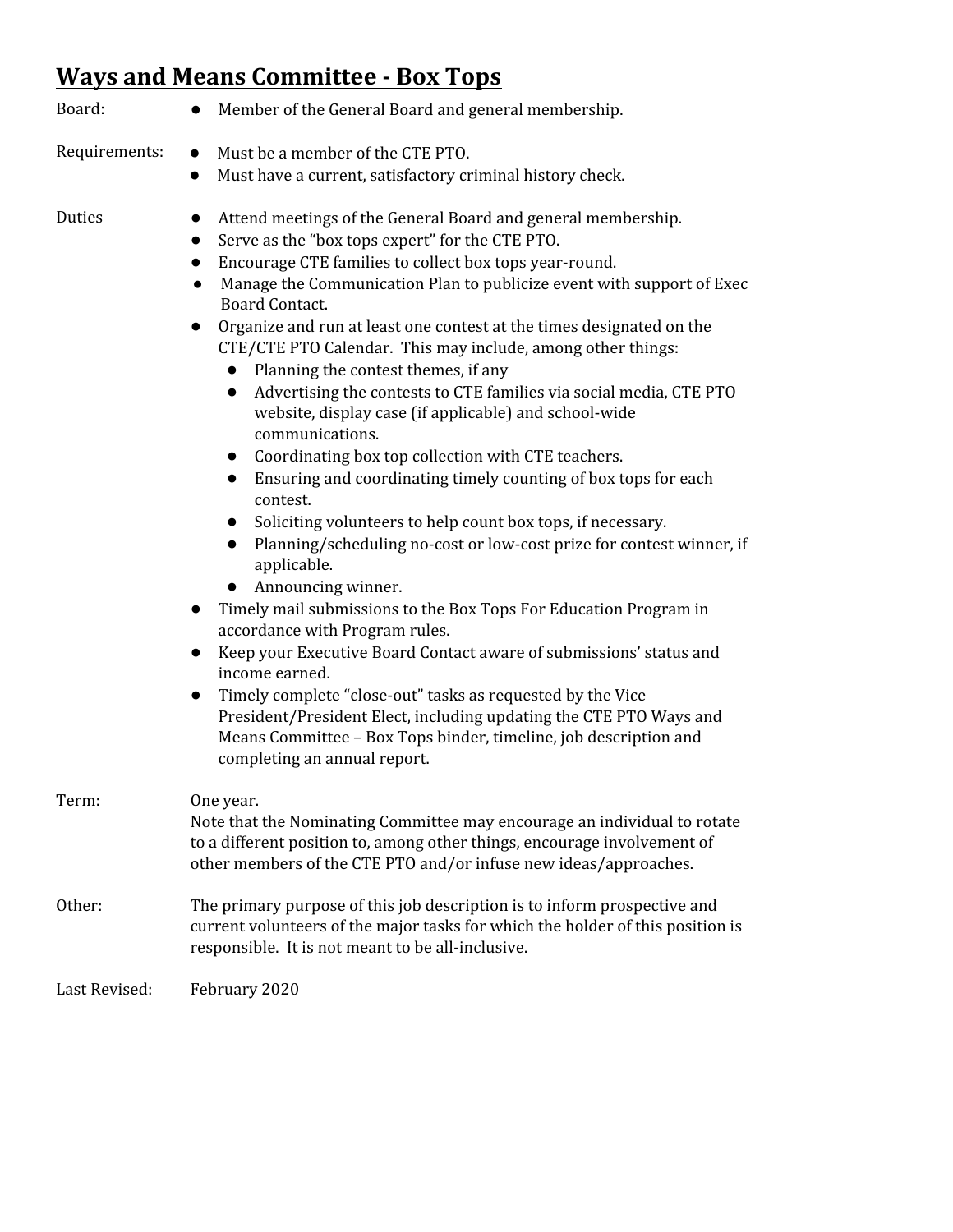## **Ways and Means Committee-Restaurant Nights**

| Board:        | Member of the General Board and general membership.                                                                                                                                                                                                                                                                                                                                                                                                                                                                                                                                                                                                                                                                                                     |
|---------------|---------------------------------------------------------------------------------------------------------------------------------------------------------------------------------------------------------------------------------------------------------------------------------------------------------------------------------------------------------------------------------------------------------------------------------------------------------------------------------------------------------------------------------------------------------------------------------------------------------------------------------------------------------------------------------------------------------------------------------------------------------|
| Requirements: | Must be a member of the CTE PTO.<br>$\bullet$<br>Must have a current, satisfactory criminal history check.<br>$\bullet$                                                                                                                                                                                                                                                                                                                                                                                                                                                                                                                                                                                                                                 |
| Duties        | Attend PTO General Board meetings to share progress and learn of other PTO activities<br>$\bullet$<br>underway.<br>Plan and execute Restaurant Nights. Work with local owners/managers and create all forms<br>$\bullet$<br>of publicity.<br>Manage the Communication Plan to publicize event with support of Exec Board Contact.<br>$\bullet$<br>Work with the Treasurer and V. P. of Ways and Means to communicate budget information<br>$\bullet$<br>for scheduled restaurant nights.<br>Provide information to the PTO General Board regarding upcoming programs and<br>$\bullet$<br>performance against budget goals.<br>Liaise with the VP Ways and Means and Assistant VP Ways and Means on Executive Board<br>$\bullet$<br>throughout the year. |
| Term:         | One year.<br>Note that the Nominating Committee may encourage an individual to rotate to a different<br>position to, among other things, encourage involvement of other members of the CTE PTO<br>and/or infuse new ideas/approaches.                                                                                                                                                                                                                                                                                                                                                                                                                                                                                                                   |
| Other:        | The primary purpose of this job description is to inform prospective and current volunteers of<br>the major tasks for which the holder of this position is responsible. It is not meant to be<br>all-inclusive.                                                                                                                                                                                                                                                                                                                                                                                                                                                                                                                                         |
| Last Revised: | February 2020                                                                                                                                                                                                                                                                                                                                                                                                                                                                                                                                                                                                                                                                                                                                           |